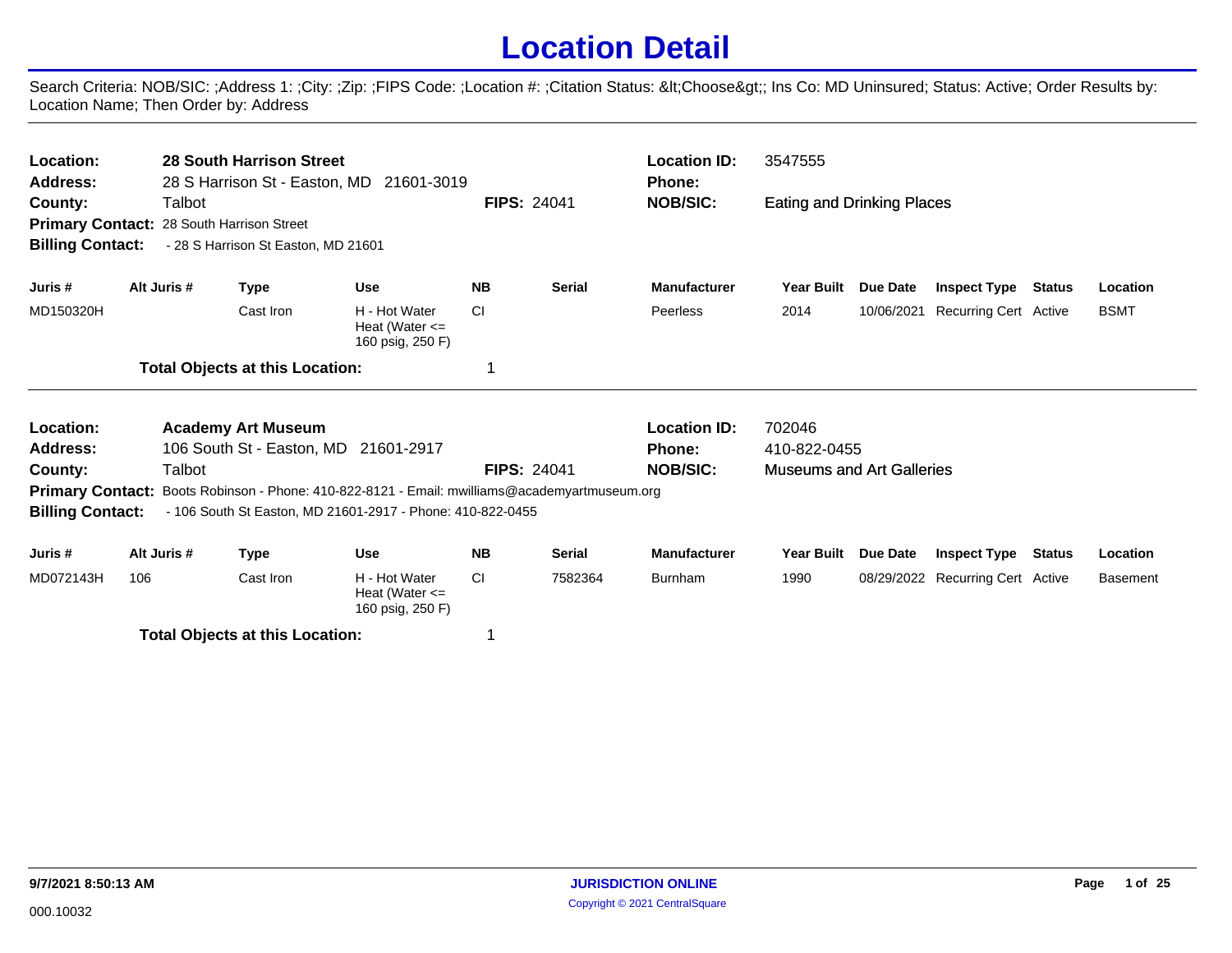| Location:<br>Address:<br>County:<br><b>Primary Contact:</b><br><b>Billing Contact:</b> | Air Repair Inc.<br>Talbot                             | 29137 Newnam Road Unit 8 - Easton, MD 21601-7075<br>Tracey Cheezum - Phone: 410-822-2999 - Email: tracety@airrepaireaston.com<br>Richard Brown - 29137 Newnam Rd Ste 8 Easton, MD 21601-7075 - Phone: 410-822-2999 - Email: rlbrown@goeaston.com |                                                   | <b>FIPS: 24041</b>                   |                         | <b>Location ID:</b><br><b>Phone:</b><br><b>NOB/SIC:</b> | 702264<br>410-822-2999 |                 | Airports, Flying Fields, and Airport Terminal Services |        |                   |
|----------------------------------------------------------------------------------------|-------------------------------------------------------|--------------------------------------------------------------------------------------------------------------------------------------------------------------------------------------------------------------------------------------------------|---------------------------------------------------|--------------------------------------|-------------------------|---------------------------------------------------------|------------------------|-----------------|--------------------------------------------------------|--------|-------------------|
| Juris #                                                                                | Alt Juris #                                           | <b>Type</b>                                                                                                                                                                                                                                      | <b>Use</b>                                        | <b>NB</b>                            | <b>Serial</b>           | <b>Manufacturer</b>                                     | <b>Year Built</b>      | <b>Due Date</b> | <b>Inspect Type</b>                                    | Status | Location          |
| MD081791V                                                                              | 29137                                                 | Pressure Vessel<br>w/comment                                                                                                                                                                                                                     | Horizontal Unfired V - Storage (NOT<br>Cryogenic) | 000048760                            | EA6212                  | Arlec Engineering                                       | 1964                   |                 | 06/25/2023 Recurring Cert Active                       |        | <b>Front Shop</b> |
| MD105943V                                                                              | 29137                                                 | <b>Vertical Unfired</b><br><b>Pressure Vessel</b><br>w/comment                                                                                                                                                                                   | V - Storage (NOT<br>Cryogenic)                    | 000125664                            |                         | <b>Steel Fab</b>                                        | 1995                   |                 | 06/25/2023 Recurring Cert Active                       |        | <b>Rear Shop</b>  |
| MD157598V                                                                              |                                                       | <b>Horizontal Unfired</b><br>Pressure Vessel<br>w/comment                                                                                                                                                                                        | V - Storage (NOT<br>Cryogenic)                    | 000024118                            |                         | <b>Brunner</b>                                          | 1993                   |                 | 06/15/2023 Recurring Cert Active                       |        | <b>COMP SHED</b>  |
|                                                                                        |                                                       | <b>Total Objects at this Location:</b>                                                                                                                                                                                                           |                                                   | 3                                    |                         |                                                         |                        |                 |                                                        |        |                   |
| Location:<br>Address:                                                                  | Applebee's<br>8999 Ocean Gtwy - Easton, MD 21601-7118 |                                                                                                                                                                                                                                                  |                                                   | <b>Location ID:</b><br><b>Phone:</b> | 4042766<br>410-770-9882 |                                                         |                        |                 |                                                        |        |                   |
| County:                                                                                | Talbot                                                |                                                                                                                                                                                                                                                  |                                                   | <b>FIPS: 24041</b>                   |                         | <b>NOB/SIC:</b>                                         |                        |                 |                                                        |        |                   |
|                                                                                        |                                                       | Primary Contact: Jon Daigrepont - Phone: 410-770-9882                                                                                                                                                                                            |                                                   |                                      |                         |                                                         |                        |                 |                                                        |        |                   |
| <b>Billing Contact:</b>                                                                |                                                       | Jon Daigrepont - 8999 Ocean Gtwy Easton, MD 21601-7118 - Phone: 410-770-9882                                                                                                                                                                     |                                                   |                                      |                         |                                                         |                        |                 |                                                        |        |                   |
| Juris #                                                                                | Alt Juris #                                           | <b>Type</b>                                                                                                                                                                                                                                      | <b>Use</b>                                        | <b>NB</b>                            | <b>Serial</b>           | <b>Manufacturer</b>                                     | Year Built Due Date    |                 | Inspect Type                                           | Status | Location          |
| MD167667H                                                                              |                                                       | <b>Water Heater</b>                                                                                                                                                                                                                              | H - Hot Water                                     | 000259595                            | 259595                  | A O Smith                                               | 2019                   |                 | 08/14/2022 Recurring Cert Active                       |        | <b>MECHANICAL</b> |

(HLW)

**Total Objects at this Location:** 1

Supply (Water <= 160 psig, 210 F)

000259595 259595 A O Smith 2019 08/14/2022 Recurring Cert Active MECHANICAL

ROOM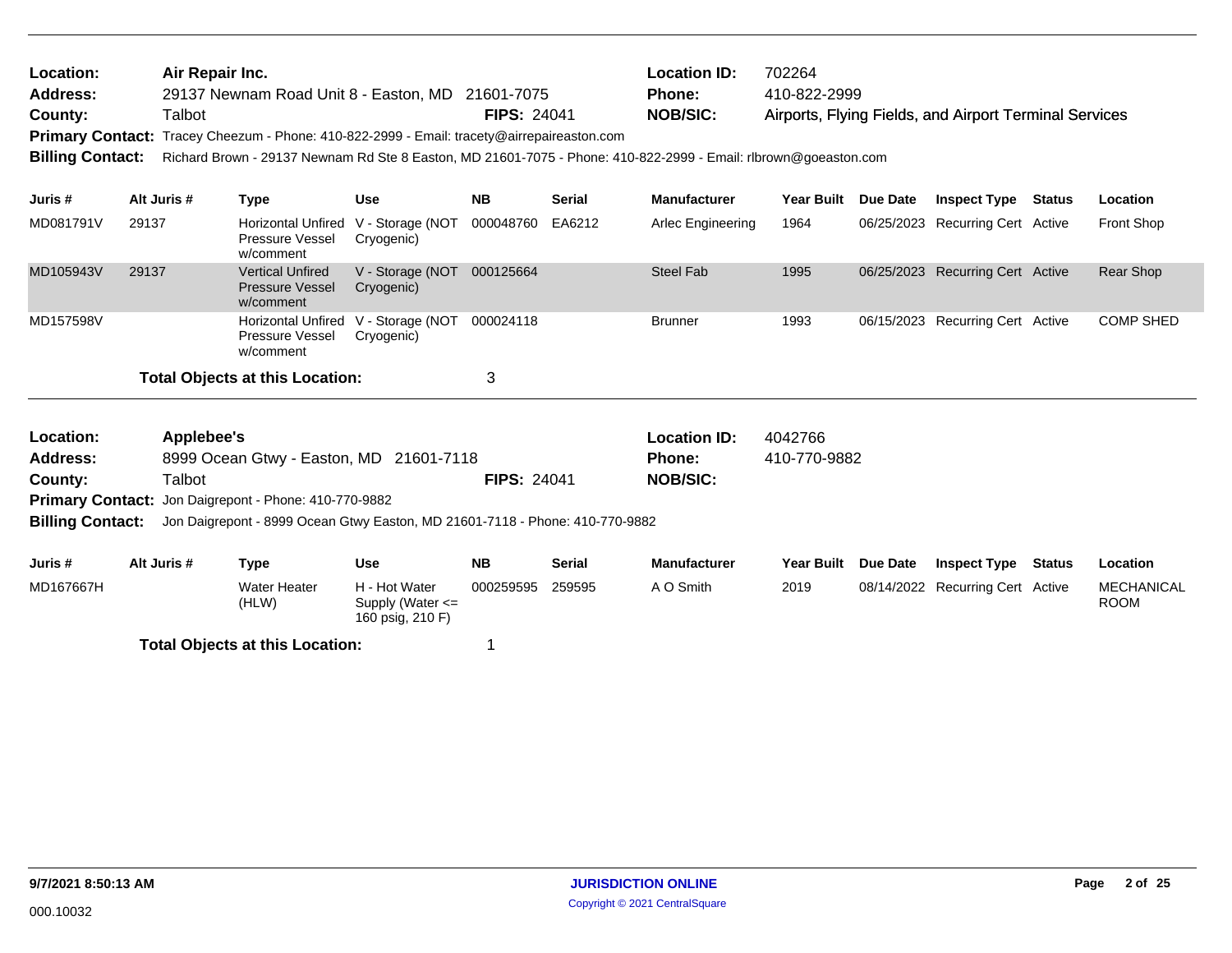| Location:<br><b>Address:</b><br>County:<br>Primary Contact: Roberts Oxygen Company (MD) - Phone: 240-493-8405 - Cell: 301-252-0742 - Email: DFranovich@RobertsOxygen.com<br><b>Billing Contact:</b><br>Juris #                                                                                                                                                                                                                                             |  | Talbot           | <b>Applebee's (Roberts)</b><br>8999 Ocean Gtwy - Easton, MD 21601-7118<br>Bulk Tank Service Dept. - PO Box 5507 Rockville, MD 20855-0507 - Phone: 240-493-8405 - Cell: 301-252-0742 - Email: DFranovich@RobertsOxygen.com                                                                |                                | <b>FIPS: 24041</b> |                      | <b>Location ID:</b><br><b>Phone:</b><br><b>NOB/SIC:</b> | 3700224<br>410-770-9882 |          |                                  |                |
|------------------------------------------------------------------------------------------------------------------------------------------------------------------------------------------------------------------------------------------------------------------------------------------------------------------------------------------------------------------------------------------------------------------------------------------------------------|--|------------------|------------------------------------------------------------------------------------------------------------------------------------------------------------------------------------------------------------------------------------------------------------------------------------------|--------------------------------|--------------------|----------------------|---------------------------------------------------------|-------------------------|----------|----------------------------------|----------------|
|                                                                                                                                                                                                                                                                                                                                                                                                                                                            |  | Alt Juris #      | Type                                                                                                                                                                                                                                                                                     | <b>Use</b>                     | <b>NB</b>          | <b>Serial</b>        | <b>Manufacturer</b>                                     | Year Built Due Date     |          | <b>Inspect Type Status</b>       | Location       |
| MD161983V                                                                                                                                                                                                                                                                                                                                                                                                                                                  |  |                  | <b>Vertical Unfired</b><br>Pressure Vessel<br>w/comment                                                                                                                                                                                                                                  | V - Storage (NOT<br>Cryogenic) |                    | 000052803 CCFC96C168 | MVE Inc                                                 | 1996                    |          | 10/28/2022 Recurring Cert Active | <b>KITCHEN</b> |
|                                                                                                                                                                                                                                                                                                                                                                                                                                                            |  |                  | <b>Total Objects at this Location:</b>                                                                                                                                                                                                                                                   |                                | 1                  |                      |                                                         |                         |          |                                  |                |
| Location:<br><b>Address:</b><br>County:<br><b>Primary Contact:</b><br><b>Billing Contact:</b>                                                                                                                                                                                                                                                                                                                                                              |  | Arby's<br>Talbot | 8359 Ocean Gtwy - Easton, MD 21601-4403<br>Scott Wagner - Phone: 410-742-9301 Ext 12 - Cell: 443-783-6615 - Email: swagner@mathesongas.com<br>Scott Wagner - 116 Columbia Dr Salisbury, MD 21801-3308 - Phone: 410-742-9301 Ext 12 - Cell: 443-783-6615 - Email: swagner@mathesongas.com |                                | <b>FIPS: 24041</b> |                      | <b>Location ID:</b><br><b>Phone:</b><br><b>NOB/SIC:</b> | 3700942<br>410-770-9239 |          |                                  |                |
| Juris #                                                                                                                                                                                                                                                                                                                                                                                                                                                    |  | Alt Juris #      | Type                                                                                                                                                                                                                                                                                     | <b>Use</b>                     | <b>NB</b>          | <b>Serial</b>        | <b>Manufacturer</b>                                     | Year Built Due Date     |          | <b>Inspect Type Status</b>       | Location       |
| MD154232V                                                                                                                                                                                                                                                                                                                                                                                                                                                  |  |                  | <b>Vertical Unfired</b><br>Pressure Vessel<br>w/comment                                                                                                                                                                                                                                  | V - Storage<br>(Cryogenic)     | 000207675          | 30914217             | <b>CHART</b>                                            | 2009                    |          | 06/16/2022 Recurring Cert Active | Outside        |
|                                                                                                                                                                                                                                                                                                                                                                                                                                                            |  |                  | <b>Total Objects at this Location:</b>                                                                                                                                                                                                                                                   |                                | $\mathbf 1$        |                      |                                                         |                         |          |                                  |                |
| Location:<br><b>Burger King (Roberts)</b><br>8192 Ocean Gtwy - Easton, MD 21601-7144<br>Address:<br>Talbot<br><b>FIPS: 24041</b><br>County:<br>Primary Contact: Roberts Oxygen Company (MD) - Phone: 240-493-8405 - Cell: 301-252-0742 - Email: DFranovich@RobertsOxygen.com<br>Bulk Tank Service Dept. - PO Box 5507 Rockville, MD 20855-0507 - Phone: 240-493-8405 - Cell: 301-252-0742 - Email: DFranovich@RobertsOxygen.com<br><b>Billing Contact:</b> |  |                  |                                                                                                                                                                                                                                                                                          |                                |                    |                      | <b>Location ID:</b><br><b>Phone:</b><br><b>NOB/SIC:</b> | 3700935<br>410-822-8802 |          |                                  |                |
| Juris #                                                                                                                                                                                                                                                                                                                                                                                                                                                    |  | Alt Juris #      | Type                                                                                                                                                                                                                                                                                     | <b>Use</b>                     | <b>NB</b>          | <b>Serial</b>        | Manufacturer                                            | <b>Year Built</b>       | Due Date | <b>Inspect Type Status</b>       | Location       |
| MD155791V                                                                                                                                                                                                                                                                                                                                                                                                                                                  |  |                  | <b>Vertical Unfired</b><br>Pressure Vessel<br>w/comment                                                                                                                                                                                                                                  | V - Storage (NOT<br>Cryogenic) | 000049855          | CCFC96E125           | MVE Inc                                                 | 1996                    |          | 10/21/2022 Recurring Cert Active | Back room      |
|                                                                                                                                                                                                                                                                                                                                                                                                                                                            |  |                  | <b>Total Objects at this Location:</b>                                                                                                                                                                                                                                                   |                                | -1                 |                      |                                                         |                         |          |                                  |                |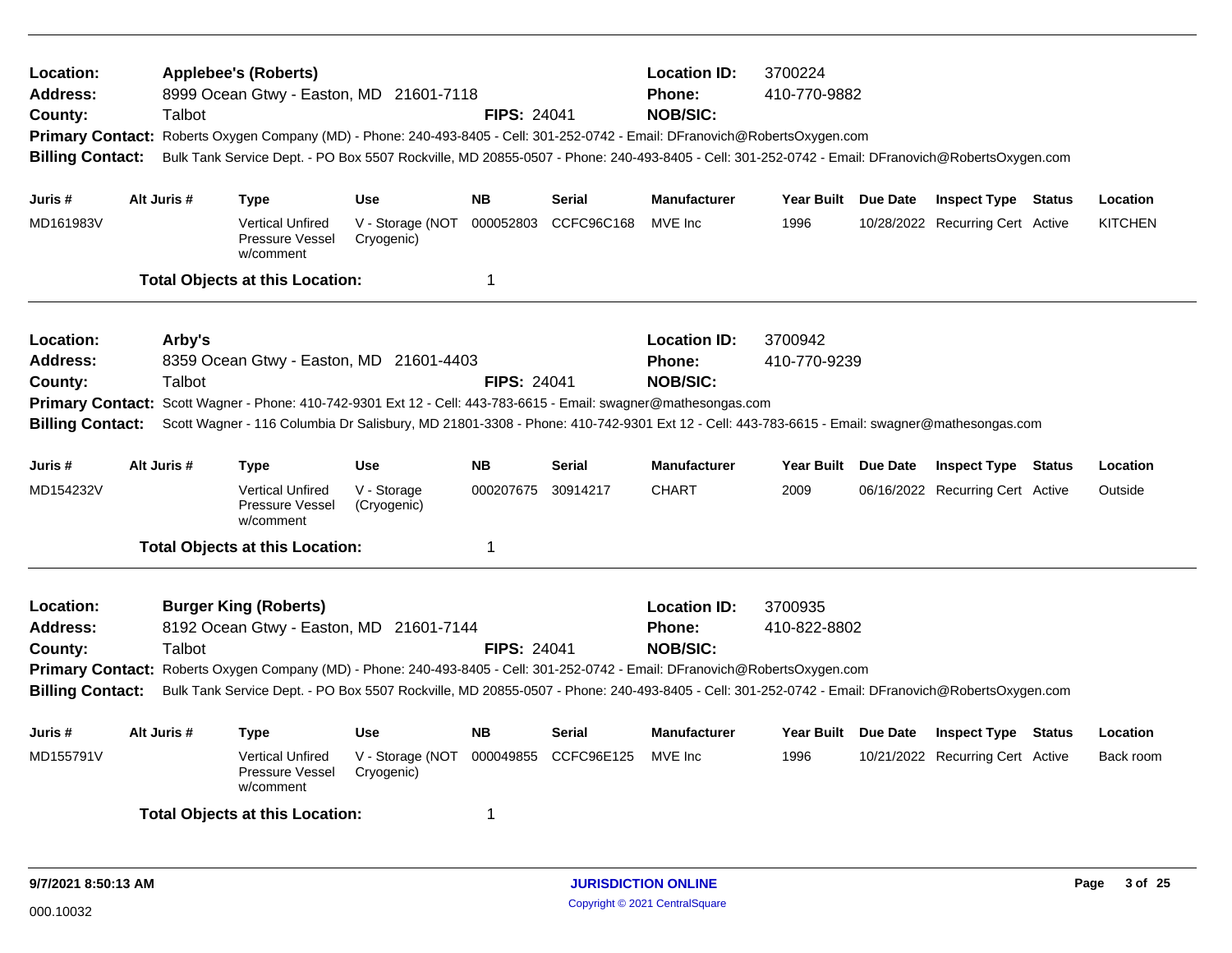| Location:<br>Address:<br>County:<br><b>Billing Contact:</b> | <b>Bypass Carwash</b><br>Talbot         | 219 Marlboro Ave - Easton, MD 21601-2720<br>Primary Contact: Easton Reality LLC - Phone: 410-822-0700<br>- 219 Marlboro Ave Easton, MD 21601-2720 - Phone: 410-822-0700 |                                | <b>FIPS: 24041</b> |                           | <b>Location ID:</b><br><b>Phone:</b><br><b>NOB/SIC:</b> | 3549291<br>Carwashes              |                 |                                  |               |          |
|-------------------------------------------------------------|-----------------------------------------|-------------------------------------------------------------------------------------------------------------------------------------------------------------------------|--------------------------------|--------------------|---------------------------|---------------------------------------------------------|-----------------------------------|-----------------|----------------------------------|---------------|----------|
| Juris #                                                     | Alt Juris #                             | Type                                                                                                                                                                    | <b>Use</b>                     | <b>NB</b>          | Serial                    | <b>Manufacturer</b>                                     | Year Built Due Date               |                 | <b>Inspect Type Status</b>       |               | Location |
| MD156601V                                                   |                                         | <b>Vertical Unfired</b><br>Pressure Vessel<br>w/comment                                                                                                                 | V - Storage (NOT<br>Cryogenic) | 000491547          | 529414                    | Morganton                                               | 2015                              |                 | 07/18/2022 Recurring Cert Active |               | Car Wash |
|                                                             |                                         | <b>Total Objects at this Location:</b>                                                                                                                                  |                                | $\mathbf 1$        |                           |                                                         |                                   |                 |                                  |               |          |
| Location:<br>Address:                                       |                                         | C & E Holdinngs, Inc.<br>9260 Joe Marsh Ln - Easton, MD 21601-7035                                                                                                      |                                |                    |                           | <b>Location ID:</b><br><b>Phone:</b>                    | 2942503                           |                 |                                  |               |          |
| County:                                                     | Talbot                                  |                                                                                                                                                                         | <b>FIPS: 24041</b>             | <b>NOB/SIC:</b>    | <b>Automobile Parking</b> |                                                         |                                   |                 |                                  |               |          |
|                                                             | Primary Contact: Kress Latham           |                                                                                                                                                                         |                                |                    |                           |                                                         |                                   |                 |                                  |               |          |
| <b>Billing Contact:</b>                                     |                                         | Dave Dower - 9260 Joe Marsh Ln Easton, MD 21601-7035 - Phone: 410-822-6335                                                                                              |                                |                    |                           |                                                         |                                   |                 |                                  |               |          |
| Juris #                                                     | Alt Juris #                             | Type                                                                                                                                                                    | <b>Use</b>                     | <b>NB</b>          | <b>Serial</b>             | <b>Manufacturer</b>                                     | <b>Year Built</b>                 | Due Date        | <b>Inspect Type Status</b>       |               | Location |
| MD138902V                                                   |                                         | <b>Vertical Unfired</b><br>Pressure Vessel<br>w/comment                                                                                                                 | V - Storage (NOT<br>Cryogenic) | 000979851          | D057655                   | Manchester                                              | 2008                              |                 | 04/16/2023 Recurring Cert Active |               | Shop     |
|                                                             |                                         | <b>Total Objects at this Location:</b>                                                                                                                                  |                                | $\mathbf 1$        |                           |                                                         |                                   |                 |                                  |               |          |
| Location:<br><b>Address:</b>                                |                                         | Caproittis - 86 (Arc3)<br>106 Marlboro Ave - Easton, MD 21601-2739                                                                                                      |                                |                    |                           | <b>Location ID:</b><br>Phone:                           | 3905503                           |                 |                                  |               |          |
| County:                                                     | Talbot                                  |                                                                                                                                                                         |                                | <b>FIPS: 24041</b> |                           | <b>NOB/SIC:</b>                                         | <b>Eating and Drinking Places</b> |                 |                                  |               |          |
|                                                             | Primary Contact: Caproittis - 86 (Arc3) |                                                                                                                                                                         |                                |                    |                           |                                                         |                                   |                 |                                  |               |          |
| <b>Billing Contact:</b>                                     |                                         | Charlie Patterson - PO Box 26269 Richmond, VA 23260-6269 - Phone: 804-644-4521 - Email: charlie.patterson@arc3gases.com                                                 |                                |                    |                           |                                                         |                                   |                 |                                  |               |          |
| Juris #                                                     | Alt Juris #                             | <b>Type</b>                                                                                                                                                             | <b>Use</b>                     | <b>NB</b>          | <b>Serial</b>             | <b>Manufacturer</b>                                     | <b>Year Built</b>                 | <b>Due Date</b> | <b>Inspect Type</b>              | <b>Status</b> | Location |
| MD162132V                                                   |                                         | <b>Vertical Unfired</b><br>Pressure Vessel<br>w/comment                                                                                                                 | V - Storage<br>(Cryogenic)     | 000128781          | CSUR01D121                | <b>CHART</b>                                            | 2001                              |                 | 09/03/2022 Recurring Cert Active |               | Outside  |
|                                                             |                                         | <b>Total Objects at this Location:</b>                                                                                                                                  |                                | -1                 |                           |                                                         |                                   |                 |                                  |               |          |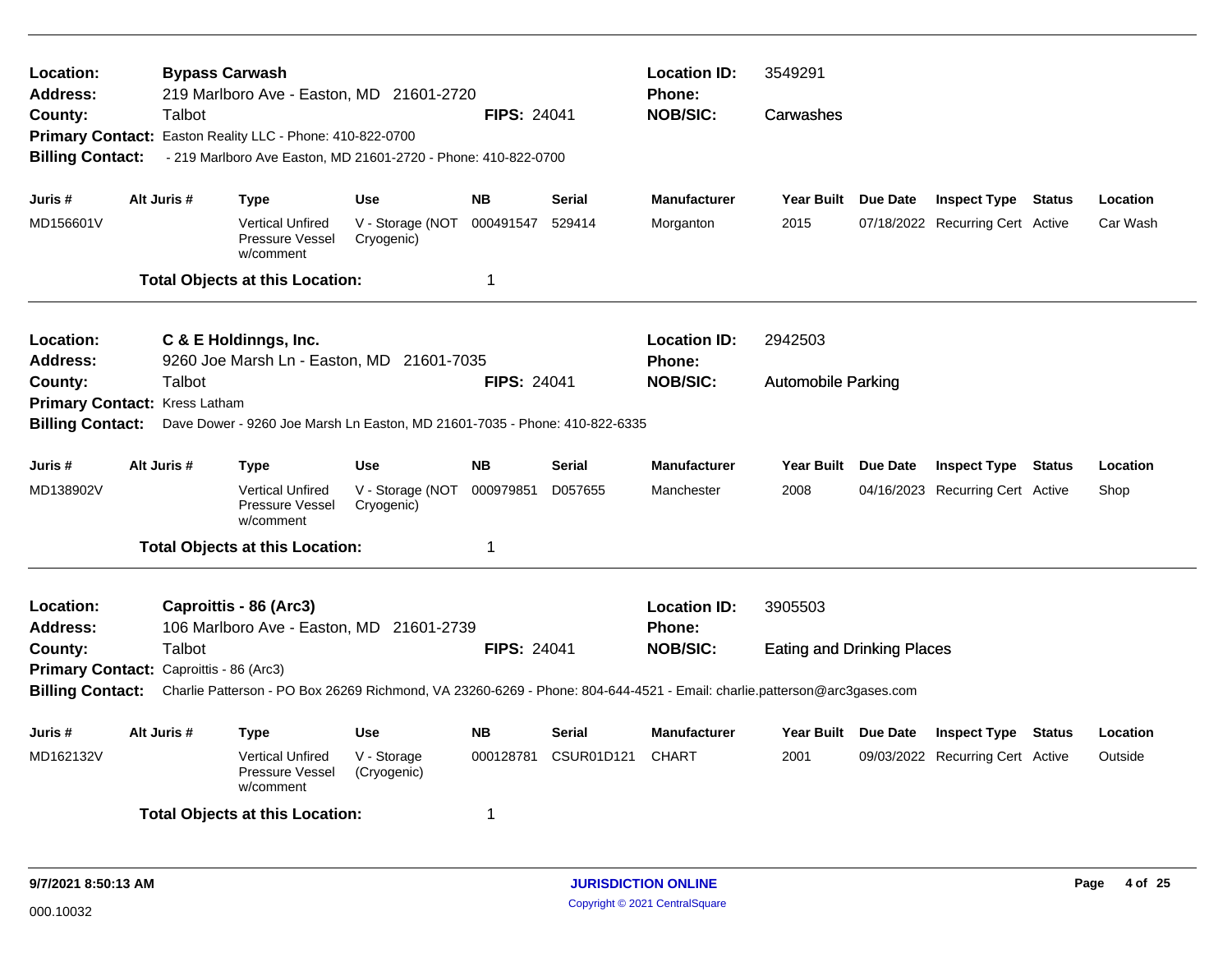| Location:<br><b>Address:</b> |                                      | <b>Celeste Industries/Transportation Div/Plant 1</b><br>8007 Industrial Park Rd - Easton, MD 21601-8603 |                                                  |                         |               | <b>Location ID:</b><br><b>Phone:</b>                                                                             | 2661006                  |                                                    |                                        |
|------------------------------|--------------------------------------|---------------------------------------------------------------------------------------------------------|--------------------------------------------------|-------------------------|---------------|------------------------------------------------------------------------------------------------------------------|--------------------------|----------------------------------------------------|----------------------------------------|
| County:                      | Talbot                               |                                                                                                         |                                                  | <b>FIPS: 24041</b>      |               | <b>NOB/SIC:</b>                                                                                                  |                          | Arrangement of Transportation of Freight and Cargo |                                        |
| <b>Primary Contact:</b>      |                                      | Celeste Industries/Transportation Div/Plant 1                                                           |                                                  |                         |               |                                                                                                                  |                          |                                                    |                                        |
| <b>Billing Contact:</b>      |                                      | - 8221 Teal Dr Ste 405 Easton, MD 21601-7212                                                            |                                                  |                         |               |                                                                                                                  |                          |                                                    |                                        |
|                              |                                      |                                                                                                         |                                                  |                         |               |                                                                                                                  |                          |                                                    |                                        |
| Juris #                      | Alt Juris #                          | <b>Type</b>                                                                                             | <b>Use</b>                                       | <b>NB</b>               | <b>Serial</b> | <b>Manufacturer</b>                                                                                              | Year Built Due Date      | <b>Inspect Type Status</b>                         | Location                               |
| MD102660V                    |                                      | <b>Vertical Unfired</b><br>Pressure Vessel<br>w/comment                                                 | V - Storage (NOT<br>Cryogenic)                   | 000172125               |               | <b>Steel Fab</b>                                                                                                 | 1997                     | 11/24/2021 Recurring Cert Active                   | PLANT 1 NEW<br><b>COMP ROOM</b>        |
| MD102661V                    |                                      | <b>Vertical Unfired</b><br><b>Pressure Vessel</b><br>w/comment                                          | V - Storage (NOT<br>Cryogenic)                   | 000047263<br>F          |               | <b>Brunner</b>                                                                                                   | 1989                     | 11/24/2021 Recurring Cert Active                   | <b>PLANT 1 NEW</b><br><b>COMP ROOM</b> |
|                              |                                      | <b>Total Objects at this Location:</b>                                                                  |                                                  | $\overline{\mathbf{c}}$ |               |                                                                                                                  |                          |                                                    |                                        |
| Location:<br><b>Address:</b> |                                      | <b>Chesapeake Brand Crab Meat</b><br>102 Maryland Ave - Easton, MD 21601-3409                           |                                                  |                         |               | <b>Location ID:</b><br>Phone:                                                                                    | 3923885                  |                                                    |                                        |
| County:                      | Talbot                               |                                                                                                         |                                                  | <b>FIPS: 24041</b>      |               | <b>NOB/SIC:</b>                                                                                                  |                          |                                                    |                                        |
|                              |                                      | Primary Contact: Michell Hughes - Phone: 410 310 9436 - Email: canadianprairie@yahoo.com                |                                                  |                         |               |                                                                                                                  |                          |                                                    |                                        |
| <b>Billing Contact:</b>      |                                      |                                                                                                         |                                                  |                         |               | Michell Hughes - 102 Maryland Ave Easton, MD 21601-3409 - Phone: 410 310 9436 - Email: canadianprairie@yahoo.com |                          |                                                    |                                        |
| Juris #                      | Alt Juris #                          | <b>Type</b>                                                                                             | <b>Use</b>                                       | <b>NB</b>               | Serial        | <b>Manufacturer</b>                                                                                              | Year Built Due Date      | <b>Inspect Type Status</b>                         | Location                               |
| MD107573H                    |                                      | <b>Vertical Water</b><br>Tube                                                                           | H - Heating-<br>Cooking (Steam<br>$\le$ 15 psig) | 000140427               |               | Columbia                                                                                                         | 2000                     | 01/06/2022 Recurring Cert Active                   | <b>Boiler Room</b>                     |
|                              |                                      | <b>Total Objects at this Location:</b>                                                                  |                                                  | 1                       |               |                                                                                                                  |                          |                                                    |                                        |
| Location:                    |                                      | <b>Clearwater Pool &amp; Spa Co Inc</b>                                                                 |                                                  |                         |               | <b>Location ID:</b>                                                                                              | 1978112                  |                                                    |                                        |
| <b>Address:</b>              |                                      | 8903 Glebe Park Dr - Easton, MD 21601-7005                                                              |                                                  |                         |               | <b>Phone:</b>                                                                                                    |                          |                                                    |                                        |
| County:                      | Talbot                               |                                                                                                         |                                                  | <b>FIPS: 24041</b>      |               | <b>NOB/SIC:</b>                                                                                                  | <b>Department Stores</b> |                                                    |                                        |
|                              | <b>Primary Contact: Gary Lecates</b> |                                                                                                         |                                                  |                         |               |                                                                                                                  |                          |                                                    |                                        |
| <b>Billing Contact:</b>      |                                      | Gary Lecates - 9017 Centreville Rd Easton, MD 21601-7009                                                |                                                  |                         |               |                                                                                                                  |                          |                                                    |                                        |
| Juris #                      | Alt Juris #                          | <b>Type</b>                                                                                             | <b>Use</b>                                       | ΝB                      | Serial        | <b>Manufacturer</b>                                                                                              | Year Built Due Date      | <b>Inspect Type Status</b>                         | Location                               |
| MD125584V                    | CAT                                  | <b>Vertical Unfired</b><br>Pressure Vessel<br>w/comment                                                 | V - Storage (NOT<br>Cryogenic)                   | 000358420               |               | SMC                                                                                                              | 1992                     | 10/14/2022 Recurring Cert Active                   | <b>WAREHOUSE</b>                       |
|                              |                                      |                                                                                                         |                                                  |                         |               |                                                                                                                  |                          |                                                    |                                        |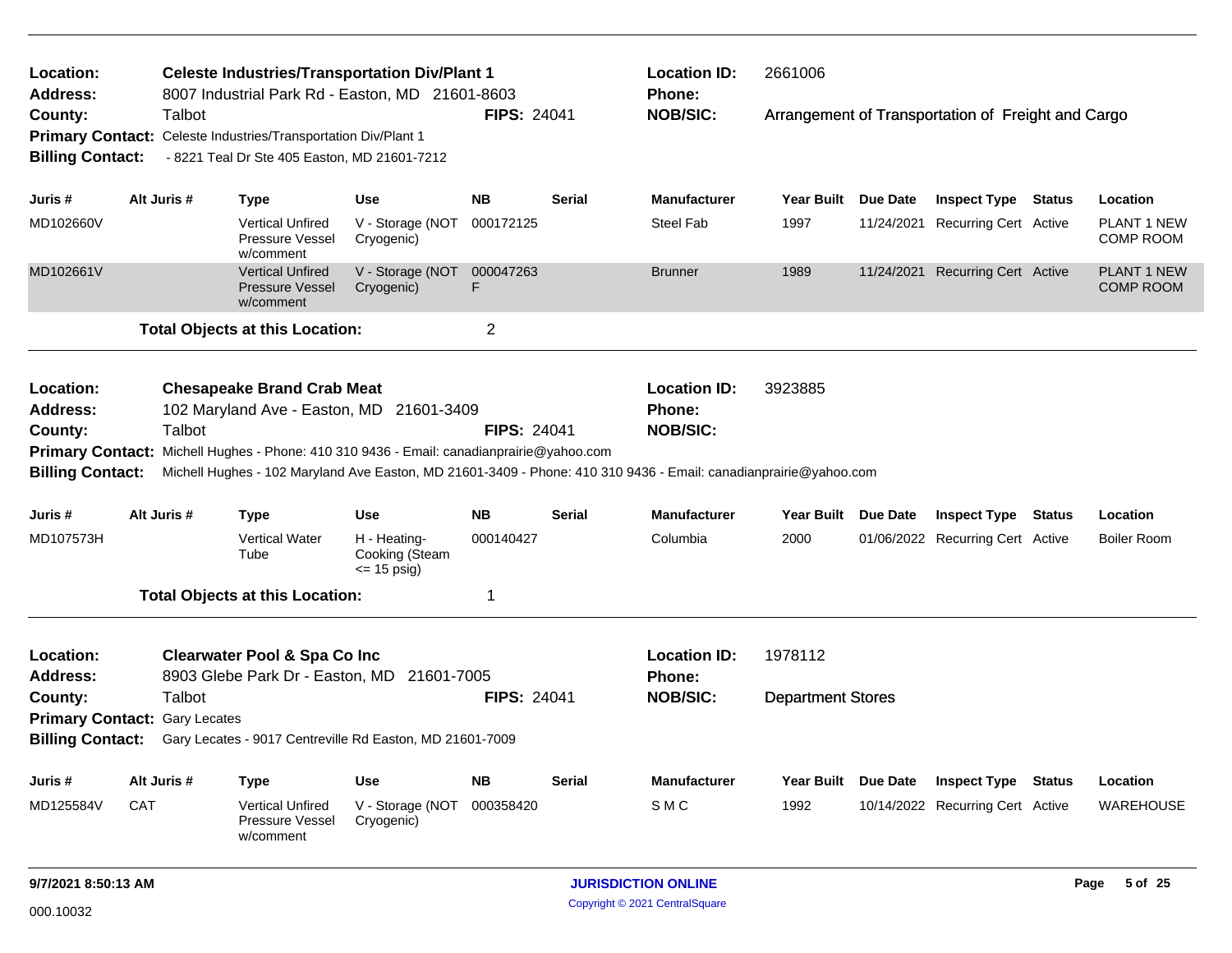| Location:<br><b>Address:</b><br>County:<br><b>Primary Contact:</b><br><b>Billing Contact:</b> | Talbot                                                | <b>Composite Yacht, LLC.</b><br>1650 Marina Dr - Trappe, MD 21673-1668<br>Martin Hardy - Phone: 410-476-4414 - Email: Martin@compositeyacht.biz<br>Facility Manager - 1650 Marina Dr Trappe, MD 21673-1668 - Phone: 410-476-4414 |                                | <b>FIPS: 24041</b> |               | <b>Location ID:</b><br><b>Phone:</b><br><b>NOB/SIC:</b> | 3754110<br>410-476-4414       |                 |                                  |        |                      |
|-----------------------------------------------------------------------------------------------|-------------------------------------------------------|----------------------------------------------------------------------------------------------------------------------------------------------------------------------------------------------------------------------------------|--------------------------------|--------------------|---------------|---------------------------------------------------------|-------------------------------|-----------------|----------------------------------|--------|----------------------|
| Juris #                                                                                       | Alt Juris #                                           | <b>Type</b>                                                                                                                                                                                                                      | <b>Use</b>                     | <b>NB</b>          | <b>Serial</b> | <b>Manufacturer</b>                                     | Year Built Due Date           |                 | <b>Inspect Type Status</b>       |        | Location             |
| MD168671V                                                                                     |                                                       | <b>Vertical Unfired</b><br>Pressure Vessel<br>w/comment                                                                                                                                                                          | V - Storage (NOT<br>Cryogenic) | 000513072          |               | Mat Industries                                          | 2019                          |                 | 01/19/2023 Recurring Cert Active |        | <b>Rear Shed</b>     |
|                                                                                               |                                                       | <b>Total Objects at this Location:</b>                                                                                                                                                                                           |                                | 1                  |               |                                                         |                               |                 |                                  |        |                      |
| Location:<br><b>Address:</b>                                                                  |                                                       | <b>Continental Battery</b><br>8538 Ocean Gtwy - Easton, MD 21601-7152                                                                                                                                                            |                                |                    |               | <b>Location ID:</b><br><b>Phone:</b>                    | 787369                        |                 |                                  |        |                      |
| County:<br><b>Billing Contact:</b>                                                            | Talbot<br><b>Primary Contact: Continental Battery</b> | - 8538 Ocean Gtwy Easton, MD 21601-7152                                                                                                                                                                                          |                                | <b>FIPS: 24041</b> |               | <b>NOB/SIC:</b>                                         | <b>Business Services, NEC</b> |                 |                                  |        |                      |
| Juris #                                                                                       | Alt Juris #                                           | <b>Type</b>                                                                                                                                                                                                                      | <b>Use</b>                     | <b>NB</b>          | <b>Serial</b> | <b>Manufacturer</b>                                     | Year Built Due Date           |                 | <b>Inspect Type Status</b>       |        | Location             |
| MD162425V                                                                                     |                                                       | <b>Vertical Unfired</b><br>Pressure Vessel<br>w/comment                                                                                                                                                                          | V - Storage (NOT<br>Cryogenic) | 000624487          | UTY905363     | Morganton                                               | 2017                          |                 | 12/03/2022 Recurring Cert Active |        | <b>SHOP</b>          |
|                                                                                               |                                                       | <b>Total Objects at this Location:</b>                                                                                                                                                                                           |                                | -1                 |               |                                                         |                               |                 |                                  |        |                      |
| Location:<br><b>Address:</b>                                                                  |                                                       | Dennys (NuCO2) # 488854<br>8493 Ocean Gtwy - Easton, MD 21601-7151                                                                                                                                                               |                                |                    |               | <b>Location ID:</b><br><b>Phone:</b>                    | 3630551                       |                 |                                  |        |                      |
| County:                                                                                       | Talbot                                                |                                                                                                                                                                                                                                  |                                | <b>FIPS: 24041</b> |               | <b>NOB/SIC:</b>                                         | <b>Industrial Gases</b>       |                 |                                  |        |                      |
| <b>Billing Contact:</b>                                                                       |                                                       | Primary Contact: NUCO2 Regulatory & Compliance - Phone: 800-472-2855 - Email: pressurevesselpermitting@nuco2.com<br>- 2800 SE Market PI Stuart, FL 34997-4965 - Phone: 800-472-2855 - Email: pressurevesselpermitting@nuco2.com  |                                |                    |               |                                                         |                               |                 |                                  |        |                      |
| Juris #                                                                                       | Alt Juris #                                           | <b>Type</b>                                                                                                                                                                                                                      | <b>Use</b>                     | NB                 | <b>Serial</b> | <b>Manufacturer</b>                                     | <b>Year Built</b>             | <b>Due Date</b> | <b>Inspect Type</b>              | Status | Location             |
| MD155797V                                                                                     |                                                       | Vertical Unfired<br>Pressure Vessel<br>w/comment                                                                                                                                                                                 | V - Storage<br>(Cryogenic)     | 000229599 31205911 |               | <b>CHART</b>                                            | 2012                          |                 | 10/18/2022 Recurring Cert Active |        | Kitchen Sink<br>Area |
|                                                                                               |                                                       | <b>Total Objects at this Location:</b>                                                                                                                                                                                           |                                | $\mathbf 1$        |               |                                                         |                               |                 |                                  |        |                      |
| 9/7/2021 8:50:13 AM                                                                           |                                                       |                                                                                                                                                                                                                                  |                                |                    |               | <b>JURISDICTION ONLINE</b>                              |                               |                 |                                  |        | Page 6 of 25         |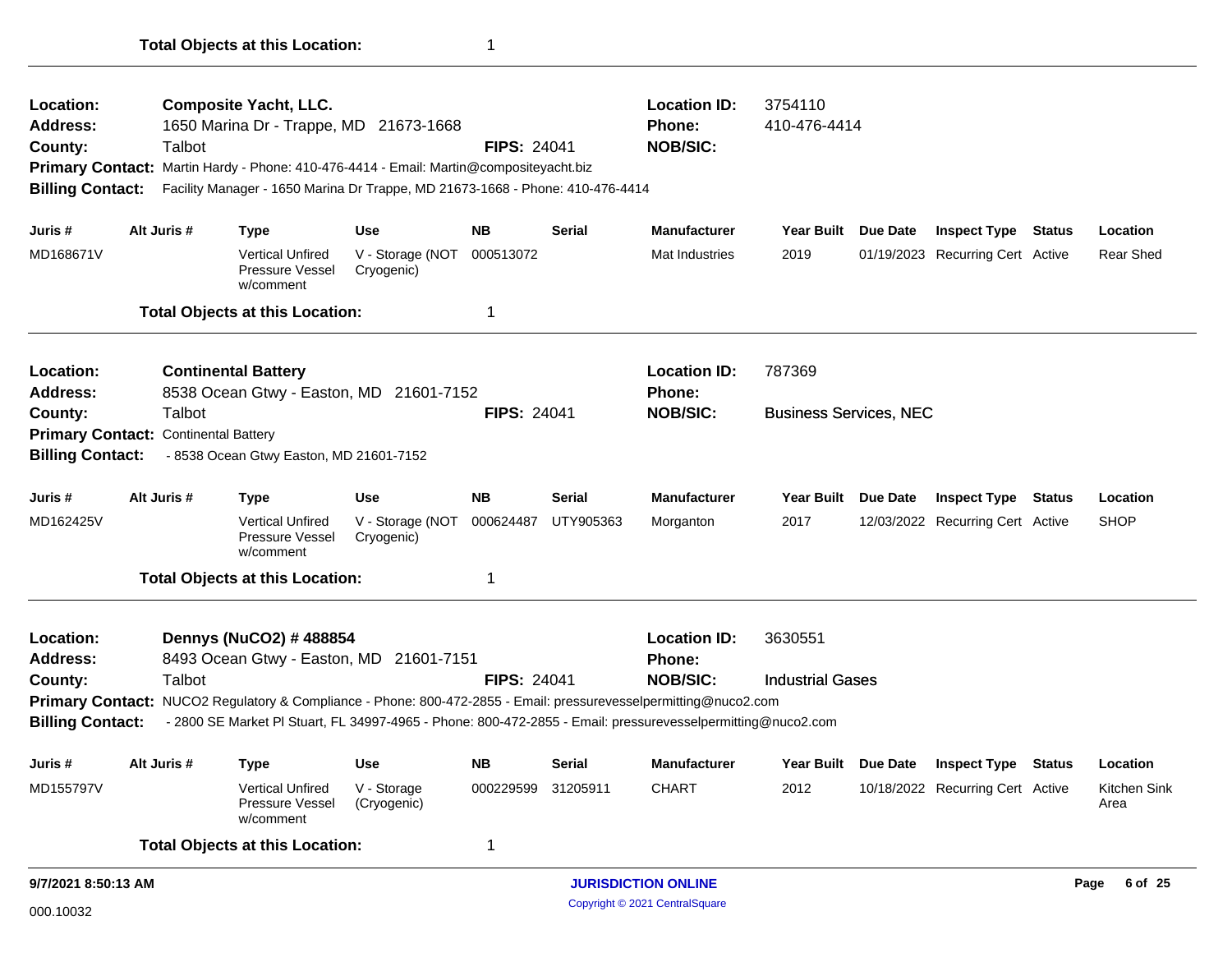| Location:<br><b>Address:</b><br>County:<br><b>Primary Contact:</b><br><b>Billing Contact:</b> | Talbot                 | <b>Dennys - Gills Easton</b>                            | 8493 Ocean Gtwy - Easton, MD 21601-7151<br>Toni Griep - Phone: 410-820--9718 - Email: dennysrestaurant6402@gmail.com<br>Brenda Evegold - PO Box 558 Lake Delton, WI 53940-0558 - Phone: 608-254-5746 - Email: wisconsindennys@hotmail.com | <b>FIPS: 24041</b> |               | <b>Location ID:</b><br><b>Phone:</b><br><b>NOB/SIC:</b> | 708827<br>410-820-9718<br><b>Eating and Drinking Places</b> |          |                                         |        |                      |
|-----------------------------------------------------------------------------------------------|------------------------|---------------------------------------------------------|-------------------------------------------------------------------------------------------------------------------------------------------------------------------------------------------------------------------------------------------|--------------------|---------------|---------------------------------------------------------|-------------------------------------------------------------|----------|-----------------------------------------|--------|----------------------|
| Juris #                                                                                       | Alt Juris #            | <b>Type</b>                                             | <b>Use</b>                                                                                                                                                                                                                                | NB.                | <b>Serial</b> | <b>Manufacturer</b>                                     | Year Built Due Date                                         |          | <b>Inspect Type Status</b>              |        | Location             |
| MD150512H                                                                                     |                        | <b>Water Heater</b><br>(HLW)                            | H - Hot Water<br>Heat (Water $\leq$<br>160 psig, 250 F)                                                                                                                                                                                   | 000098986          | 113986        | <b>Bradford</b>                                         | 2012                                                        |          | 12/01/2022 Recurring Cert Active        |        | <b>Electrical Rm</b> |
|                                                                                               |                        | <b>Total Objects at this Location:</b>                  |                                                                                                                                                                                                                                           | -1                 |               |                                                         |                                                             |          |                                         |        |                      |
| Location:<br><b>Address:</b>                                                                  |                        | <b>Dependable Sand &amp; Stone</b>                      | 13155 Ocean Gateway - Wye Mills, MD 21679                                                                                                                                                                                                 |                    |               | <b>Location ID:</b><br><b>Phone:</b>                    | 4069891                                                     |          |                                         |        |                      |
| County:                                                                                       | Talbot                 |                                                         |                                                                                                                                                                                                                                           | <b>FIPS: 24041</b> |               | <b>NOB/SIC:</b>                                         | <b>Cut Stone and Stone Products</b>                         |          |                                         |        |                      |
| <b>Primary Contact:</b><br><b>Billing Contact:</b>                                            |                        | Dependable Sand & Stone                                 | Greg - 13155 Ocean Gateway Wye Mills, MD 21679 - Phone: 410-822-6363                                                                                                                                                                      |                    |               |                                                         |                                                             |          |                                         |        |                      |
|                                                                                               |                        |                                                         |                                                                                                                                                                                                                                           |                    |               |                                                         |                                                             |          |                                         |        |                      |
| Juris #                                                                                       | Alt Juris #            | <b>Type</b>                                             | <b>Use</b>                                                                                                                                                                                                                                | <b>NB</b>          | <b>Serial</b> | <b>Manufacturer</b>                                     | <b>Year Built</b>                                           | Due Date | <b>Inspect Type</b>                     | Status | Location             |
| MD167397V                                                                                     |                        | <b>Vertical Unfired</b><br>Pressure Vessel<br>w/comment | V - Storage (NOT<br>Cryogenic)                                                                                                                                                                                                            | 001840399          | L1/8/14-00082 | <b>CAMPBELL</b>                                         | 2014                                                        |          | 04/20/2023 Recurring Cert Active        |        | Shop                 |
|                                                                                               |                        | <b>Total Objects at this Location:</b>                  |                                                                                                                                                                                                                                           | -1                 |               |                                                         |                                                             |          |                                         |        |                      |
| Location:<br><b>Address:</b>                                                                  | <b>Dixon House Inc</b> |                                                         | 108 N Higgins St - Easton, MD 21601-3623                                                                                                                                                                                                  |                    |               | <b>Location ID:</b><br><b>Phone:</b>                    | 709022                                                      |          |                                         |        |                      |
| County:                                                                                       | Talbot                 |                                                         |                                                                                                                                                                                                                                           | <b>FIPS: 24041</b> |               | <b>NOB/SIC:</b>                                         | <b>Skilled Nursing Care Facilities</b>                      |          |                                         |        |                      |
|                                                                                               |                        |                                                         | Primary Contact: Linda Elben - Phone: 410-822-6661 - Email: ledixonhs@goeaston.net                                                                                                                                                        |                    |               |                                                         |                                                             |          |                                         |        |                      |
| <b>Billing Contact:</b>                                                                       |                        |                                                         | Linda Elben - 108 N Higgins St Easton, MD 21601-3623 - Phone: 410-822-6661 - Email: ledixonhs@goeaston.net                                                                                                                                |                    |               |                                                         |                                                             |          |                                         |        |                      |
| Juris #                                                                                       | Alt Juris #            | <b>Type</b>                                             | <b>Use</b>                                                                                                                                                                                                                                | NB.                | Serial        | <b>Manufacturer</b>                                     |                                                             |          | Year Built Due Date Inspect Type Status |        | Location             |
| MD062307H                                                                                     |                        | <b>Horizontal Fire</b><br>Tube                          | H - Hot Water<br>Heat (Water $\leq$<br>160 psig, 250 F)                                                                                                                                                                                   | 000001992          |               | NY Steam                                                | 1986                                                        |          | 01/14/2022 Recurring Cert Active        |        | <b>BASEMENT</b>      |
| MD107567H                                                                                     |                        | Cast Iron                                               | H - Hot Water<br>Heat (Water $\leq$<br>160 psig, 250 F)                                                                                                                                                                                   | CI                 | 0698          | Peerless                                                | 2000                                                        |          | 01/14/2022 Recurring Cert Active        |        | <b>SMALL BSMT</b>    |
| 9/7/2021 8:50:13 AM                                                                           |                        |                                                         |                                                                                                                                                                                                                                           |                    |               | <b>JURISDICTION ONLINE</b>                              |                                                             |          |                                         |        | Page<br>7 of 25      |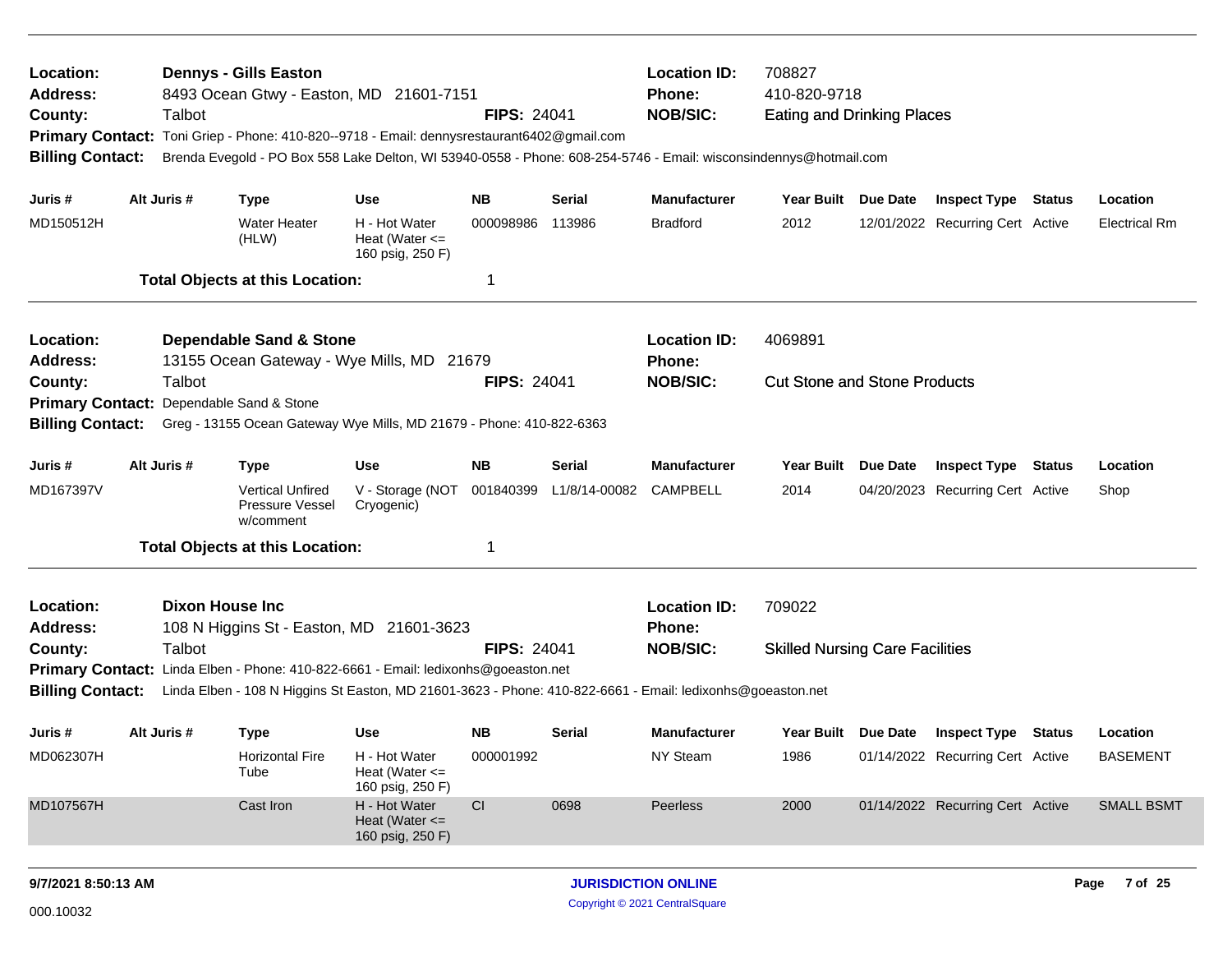| Location:                            |             |        | <b>Dockside Boat Works</b>                                                                                              |                                |                    |                            | <b>Location ID:</b> | 705725                            |                 |                                                  |               |                       |
|--------------------------------------|-------------|--------|-------------------------------------------------------------------------------------------------------------------------|--------------------------------|--------------------|----------------------------|---------------------|-----------------------------------|-----------------|--------------------------------------------------|---------------|-----------------------|
| <b>Address:</b>                      |             |        | 8357 Black Dog Alley - Easton, MD 21601-6329                                                                            |                                |                    |                            | <b>Phone:</b>       | 410-820-1612                      |                 |                                                  |               |                       |
| County:                              |             | Talbot |                                                                                                                         |                                | <b>FIPS: 24041</b> |                            | <b>NOB/SIC:</b>     |                                   |                 | Automotive dealers and gasoline service stations |               |                       |
|                                      |             |        | Primary Contact: Jerry LeCompte - Phone: 410-820-1612                                                                   |                                |                    |                            |                     |                                   |                 |                                                  |               |                       |
| <b>Billing Contact:</b>              |             |        | Jerry LeCompte - 8357 Black Dog Aly Easton, MD 21601-6329 - Phone: 410-820-1612                                         |                                |                    |                            |                     |                                   |                 |                                                  |               |                       |
| Juris #                              | Alt Juris # |        | <b>Type</b>                                                                                                             | <b>Use</b>                     | NB.                | Serial                     | <b>Manufacturer</b> | <b>Year Built</b>                 | <b>Due Date</b> | <b>Inspect Type</b>                              | <b>Status</b> | Location              |
| MD075876V                            |             |        | Horizontal Unfired V - Storage (NOT<br>Pressure Vessel<br>w/comment                                                     | Cryogenic)                     | 000270103          |                            | Melben              | 1990                              |                 | 03/27/2023 Recurring Cert Active                 |               | Compresser<br>Room    |
|                                      |             |        | <b>Total Objects at this Location:</b>                                                                                  |                                | 1                  |                            |                     |                                   |                 |                                                  |               |                       |
| Location:                            |             |        | <b>E R Harvey Metal Working Co.</b>                                                                                     |                                |                    |                            | <b>Location ID:</b> | 729698                            |                 |                                                  |               |                       |
| <b>Address:</b>                      |             |        | 8341 Black Dog Alley - Easton, MD 21601-6329                                                                            |                                |                    |                            | <b>Phone:</b>       |                                   |                 |                                                  |               |                       |
| County:                              |             | Talbot |                                                                                                                         |                                | <b>FIPS: 24041</b> |                            | <b>NOB/SIC:</b>     |                                   |                 | Miscellaneous manufacturing industries           |               |                       |
|                                      |             |        | Primary Contact: Eric Harvey - Phone: 410-822-2418 - Email: eric@erharvey.com                                           |                                |                    |                            |                     |                                   |                 |                                                  |               |                       |
| <b>Billing Contact:</b>              |             |        | Eric Harvey - 8341 Black Dog Aly Easton, MD 21601-6329 - Phone: 410-822-2418 - Email: eric@erharvey.com                 |                                |                    |                            |                     |                                   |                 |                                                  |               |                       |
| Juris #                              | Alt Juris # |        | <b>Type</b>                                                                                                             | <b>Use</b>                     | <b>NB</b>          | Serial                     | <b>Manufacturer</b> | Year Built Due Date               |                 | <b>Inspect Type</b>                              | Status        | Location              |
| MD069377V                            | 8341        |        | <b>Horizontal Unfired</b><br><b>Pressure Vessel</b><br>w/comment                                                        | V - Storage (NOT<br>Cryogenic) | 000131723 167972   |                            | Curtis              | 1968                              |                 | 05/05/2023 Recurring Cert Active                 |               | <b>Structural Fab</b> |
|                                      |             |        | <b>Total Objects at this Location:</b>                                                                                  |                                | 1                  |                            |                     |                                   |                 |                                                  |               |                       |
| Location:                            |             |        | <b>Easton Diner (Arc3)</b>                                                                                              |                                |                    |                            | <b>Location ID:</b> | 3700936                           |                 |                                                  |               |                       |
| <b>Address:</b>                      |             |        | 8541 Ocean Gtwy - Easton, MD 21601-7153                                                                                 |                                |                    |                            | <b>Phone:</b>       | 410-819-0535                      |                 |                                                  |               |                       |
| County:                              |             | Talbot |                                                                                                                         |                                | <b>FIPS: 24041</b> |                            | <b>NOB/SIC:</b>     | <b>Eating and Drinking Places</b> |                 |                                                  |               |                       |
| Primary Contact: Easton Diner (Arc3) |             |        |                                                                                                                         |                                |                    |                            |                     |                                   |                 |                                                  |               |                       |
| <b>Billing Contact:</b>              |             |        | Charlie Patterson - PO Box 26269 Richmond, VA 23260-6269 - Phone: 804-644-4521 - Email: charlie.patterson@arc3gases.com |                                |                    |                            |                     |                                   |                 |                                                  |               |                       |
| Juris #                              | Alt Juris # |        | <b>Type</b>                                                                                                             | Use                            | NB                 | <b>Serial</b>              | <b>Manufacturer</b> |                                   |                 | Year Built Due Date Inspect Type Status          |               | Location              |
| MD154236V                            |             |        | <b>Vertical Unfired</b><br><b>Pressure Vessel</b><br>w/comment                                                          | V - Storage (NOT<br>Cryogenic) | 000152123          | CSUM00K198                 | MVE Inc             | 2000                              |                 | 06/16/2022 Recurring Cert Active                 |               | Outside               |
|                                      |             |        | <b>Total Objects at this Location:</b>                                                                                  |                                | 1                  |                            |                     |                                   |                 |                                                  |               |                       |
| 9/7/2021 8:50:13 AM                  |             |        |                                                                                                                         |                                |                    | <b>JURISDICTION ONLINE</b> |                     |                                   |                 |                                                  |               | 8 of 25<br>Page       |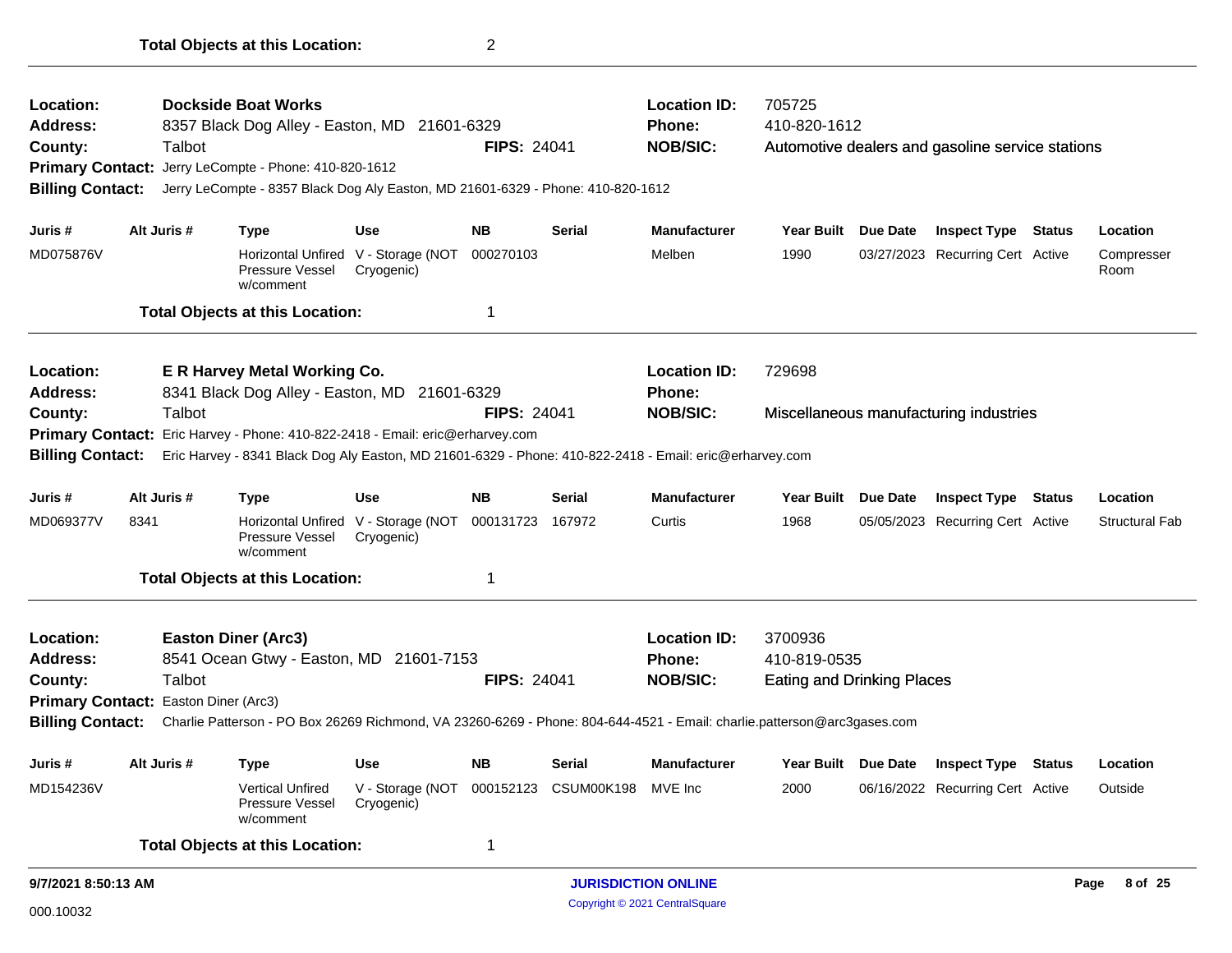| Location:<br><b>Address:</b>                                                                                                                                                                                                                                                                                                                           |             | <b>Economy Printing Co Inc</b><br>7837 Ocean Gtwy - Easton, MD 21601-8625 |                                                             |                    |               | <b>Location ID:</b><br>Phone: | 3089938                         |                     |                                            |                                |
|--------------------------------------------------------------------------------------------------------------------------------------------------------------------------------------------------------------------------------------------------------------------------------------------------------------------------------------------------------|-------------|---------------------------------------------------------------------------|-------------------------------------------------------------|--------------------|---------------|-------------------------------|---------------------------------|---------------------|--------------------------------------------|--------------------------------|
| County:<br><b>Billing Contact:</b>                                                                                                                                                                                                                                                                                                                     | Talbot      | Primary Contact: Larry Smith - Phone: 410-476-3440                        |                                                             | <b>FIPS: 24041</b> |               | <b>NOB/SIC:</b>               | <b>Commercial Printing, NEC</b> |                     |                                            |                                |
| Juris#                                                                                                                                                                                                                                                                                                                                                 | Alt Juris # | <b>Type</b>                                                               | <b>Use</b>                                                  | <b>NB</b>          | Serial        | <b>Manufacturer</b>           |                                 | Year Built Due Date | <b>Inspect Type Status</b>                 | Location                       |
| MD141366V                                                                                                                                                                                                                                                                                                                                              |             | Pressure Vessel<br>w/comment                                              | Horizontal Unfired V - Storage (NOT<br>Cryogenic)           | 000512122 D018409  |               | Manchester                    | 2005                            |                     | 04/28/2020 Recurring Cert Active           | Shop                           |
|                                                                                                                                                                                                                                                                                                                                                        |             | <b>Total Objects at this Location:</b>                                    |                                                             | 1                  |               |                               |                                 |                     |                                            |                                |
| Location:<br><b>Address:</b>                                                                                                                                                                                                                                                                                                                           |             | <b>Eurofins EAG Agroscience Services</b>                                  |                                                             |                    |               | <b>Location ID:</b><br>Phone: | 729104                          |                     |                                            |                                |
| 8651 Brooks Dr - Easton, MD 21601-7410<br>Talbot<br>County:<br>Primary Contact: Linda Mitchell - Phone: 443-746-2631 - Cell: 410-310-4705 - Email: LindaMitchell@EurofinsUS.com<br><b>Billing Contact:</b><br>Linda Mitchell - 8598 Commerce Dr Easton, MD 21601-7422 - Phone: 443-746-2631 - Cell: 410-310-4705 - Email: LindaMitchell@EurofinsUS.com |             |                                                                           |                                                             | <b>FIPS: 24041</b> |               | <b>NOB/SIC:</b>               |                                 |                     | Crop Planting, Cultivating, and Protecting |                                |
| Juris #                                                                                                                                                                                                                                                                                                                                                | Alt Juris # | <b>Type</b>                                                               | <b>Use</b>                                                  | <b>NB</b>          | <b>Serial</b> | <b>Manufacturer</b>           |                                 | Year Built Due Date | <b>Inspect Type Status</b>                 | Location                       |
| MD075194V                                                                                                                                                                                                                                                                                                                                              |             | <b>Pressure Vessel</b><br>w/comment                                       | Horizontal Unfired V - Storage (NOT<br>Cryogenic)           | 000267704          |               | Melben                        | 1990                            |                     | 09/30/2022 Recurring Cert Active           | Pump Shed                      |
| MD102619V                                                                                                                                                                                                                                                                                                                                              |             | <b>Vertical Unfired</b><br><b>Pressure Vessel</b><br>w/comment            | V - Storage (NOT 000172605<br>Cryogenic)                    |                    |               | <b>Steel Fab</b>              | 1997                            |                     | 09/30/2022 Recurring Cert Active           | Pump Room                      |
| MD110013V                                                                                                                                                                                                                                                                                                                                              |             | <b>Vertical Unfired</b><br>Pressure Vessel<br>w/comment                   | V - Storage (NOT 000230554<br>Cryogenic)                    |                    |               | <b>Steel Fab</b>              | 2000                            |                     | 09/30/2022 Recurring Cert Active           | Aquatics Bldg,<br>RO Rm        |
| MD110014V                                                                                                                                                                                                                                                                                                                                              |             | <b>Vertical Unfired</b><br><b>Pressure Vessel</b><br>w/comment            | V - Storage (NOT 000231815<br>Cryogenic)                    |                    |               | <b>Steel Fab</b>              | 2000                            |                     | 09/30/2022 Recurring Cert Active           | Pump Room                      |
| MD135619V                                                                                                                                                                                                                                                                                                                                              |             | <b>Vertical Unfired</b><br>Pressure Vessel<br>w/comment                   | V - Storage (NOT 000113184<br>Cryogenic)                    |                    |               | Manchester                    | 2005                            |                     | 09/30/2022 Recurring Cert Active           | 8598 Commerce<br>Drive, Rm 76  |
| MD144525V                                                                                                                                                                                                                                                                                                                                              |             | <b>Pressure Vessel</b><br>w/comment                                       | Horizontal Unfired V - Storage (NOT 000235617<br>Cryogenic) |                    |               | Manchester                    | 2009                            |                     | 09/30/2022 Recurring Cert Active           | Aquatics<br>Mechanical<br>Room |
|                                                                                                                                                                                                                                                                                                                                                        |             | <b>Total Objects at this Location:</b>                                    |                                                             | 6                  |               |                               |                                 |                     |                                            |                                |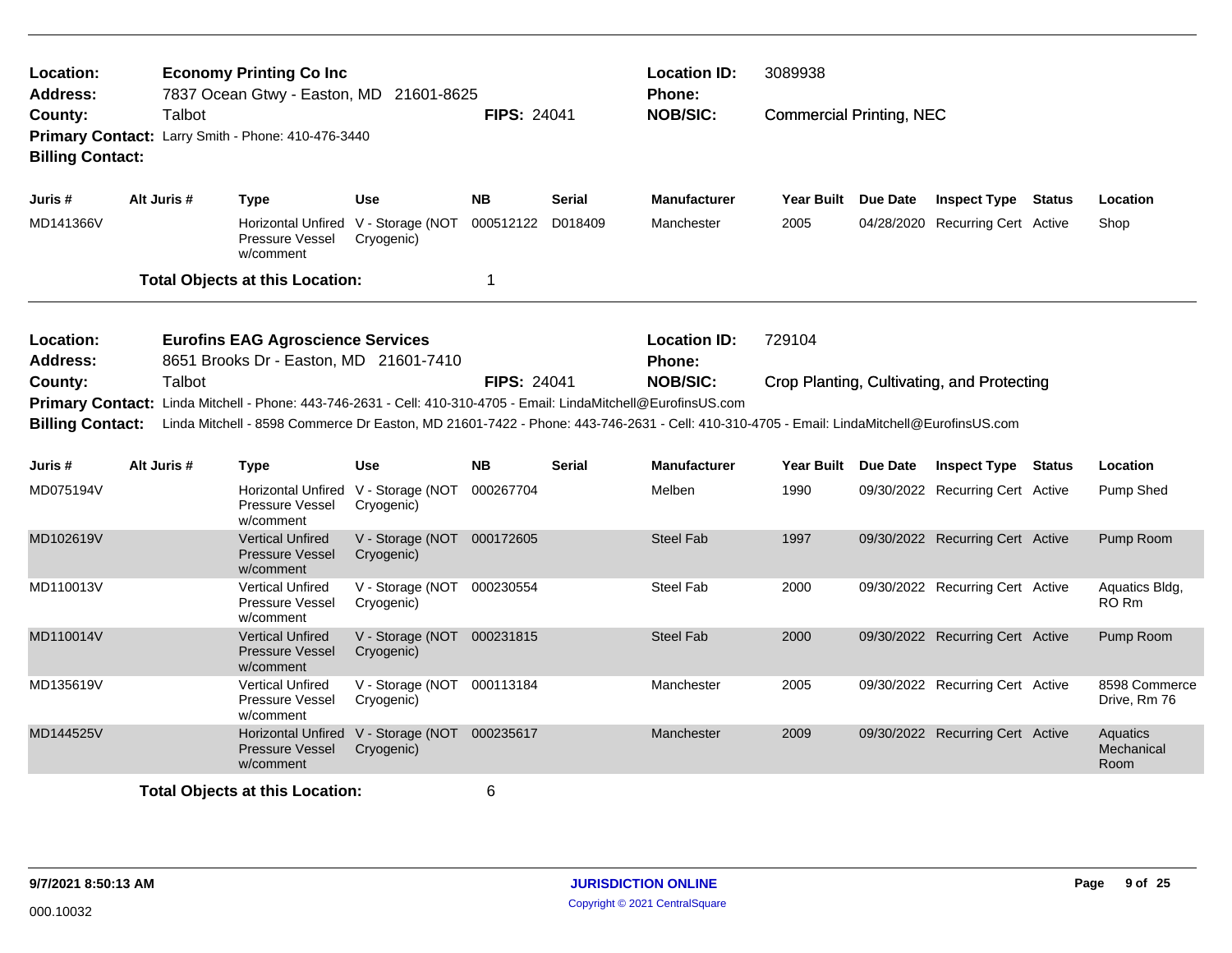| Location:<br>Address:        | Fast Stop (Arc3)          |                                                                       | 9543 Ocean Gtwy - Easton, MD 21601-6001                 |                    |               | <b>Location ID:</b><br><b>Phone:</b>                                                                                    | 3905504                          |          |                                              |        |                 |
|------------------------------|---------------------------|-----------------------------------------------------------------------|---------------------------------------------------------|--------------------|---------------|-------------------------------------------------------------------------------------------------------------------------|----------------------------------|----------|----------------------------------------------|--------|-----------------|
| County:                      | Talbot                    |                                                                       |                                                         | <b>FIPS: 24041</b> |               | <b>NOB/SIC:</b>                                                                                                         | <b>Gasoline Service Stations</b> |          |                                              |        |                 |
| <b>Primary Contact:</b>      | Fast Stop (Arc3)          |                                                                       |                                                         |                    |               |                                                                                                                         |                                  |          |                                              |        |                 |
| <b>Billing Contact:</b>      |                           |                                                                       |                                                         |                    |               | Charlie Patterson - PO Box 26269 Richmond, VA 23260-6269 - Phone: 804-644-4521 - Email: charlie.patterson@arc3gases.com |                                  |          |                                              |        |                 |
| Juris #                      | Alt Juris #               | <b>Type</b>                                                           | <b>Use</b>                                              | <b>NB</b>          | <b>Serial</b> | <b>Manufacturer</b>                                                                                                     | Year Built Due Date              |          | <b>Inspect Type Status</b>                   |        | Location        |
| MD162131V                    |                           | <b>Vertical Unfired</b><br>Pressure Vessel<br>w/comment               | V - Storage<br>(Cryogenic)                              | 000237352 31224081 |               | <b>CHART</b>                                                                                                            | 2012                             |          | 09/03/2022 Recurring Cert Active             |        | Outside         |
|                              |                           | <b>Total Objects at this Location:</b>                                |                                                         | $\mathbf 1$        |               |                                                                                                                         |                                  |          |                                              |        |                 |
| <b>Location:</b>             | <b>Ferry Point Marina</b> |                                                                       |                                                         |                    |               | <b>Location ID:</b>                                                                                                     | 3754109                          |          |                                              |        |                 |
| <b>Address:</b>              |                           | 1606 Marina Dr - Trappe, MD 21673-1668                                |                                                         |                    |               | <b>Phone:</b>                                                                                                           | 410-476-3304                     |          |                                              |        |                 |
| County:                      | Talbot                    |                                                                       |                                                         | <b>FIPS: 24041</b> |               | <b>NOB/SIC:</b>                                                                                                         |                                  |          |                                              |        |                 |
| Primary Contact: Jake Glover |                           |                                                                       |                                                         |                    |               |                                                                                                                         |                                  |          |                                              |        |                 |
| <b>Billing Contact:</b>      |                           |                                                                       | Jake Glover - 1606 Marina Dr Trappe, MD 21673-1668      |                    |               |                                                                                                                         |                                  |          |                                              |        |                 |
| Juris #                      | Alt Juris #               | <b>Type</b>                                                           | <b>Use</b>                                              | <b>NB</b>          | <b>Serial</b> | <b>Manufacturer</b>                                                                                                     | Year Built                       | Due Date | <b>Inspect Type</b>                          | Status | Location        |
| MD162409V                    |                           | <b>Vertical Unfired</b><br>Pressure Vessel<br>w/comment               | V - Storage (NOT<br>Cryogenic)                          | 002028257          |               | <b>Twin Lake Tanks</b>                                                                                                  | 2018                             |          | 12/07/2022 Recurring Cert Active             |        | Shop            |
| MD168691V                    |                           | <b>Vertical Unfired</b><br><b>Pressure Vessel</b><br>w/comment        | V - Storage (NOT<br>Cryogenic)                          | 000044742 44742    |               | Morganton                                                                                                               | 2018                             |          | 01/04/2023 Recurring Cert Active             |        | Shop            |
|                              |                           | <b>Total Objects at this Location:</b>                                |                                                         | 2                  |               |                                                                                                                         |                                  |          |                                              |        |                 |
| Location:<br>Address:        |                           | <b>Gearhart Investments</b><br>113 E Dover St - Easton, MD 21601-3058 |                                                         |                    |               | <b>Location ID:</b><br><b>Phone:</b>                                                                                    | 1978110                          |          |                                              |        |                 |
| County:                      | Talbot                    |                                                                       |                                                         | <b>FIPS: 24041</b> |               | <b>NOB/SIC:</b>                                                                                                         |                                  |          | <b>Operators of Nonresidential Buildings</b> |        |                 |
|                              |                           | Primary Contact: Stephenie Licata - Phone: (410) 819-8200             |                                                         |                    |               |                                                                                                                         |                                  |          |                                              |        |                 |
| <b>Billing Contact:</b>      |                           |                                                                       | Brian Gearhart - PO Box 2293 Easton, MD 21601-8944      |                    |               |                                                                                                                         |                                  |          |                                              |        |                 |
| Juris #                      | Alt Juris #               | <b>Type</b>                                                           | <b>Use</b>                                              | <b>NB</b>          | <b>Serial</b> | <b>Manufacturer</b>                                                                                                     | Year Built Due Date              |          | <b>Inspect Type</b>                          | Status | Location        |
| MD125583H                    |                           | Cast Iron                                                             | H - Hot Water<br>Heat (Water $\leq$<br>160 psig, 250 F) | <b>CI</b>          | 4972          | <b>National Radiator</b>                                                                                                | 1972                             |          | 07/29/2023 Recurring Cert Active             |        | <b>BASEMENT</b> |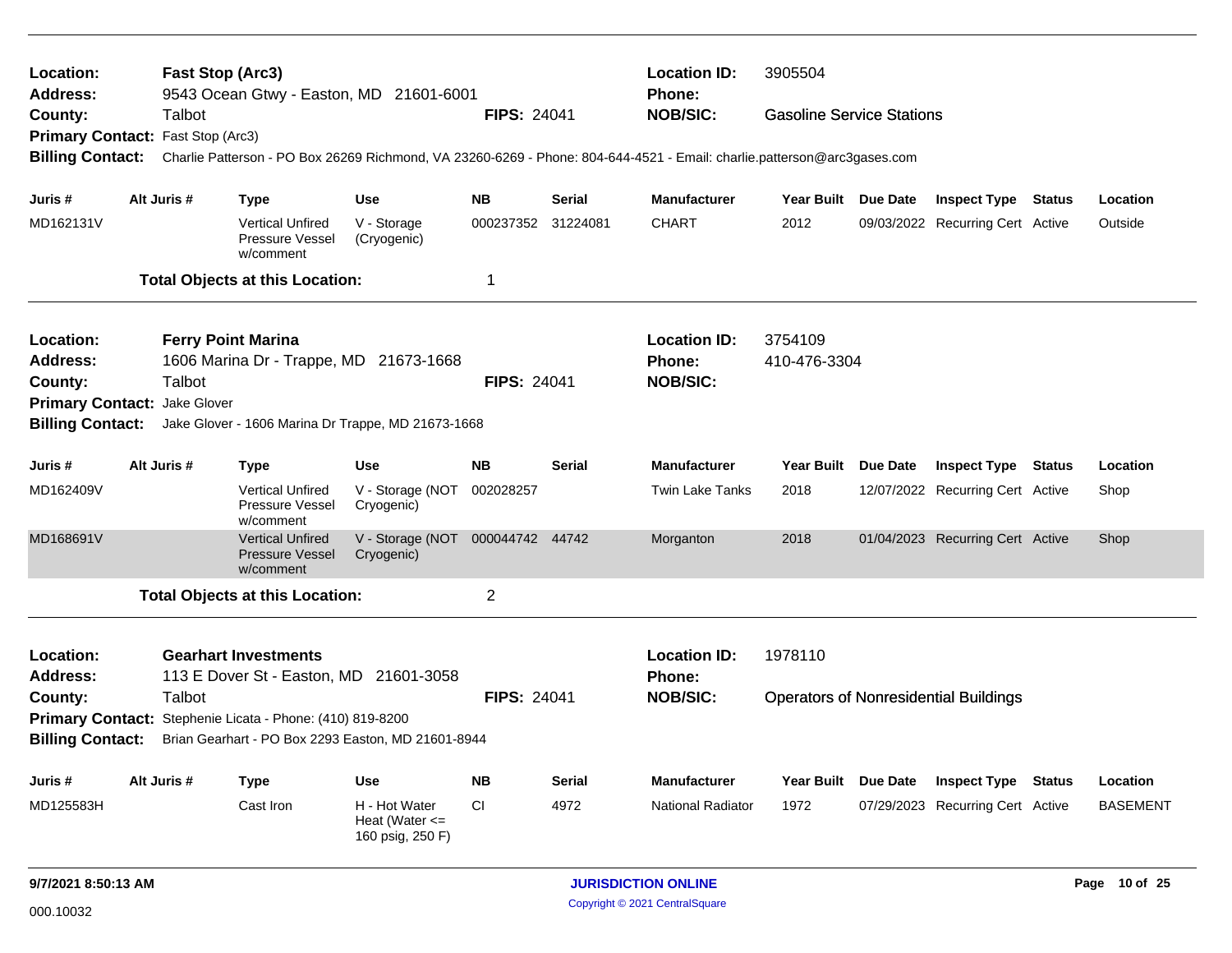| Location:                               |             |             | Go Wash (Car Pool)                                                                                                                      |                                                         |                    |                        | <b>Location ID:</b>                                     | 2865107                                                     |            |                                  |               |                     |
|-----------------------------------------|-------------|-------------|-----------------------------------------------------------------------------------------------------------------------------------------|---------------------------------------------------------|--------------------|------------------------|---------------------------------------------------------|-------------------------------------------------------------|------------|----------------------------------|---------------|---------------------|
| <b>Address:</b>                         |             |             | 8209 Ocean Gtwy - Easton, MD 21601-7147                                                                                                 |                                                         |                    |                        | <b>Phone:</b>                                           | 410-310-4755                                                |            |                                  |               |                     |
| County:                                 |             | Talbot      |                                                                                                                                         |                                                         | <b>FIPS: 24041</b> |                        | <b>NOB/SIC:</b>                                         | Carwashes                                                   |            |                                  |               |                     |
|                                         |             |             | Primary Contact: Kristen Mullins - Phone: 443-521-4212                                                                                  |                                                         |                    |                        |                                                         |                                                             |            |                                  |               |                     |
| <b>Billing Contact:</b>                 |             |             | Kristen Mullins - 8209 Ocean Gtwy Easton, MD 21601-7147 - Phone: 443-521-4212                                                           |                                                         |                    |                        |                                                         |                                                             |            |                                  |               |                     |
| Juris #                                 |             | Alt Juris # | <b>Type</b>                                                                                                                             | <b>Use</b>                                              | NB.                | Serial                 | <b>Manufacturer</b>                                     | <b>Year Built</b>                                           | Due Date   | <b>Inspect Type</b>              | <b>Status</b> | Location            |
| MD150511V                               |             |             | <b>Vertical Unfired</b><br>Pressure Vessel<br>w/comment                                                                                 | V - Storage (NOT<br>Cryogenic)                          | 000432218          | 469588                 | <b>Steel Fab</b>                                        | 2014                                                        |            | 07/24/2023 Recurring Cert Active |               | <b>MECHANICAL R</b> |
| MD157608H                               |             |             | Cast Iron                                                                                                                               | H - Hot Water<br>Heat (Water $\leq$<br>160 psig, 250 F) |                    | 000136032 PG75.31.1538 | AIC Tuchom                                              | 2014                                                        |            | 08/23/2023 Recurring Cert Active |               | <b>MECH RM</b>      |
|                                         |             |             | <b>Total Objects at this Location:</b>                                                                                                  |                                                         | $\overline{c}$     |                        |                                                         |                                                             |            |                                  |               |                     |
| Location:<br><b>Address:</b><br>County: |             | Talbot      | Go Wash (The Car Pool)<br>29394 Dover Rd - Easton, MD 21601-6901                                                                        |                                                         | <b>FIPS: 24041</b> |                        | <b>Location ID:</b><br><b>Phone:</b><br><b>NOB/SIC:</b> | 1999410<br>443-786-6115<br><b>Gasoline Service Stations</b> |            |                                  |               |                     |
|                                         |             |             |                                                                                                                                         |                                                         |                    |                        |                                                         |                                                             |            |                                  |               |                     |
| <b>Billing Contact:</b>                 |             |             | Primary Contact: Kristen Mullins - Phone: 443-521-4212<br>Kristen Mullins - 8209 Ocean Gtwy Easton, MD 21601-7147 - Phone: 443-521-4212 |                                                         |                    |                        |                                                         |                                                             |            |                                  |               |                     |
|                                         |             |             |                                                                                                                                         |                                                         |                    |                        |                                                         |                                                             |            |                                  |               |                     |
| Juris #                                 | Alt Juris # |             | <b>Type</b>                                                                                                                             | <b>Use</b>                                              | <b>NB</b>          | <b>Serial</b>          | <b>Manufacturer</b>                                     | <b>Year Built</b>                                           | Due Date   | <b>Inspect Type</b>              | Status        | Location            |
| MD138990V                               | Speeda      |             | <b>Vertical Unfired</b><br>Pressure Vessel<br>w/comment                                                                                 | V - Storage (NOT<br>Cryogenic)                          | 000887690          |                        | Manchester                                              | 2007                                                        |            | 07/18/2023 Recurring Cert Active |               | <b>MECHANICAL R</b> |
|                                         |             |             | <b>Total Objects at this Location:</b>                                                                                                  |                                                         | 1                  |                        |                                                         |                                                             |            |                                  |               |                     |
| Location:<br><b>Address:</b>            |             |             | <b>Grant's Automotive, Inc.</b><br>29296 Erickson Dr - Easton, MD 21601-8648                                                            |                                                         |                    |                        | <b>Location ID:</b><br><b>Phone:</b>                    | 2110196<br>410-822-8465                                     |            |                                  |               |                     |
| County:                                 |             | Talbot      |                                                                                                                                         |                                                         | <b>FIPS: 24041</b> |                        | <b>NOB/SIC:</b>                                         | <b>General Automotive Repair Shops</b>                      |            |                                  |               |                     |
|                                         |             |             | Primary Contact: Jeff Grant - Phone: 410-822-8465                                                                                       |                                                         |                    |                        |                                                         |                                                             |            |                                  |               |                     |
|                                         |             |             | Billing Contact: Jeff Grant - 29296 Erickson Dr Easton, MD 21601-8648 - Phone: 410-822-8465                                             |                                                         |                    |                        |                                                         |                                                             |            |                                  |               |                     |
| Juris #                                 | Alt Juris # |             | Type                                                                                                                                    | <b>Use</b>                                              | <b>NB</b>          | <b>Serial</b>          | <b>Manufacturer</b>                                     | <b>Year Built</b>                                           | Due Date   | <b>Inspect Type Status</b>       |               | Location            |
| MD135617V                               |             |             | <b>Vertical Unfired</b><br>Pressure Vessel                                                                                              | V - Storage (NOT<br>Cryogenic)                          | 001028902          |                        | Manchester                                              | 2008                                                        | 10/01/2021 | <b>Recurring Cert Active</b>     |               | Yard                |
| 9/7/2021 8:50:13 AM                     |             |             |                                                                                                                                         |                                                         |                    |                        | <b>JURISDICTION ONLINE</b>                              |                                                             |            |                                  |               | Page 11 of 25       |
| 000.10032                               |             |             |                                                                                                                                         |                                                         |                    |                        | Copyright © 2021 CentralSquare                          |                                                             |            |                                  |               |                     |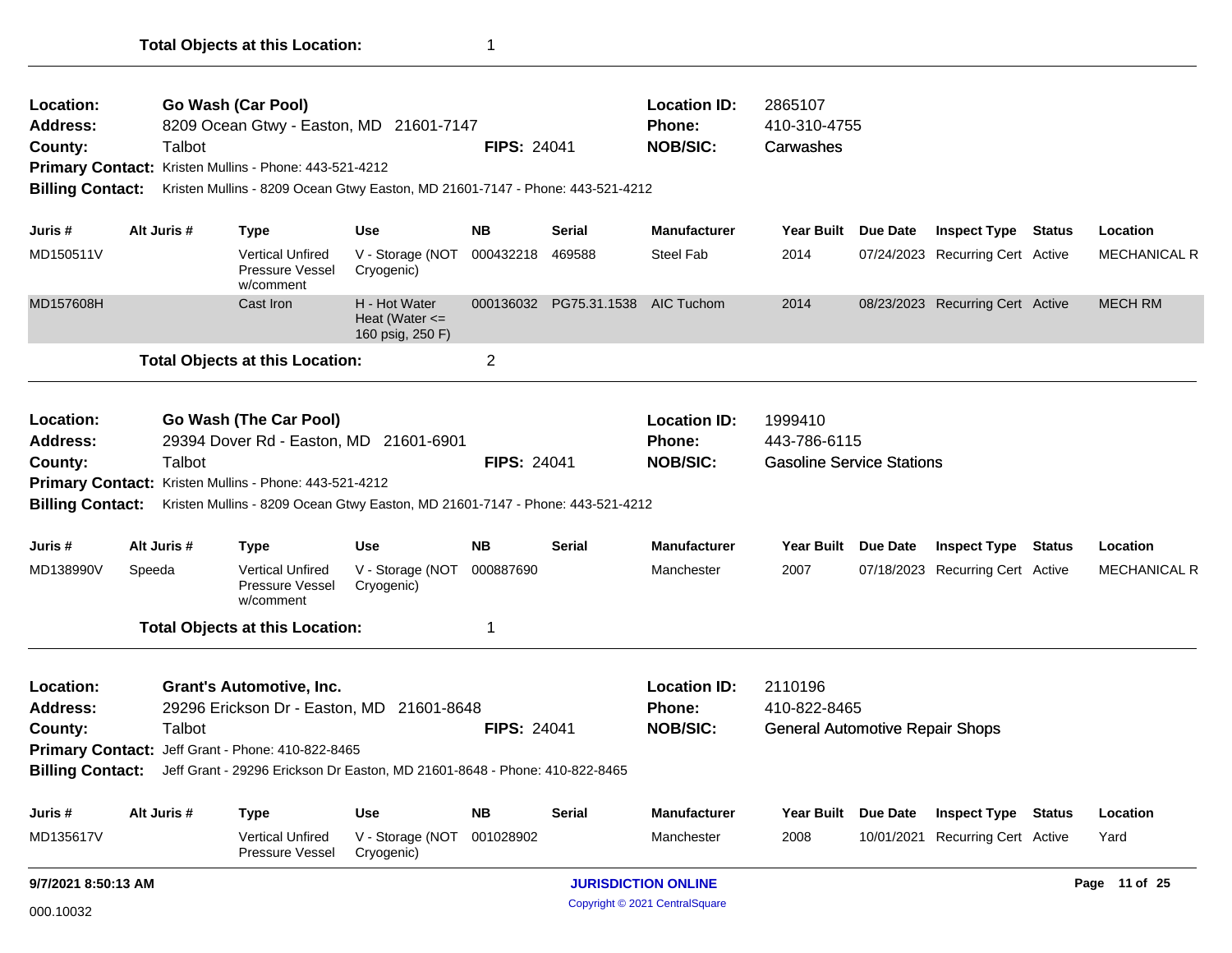| Juris #                 | Alt Juris #                       | <b>Type</b><br>w/comment                                                                                                                 | Use                                                         | <b>NB</b>          | <b>Serial</b> | <b>Manufacturer</b>    |                                  | Year Built Due Date | <b>Inspect Type</b>              | <b>Status</b> | Location           |
|-------------------------|-----------------------------------|------------------------------------------------------------------------------------------------------------------------------------------|-------------------------------------------------------------|--------------------|---------------|------------------------|----------------------------------|---------------------|----------------------------------|---------------|--------------------|
|                         |                                   | <b>Total Objects at this Location:</b>                                                                                                   |                                                             | 1                  |               |                        |                                  |                     |                                  |               |                    |
| Location:               |                                   | Hardee's/Red Burrito (Arc3)                                                                                                              |                                                             |                    |               | <b>Location ID:</b>    | 3700943                          |                     |                                  |               |                    |
| <b>Address:</b>         |                                   | 8335 Ocean Gtwy - Easton, MD 21601-4403                                                                                                  |                                                             |                    |               | Phone:                 | 410-822-0024                     |                     |                                  |               |                    |
| County:                 | Talbot                            |                                                                                                                                          |                                                             | <b>FIPS: 24041</b> |               | <b>NOB/SIC:</b>        |                                  |                     |                                  |               |                    |
|                         | <b>Primary Contact: Paul Cato</b> |                                                                                                                                          |                                                             |                    |               |                        |                                  |                     |                                  |               |                    |
|                         |                                   | Billing Contact: Charlie Patterson - PO Box 26269 Richmond, VA 23260-6269 - Phone: 804-644-4521 - Email: charlie.patterson@arc3gases.com |                                                             |                    |               |                        |                                  |                     |                                  |               |                    |
| Juris #                 | Alt Juris #                       | <b>Type</b>                                                                                                                              | <b>Use</b>                                                  | <b>NB</b>          | <b>Serial</b> | <b>Manufacturer</b>    | <b>Year Built</b>                | <b>Due Date</b>     | <b>Inspect Type</b>              | <b>Status</b> | Location           |
| MD154231V               |                                   | <b>Vertical Unfired</b><br>Pressure Vessel<br>w/comment                                                                                  | V - Storage (NOT<br>Cryogenic)                              | 000135114          | CGAR01K212    | <b>CHART</b>           | 2001                             |                     | 06/16/2022 Recurring Cert Active |               | Back room          |
|                         |                                   | <b>Total Objects at this Location:</b>                                                                                                   |                                                             | 1                  |               |                        |                                  |                     |                                  |               |                    |
| Location:               |                                   | <b>Just Right Automotive</b>                                                                                                             |                                                             |                    |               | <b>Location ID:</b>    | 3700329                          |                     |                                  |               |                    |
| <b>Address:</b>         |                                   | 8949 Mistletoe Dr - Easton, MD 21601-7408                                                                                                |                                                             |                    |               | Phone:                 |                                  |                     |                                  |               |                    |
| County:                 | Talbot                            |                                                                                                                                          |                                                             | <b>FIPS: 24041</b> |               | <b>NOB/SIC:</b>        | <b>Gasoline Service Stations</b> |                     |                                  |               |                    |
|                         |                                   | Primary Contact: James Compton - Phone: 443-746-2178                                                                                     |                                                             |                    |               |                        |                                  |                     |                                  |               |                    |
| <b>Billing Contact:</b> |                                   | James Compton - 8949 Mistletoe Dr Easton, MD 21601-7408 - Phone: 443-746-2178                                                            |                                                             |                    |               |                        |                                  |                     |                                  |               |                    |
| Juris #                 | Alt Juris #                       | <b>Type</b>                                                                                                                              | <b>Use</b>                                                  | <b>NB</b>          | <b>Serial</b> | <b>Manufacturer</b>    | <b>Year Built</b>                | <b>Due Date</b>     | <b>Inspect Type</b>              | Status        | Location           |
| MD168693V               |                                   | <b>Vertical Unfired</b><br>Pressure Vessel<br>w/comment                                                                                  | V - Storage (NOT<br>Cryogenic)                              | 000895138          |               | <b>Manchester Tank</b> | 1999                             |                     | 02/04/2023 Recurring Cert Active |               | Compressor<br>Shed |
| MD168694V               |                                   | <b>Pressure Vessel</b><br>w/comment                                                                                                      | Horizontal Unfired V - Storage (NOT 000134360<br>Cryogenic) |                    |               | <b>Manchester Tank</b> | 2002                             |                     | 02/04/2023 Recurring Cert Active |               | Compressor<br>Shed |
|                         |                                   | <b>Total Objects at this Location:</b>                                                                                                   |                                                             | 2                  |               |                        |                                  |                     |                                  |               |                    |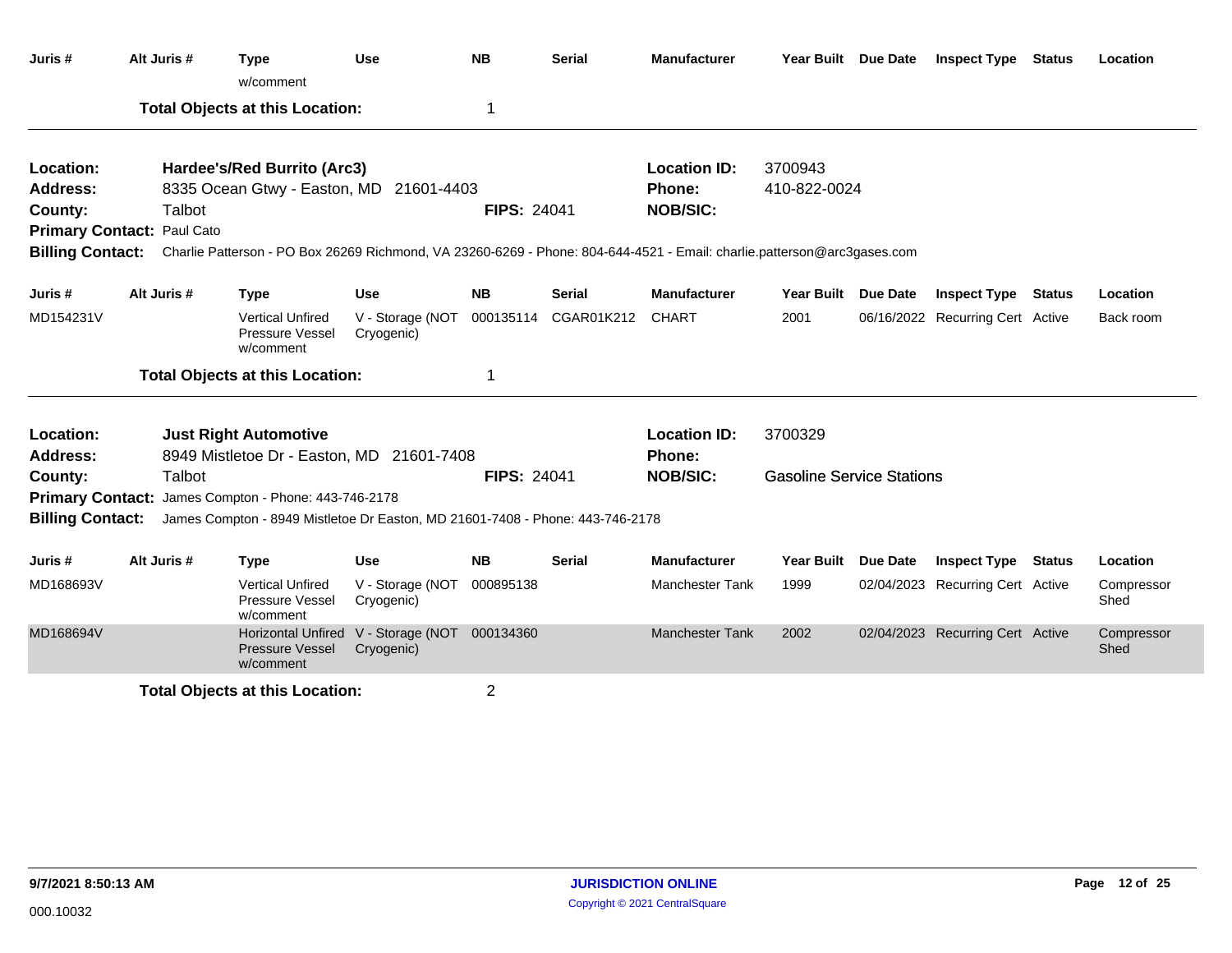| Location:<br><b>Address:</b>                                                                                                          |                                                                                             | <b>Location ID:</b><br>3906690<br>Ledo Pizza (Roberts)<br>108 Marlboro Ave - Easton, MD 21601-2780<br><b>Phone:</b>                                                                                                                                                              |                                                         |                    |                   |                                |                                   |          |                                        |  |                  |
|---------------------------------------------------------------------------------------------------------------------------------------|---------------------------------------------------------------------------------------------|----------------------------------------------------------------------------------------------------------------------------------------------------------------------------------------------------------------------------------------------------------------------------------|---------------------------------------------------------|--------------------|-------------------|--------------------------------|-----------------------------------|----------|----------------------------------------|--|------------------|
| County:<br><b>Billing Contact:</b>                                                                                                    | Talbot                                                                                      | Primary Contact: Roberts Oxygen Company (MD) - Phone: 240-493-8405 - Cell: 301-252-0742 - Email: DFranovich@RobertsOxygen.com<br>Bulk Tank Service Dept. - PO Box 5507 Rockville, MD 20855-0507 - Phone: 240-493-8405 - Cell: 301-252-0742 - Email: DFranovich@RobertsOxygen.com |                                                         | <b>FIPS: 24041</b> |                   | <b>NOB/SIC:</b>                | <b>Eating and Drinking Places</b> |          |                                        |  |                  |
| Juris #                                                                                                                               | Alt Juris #                                                                                 | <b>Type</b>                                                                                                                                                                                                                                                                      | Use                                                     | <b>NB</b>          | Serial            | <b>Manufacturer</b>            | <b>Year Built</b>                 | Due Date | <b>Inspect Type Status</b>             |  | Location         |
| MD162402V                                                                                                                             |                                                                                             | <b>Vertical Unfired</b><br><b>Pressure Vessel</b><br>w/comment                                                                                                                                                                                                                   | V - Storage (NOT<br>Cryogenic)                          | 000127262          | <b>CSUR01A135</b> | MVE                            | 2001                              |          | 10/18/2022 Recurring Cert Active       |  | <b>Back Room</b> |
|                                                                                                                                       |                                                                                             | <b>Total Objects at this Location:</b>                                                                                                                                                                                                                                           |                                                         | 1                  |                   |                                |                                   |          |                                        |  |                  |
| Location:<br><b>Address:</b>                                                                                                          |                                                                                             | LGIT - Talbot County/Community Ctr. Parks & Rec.<br>10028 Ocean Gtwy - Easton, MD 21601-6010                                                                                                                                                                                     |                                                         |                    |                   | <b>Location ID:</b><br>Phone:  | 726287<br>410-770-8050            |          |                                        |  |                  |
| Talbot<br><b>FIPS: 24041</b><br>County:<br>Brian Harris - Phone: 410-770-8053 - Email: bharris@talbgov.org<br><b>Primary Contact:</b> |                                                                                             |                                                                                                                                                                                                                                                                                  |                                                         |                    |                   | <b>NOB/SIC:</b>                |                                   |          | Finance, taxation, and monetary policy |  |                  |
| <b>Billing Contact:</b><br>Brian Harris - 10028 Ocean Gtwy Easton, MD 21601-6010 - Phone: 410-770-8053 - Email: bharris@talbgov.org   |                                                                                             |                                                                                                                                                                                                                                                                                  |                                                         |                    |                   |                                |                                   |          |                                        |  |                  |
| Juris #                                                                                                                               | Alt Juris #<br><b>NB</b><br><b>Serial</b><br><b>Type</b><br><b>Use</b>                      |                                                                                                                                                                                                                                                                                  |                                                         |                    |                   | <b>Manufacturer</b>            | <b>Year Built</b>                 | Due Date | <b>Inspect Type Status</b>             |  | Location         |
| MD169290H                                                                                                                             |                                                                                             | <b>Water Heater</b><br>(HLW)                                                                                                                                                                                                                                                     | H - Hot Water<br>Heat (Water $\leq$<br>160 psig, 250 F) | 000345311 19345311 |                   | LC.                            | 2019                              |          | 07/08/2023 Recurring Cert Active       |  | <b>BLRM</b>      |
| MD169291H                                                                                                                             |                                                                                             | <b>Water Heater</b><br>(HLW)                                                                                                                                                                                                                                                     | H - Hot Water<br>Supply (Water <=<br>160 psig, 250 F)   | 000345312 19345312 |                   | LC                             | 2019                              |          | 07/08/2023 Recurring Cert Active       |  | <b>BLRM</b>      |
|                                                                                                                                       |                                                                                             | <b>Total Objects at this Location:</b>                                                                                                                                                                                                                                           |                                                         | $\overline{2}$     |                   |                                |                                   |          |                                        |  |                  |
| Location:                                                                                                                             |                                                                                             | <b>Lighthouse Oyster Bar and Grill</b>                                                                                                                                                                                                                                           |                                                         |                    |                   | <b>Location ID:</b>            | 726889                            |          |                                        |  |                  |
| <b>Address:</b>                                                                                                                       |                                                                                             | 125 Mulberry Street - Saint Michaels, MD 21663                                                                                                                                                                                                                                   |                                                         |                    |                   | Phone:                         | 410-745-5577                      |          |                                        |  |                  |
| County:                                                                                                                               | Talbot                                                                                      |                                                                                                                                                                                                                                                                                  |                                                         | <b>FIPS: 24041</b> |                   | <b>NOB/SIC:</b>                | Eating and drinking places        |          |                                        |  |                  |
|                                                                                                                                       |                                                                                             | Primary Contact: Lighthouse Oyster Bar and Grill - Phone: 410-745-2226                                                                                                                                                                                                           |                                                         |                    |                   |                                |                                   |          |                                        |  |                  |
|                                                                                                                                       | <b>Billing Contact:</b><br>- 125 Mulberry St Saint Michaels, MD 21663 - Phone: 410-745-2226 |                                                                                                                                                                                                                                                                                  |                                                         |                    |                   |                                |                                   |          |                                        |  |                  |
| Juris #                                                                                                                               | Alt Juris #                                                                                 | <b>Type</b>                                                                                                                                                                                                                                                                      | Use                                                     | <b>NB</b>          | <b>Serial</b>     | <b>Manufacturer</b>            | <b>Year Built</b>                 | Due Date | <b>Inspect Type Status</b>             |  | Location         |
| MD139932H                                                                                                                             |                                                                                             | Cast Iron                                                                                                                                                                                                                                                                        | H - Hot Water<br>Heat (Water $\leq$<br>160 psig, 250 F) | <b>CI</b>          | 591200-<br>200801 | Peerless                       | 2008                              |          | 09/29/2021 Recurring Cert Active       |  | <b>BASEMENT</b>  |
| MD139933H                                                                                                                             |                                                                                             | Cast Iron                                                                                                                                                                                                                                                                        | H - Hot Water                                           | CI                 |                   | Peerless                       | 2008                              |          | 09/29/2021 Recurring Cert Active       |  | <b>BASEMENT</b>  |
| 9/7/2021 8:50:13 AM                                                                                                                   |                                                                                             |                                                                                                                                                                                                                                                                                  |                                                         |                    |                   | <b>JURISDICTION ONLINE</b>     |                                   |          |                                        |  | Page 13 of 25    |
| 000.10032                                                                                                                             |                                                                                             |                                                                                                                                                                                                                                                                                  |                                                         |                    |                   | Copyright © 2021 CentralSquare |                                   |          |                                        |  |                  |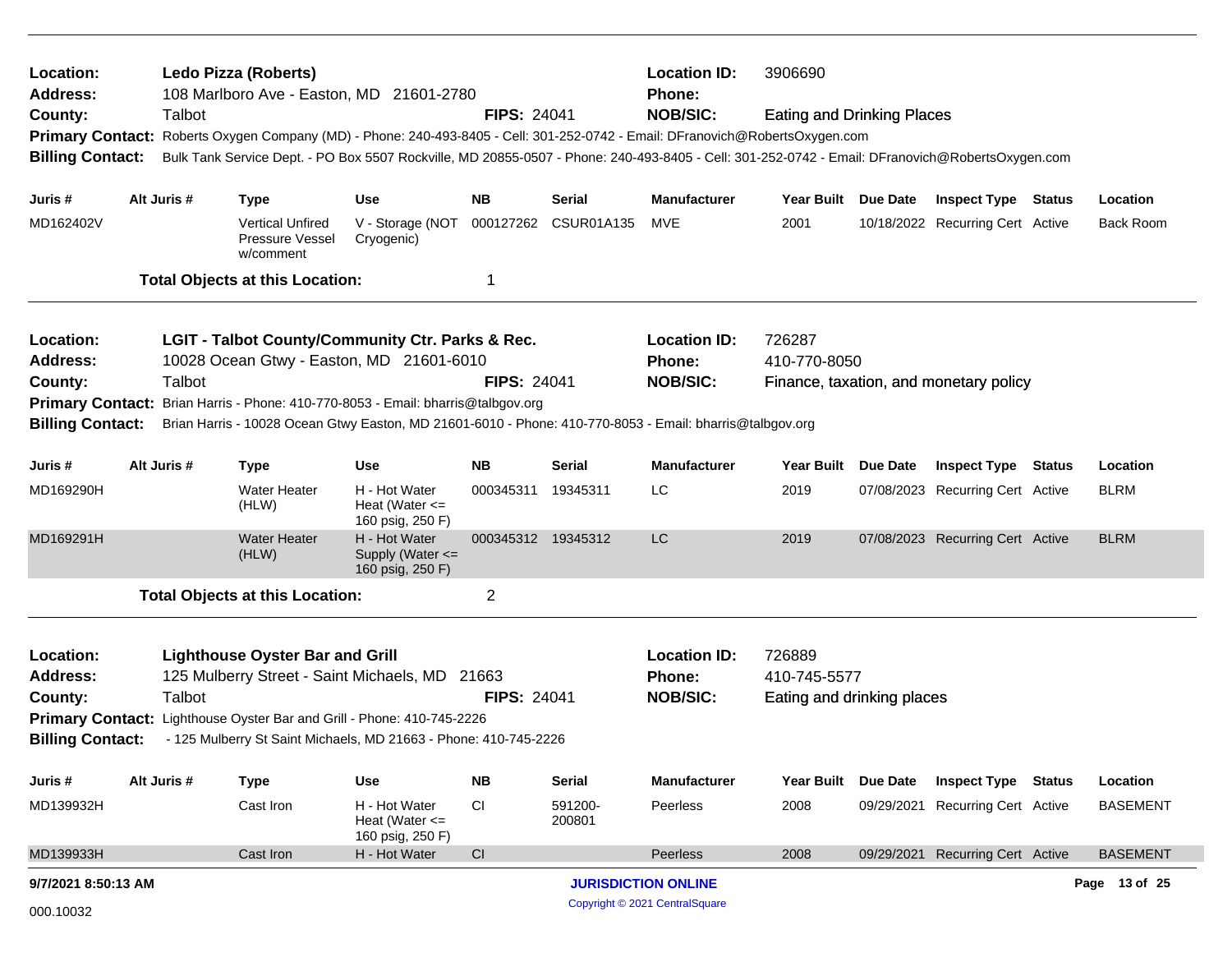| Juris#                         | Alt Juris # | <b>Type</b>                                                                                                                                     | <b>Use</b>                             | <b>NB</b>          | <b>Serial</b> | <b>Manufacturer</b> | Year Built Due Date |                 | <b>Inspect Type</b>              | <b>Status</b> | Location  |
|--------------------------------|-------------|-------------------------------------------------------------------------------------------------------------------------------------------------|----------------------------------------|--------------------|---------------|---------------------|---------------------|-----------------|----------------------------------|---------------|-----------|
|                                |             |                                                                                                                                                 | Heat (Water $\leq$<br>160 psig, 250 F) |                    |               |                     |                     |                 |                                  |               |           |
|                                |             | <b>Total Objects at this Location:</b>                                                                                                          |                                        | $\mathbf 2$        |               |                     |                     |                 |                                  |               |           |
| Location:                      |             | <b>McDonald's (Robert's)</b>                                                                                                                    |                                        |                    |               | <b>Location ID:</b> | 3706437             |                 |                                  |               |           |
| <b>Address:</b>                |             | 219 Marlboro Ave - Easton, MD 21601-2720                                                                                                        |                                        |                    |               | Phone:              | 410-819-3116        |                 |                                  |               |           |
| County:                        | Talbot      |                                                                                                                                                 |                                        | <b>FIPS: 24041</b> |               | <b>NOB/SIC:</b>     |                     |                 |                                  |               |           |
|                                |             | Primary Contact: Roberts Oxygen Company (MD) - Phone: 240-493-8405 - Cell: 301-252-0742 - Email: DFranovich@RobertsOxygen.com                   |                                        |                    |               |                     |                     |                 |                                  |               |           |
| <b>Billing Contact:</b>        |             | Bulk Tank Service Dept. - PO Box 5507 Rockville, MD 20855-0507 - Phone: 240-493-8405 - Cell: 301-252-0742 - Email: DFranovich@RobertsOxygen.com |                                        |                    |               |                     |                     |                 |                                  |               |           |
| Juris #                        | Alt Juris # | <b>Type</b>                                                                                                                                     | <b>Use</b>                             | <b>NB</b>          | <b>Serial</b> | <b>Manufacturer</b> | Year Built Due Date |                 | <b>Inspect Type Status</b>       |               | Location  |
| MD167175V                      |             | <b>Vertical Unfired</b><br>Pressure Vessel<br>w/comment                                                                                         | V - Storage<br>(Cryogenic)             | 000309228          | 31803075      | <b>CHART</b>        | 2018                |                 | 07/16/2022 Recurring Cert Active |               | Kitchen   |
|                                |             | <b>Total Objects at this Location:</b>                                                                                                          |                                        |                    |               |                     |                     |                 |                                  |               |           |
| Location:                      |             | <b>McDonald's (Roberts)</b>                                                                                                                     |                                        |                    |               | <b>Location ID:</b> | 3700944             |                 |                                  |               |           |
| <b>Address:</b>                |             | 8394 Ocean Gtwy - Easton, MD 21601-7148                                                                                                         |                                        |                    |               | Phone:              | 410-822-2725        |                 |                                  |               |           |
| County:                        | Talbot      |                                                                                                                                                 |                                        | <b>FIPS: 24041</b> |               | <b>NOB/SIC:</b>     |                     |                 |                                  |               |           |
| Primary Contact: Michael Meoli |             |                                                                                                                                                 |                                        |                    |               |                     |                     |                 |                                  |               |           |
| <b>Billing Contact:</b>        |             |                                                                                                                                                 |                                        |                    |               |                     |                     |                 |                                  |               |           |
| Juris #                        | Alt Juris # | <b>Type</b>                                                                                                                                     | <b>Use</b>                             | <b>NB</b>          | <b>Serial</b> | <b>Manufacturer</b> | <b>Year Built</b>   | <b>Due Date</b> | <b>Inspect Type Status</b>       |               | Location  |
| MD154229V                      |             | <b>Vertical Unfired</b><br>Pressure Vessel<br>w/comment                                                                                         | V - Storage (NOT<br>Cryogenic)         | 000264396          | 314263309     | <b>CHART</b>        | 2014                |                 | 06/16/2022 Recurring Cert Active |               | Back room |
|                                |             | <b>Total Objects at this Location:</b>                                                                                                          |                                        |                    |               |                     |                     |                 |                                  |               |           |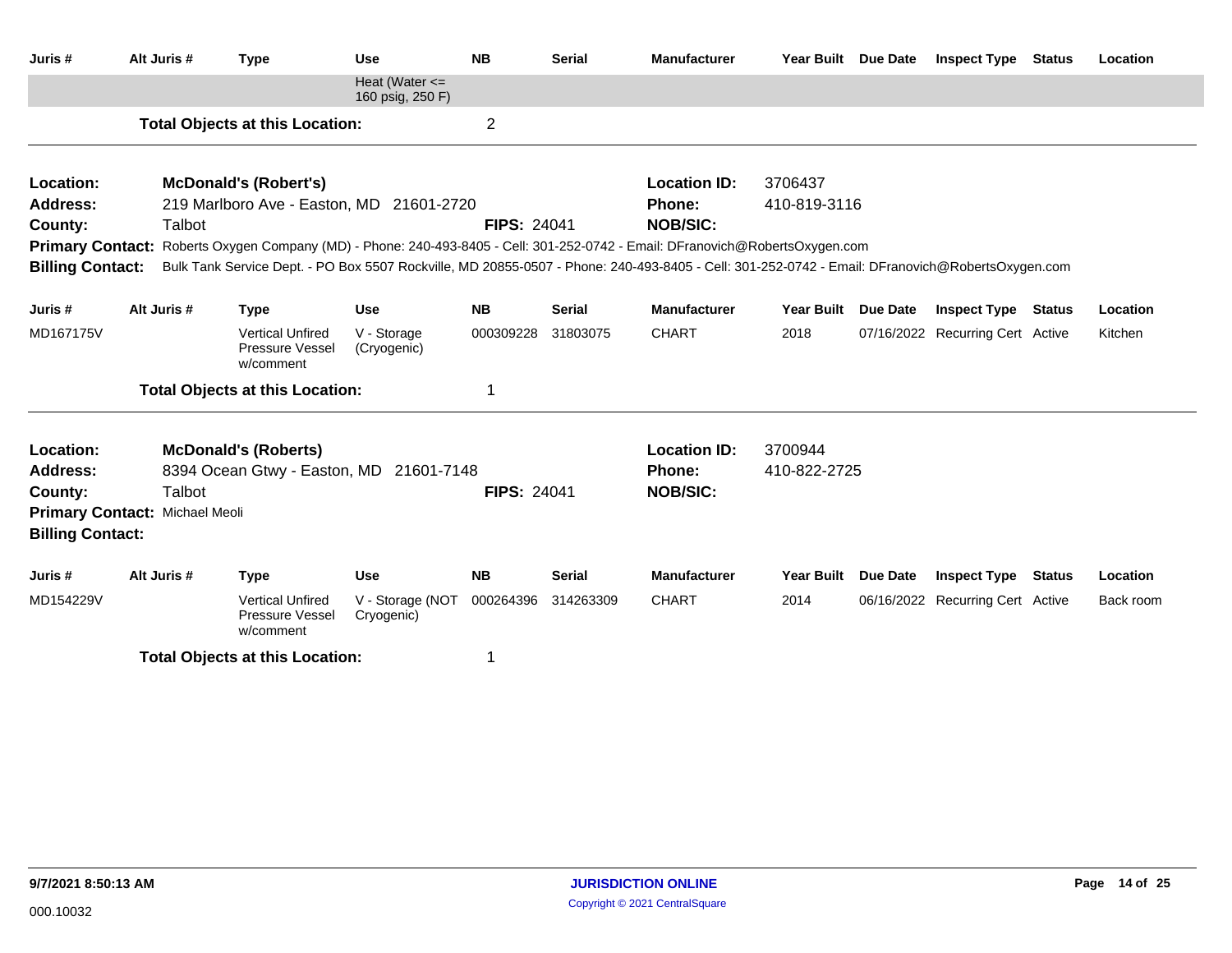| Location:<br><b>Address:</b><br>County:<br><b>Primary Contact:</b><br><b>Billing Contact:</b>                                                                                                                       |                                             | Talbot      | <b>Meintzer Petroleum Inc</b><br>400 S Aurora St - Easton, MD 21601-3417<br>Dana E. Meintzer - Phone: 410-822-4335<br>Dana E. Meintzer - 400 S Aurora St Easton, MD 21601-3417 - Phone: 410-822-4335 |                                                         | <b>FIPS: 24041</b>                                      |                                      | <b>Location ID:</b><br>718211<br><b>Phone:</b><br>410-822-4335<br><b>NOB/SIC:</b><br><b>Petroleum Refining</b>          |                                  |                 |                                  |               |                    |
|---------------------------------------------------------------------------------------------------------------------------------------------------------------------------------------------------------------------|---------------------------------------------|-------------|------------------------------------------------------------------------------------------------------------------------------------------------------------------------------------------------------|---------------------------------------------------------|---------------------------------------------------------|--------------------------------------|-------------------------------------------------------------------------------------------------------------------------|----------------------------------|-----------------|----------------------------------|---------------|--------------------|
| Juris #                                                                                                                                                                                                             |                                             | Alt Juris # | <b>Type</b>                                                                                                                                                                                          | <b>Use</b>                                              | <b>NB</b>                                               | <b>Serial</b>                        | <b>Manufacturer</b>                                                                                                     | <b>Year Built</b>                | <b>Due Date</b> | <b>Inspect Type</b>              | <b>Status</b> | Location           |
| MD114878H                                                                                                                                                                                                           |                                             |             | Cast Iron                                                                                                                                                                                            | H - Hot Water<br>Heat (Water $\leq$<br>160 psig, 250 F) | CI.                                                     |                                      | <b>Dunkirk</b>                                                                                                          | 2000                             |                 | 08/17/2022 Recurring Cert Active |               | <b>Yard Office</b> |
|                                                                                                                                                                                                                     |                                             |             | <b>Total Objects at this Location:</b>                                                                                                                                                               |                                                         | 1                                                       |                                      |                                                                                                                         |                                  |                 |                                  |               |                    |
| Location:<br>Mike Knaub (Antique)/Tuckahoe Steam & Gas Assn<br>11472 Ocean Gtwy - Easton, MD 21601-6126<br>Address:<br>Talbot<br><b>FIPS: 24041</b><br>County:                                                      |                                             |             |                                                                                                                                                                                                      |                                                         |                                                         | <b>Location ID:</b><br><b>Phone:</b> | 3625251                                                                                                                 |                                  |                 |                                  |               |                    |
| Primary Contact: Mike Knaub                                                                                                                                                                                         |                                             |             |                                                                                                                                                                                                      |                                                         |                                                         |                                      | <b>NOB/SIC:</b>                                                                                                         | <b>Museums and Art Galleries</b> |                 |                                  |               |                    |
|                                                                                                                                                                                                                     |                                             |             |                                                                                                                                                                                                      |                                                         |                                                         |                                      |                                                                                                                         |                                  |                 |                                  |               |                    |
| <b>Billing Contact:</b>                                                                                                                                                                                             |                                             |             | Mike Knaub - 280 New Bridgeville Rd Wrightsville, PA 17368-9054                                                                                                                                      |                                                         |                                                         |                                      |                                                                                                                         |                                  |                 |                                  |               |                    |
| Juris #                                                                                                                                                                                                             |                                             | Alt Juris # | Type                                                                                                                                                                                                 | Use                                                     | <b>NB</b>                                               | <b>Serial</b>                        | <b>Manufacturer</b>                                                                                                     | <b>Year Built</b>                | <b>Due Date</b> | <b>Inspect Type</b>              | Status        | Location           |
| MD158317                                                                                                                                                                                                            |                                             |             | <b>Horizontal Fire</b><br>Tube                                                                                                                                                                       | A - Antique<br>w/comment                                | Antique                                                 |                                      | Farquhar                                                                                                                | 1900                             |                 | 07/09/2022 Recurring Cert Active |               | Portable           |
|                                                                                                                                                                                                                     |                                             |             |                                                                                                                                                                                                      |                                                         | 1                                                       |                                      |                                                                                                                         |                                  |                 |                                  |               |                    |
| <b>Total Objects at this Location:</b><br><b>Momma Maria's LLC (Arc3)</b><br>Location:<br><b>Address:</b><br>4021 Main St - Trappe, MD 21673-1868<br>Talbot<br>County:<br>Primary Contact: Momma Maria's LLC (Arc3) |                                             |             | <b>FIPS: 24041</b>                                                                                                                                                                                   |                                                         | <b>Location ID:</b><br><b>Phone:</b><br><b>NOB/SIC:</b> | 4023290                              |                                                                                                                         |                                  |                 |                                  |               |                    |
| <b>Billing Contact:</b>                                                                                                                                                                                             |                                             |             |                                                                                                                                                                                                      |                                                         |                                                         |                                      | Charlie Patterson - PO Box 26269 Richmond, VA 23260-6269 - Phone: 804-644-4521 - Email: charlie.patterson@arc3gases.com |                                  |                 |                                  |               |                    |
| Juris #                                                                                                                                                                                                             |                                             | Alt Juris # | Type                                                                                                                                                                                                 | <b>Use</b>                                              | <b>NB</b>                                               | <b>Serial</b>                        | <b>Manufacturer</b>                                                                                                     | Year Built Due Date              |                 | <b>Inspect Type</b>              | <b>Status</b> | Location           |
| MD164850V                                                                                                                                                                                                           |                                             |             | <b>Vertical Unfired</b><br>Pressure Vessel<br>w/comment                                                                                                                                              | V - Storage<br>(Cryogenic)                              | 000080360                                               | 827-016-BB2                          | Taylor-Wharton                                                                                                          | 2005                             |                 | 05/27/2022 Recurring Cert Active |               | Outside            |
|                                                                                                                                                                                                                     | <b>Total Objects at this Location:</b><br>1 |             |                                                                                                                                                                                                      |                                                         |                                                         |                                      |                                                                                                                         |                                  |                 |                                  |               |                    |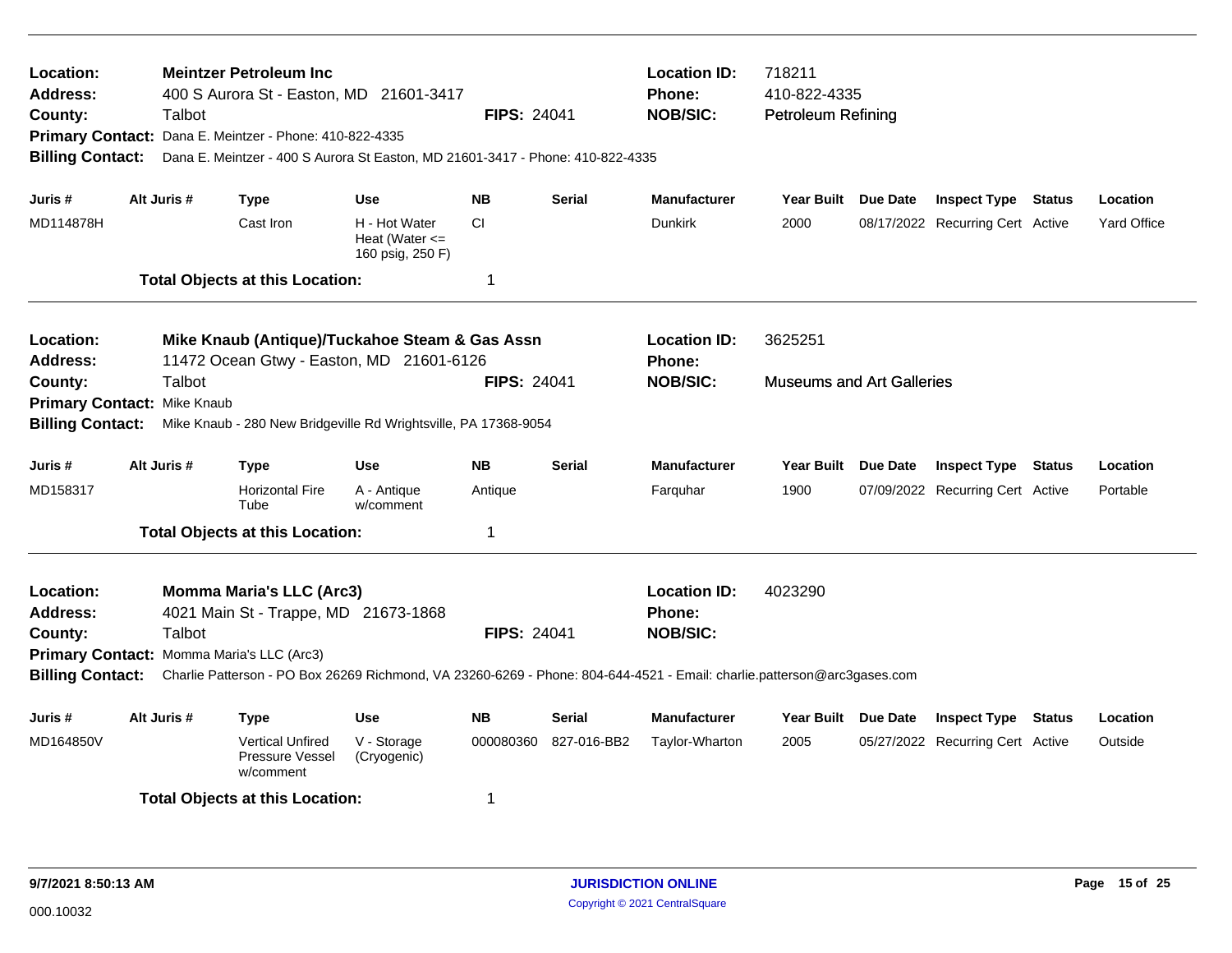| Location:<br>Address:<br>County:<br><b>Billing Contact:</b><br>Juris #                                                                                                                                                                                                                                                                                                                                                                                   |                                                                                                                                                                                                                                                                                                                                                                                              | Talbot      | <b>Orthopedic Center</b><br>510 Idlewild Ave Suite 200 - Easton, MD 21601-3883<br><b>FIPS: 24041</b><br>Primary Contact: Steven Hershey - Phone: 410-822-4343 - Email: intownstev@verizon.net<br>Steven Hershey - 8845 Mistletoe Dr Easton, MD 21601-7426 - Phone: 410-822-4343 - Email: intownstev@verizon.net<br><b>NB</b><br><b>Serial</b><br><b>Use</b> |                                                         |                |                      |                                                         | <b>Location ID:</b><br>1083148<br>410-822-4343<br><b>Phone:</b><br><b>NOB/SIC:</b><br>Offices and Clinics of Doctors of Medicine |  |                                  |        |                         |
|----------------------------------------------------------------------------------------------------------------------------------------------------------------------------------------------------------------------------------------------------------------------------------------------------------------------------------------------------------------------------------------------------------------------------------------------------------|----------------------------------------------------------------------------------------------------------------------------------------------------------------------------------------------------------------------------------------------------------------------------------------------------------------------------------------------------------------------------------------------|-------------|-------------------------------------------------------------------------------------------------------------------------------------------------------------------------------------------------------------------------------------------------------------------------------------------------------------------------------------------------------------|---------------------------------------------------------|----------------|----------------------|---------------------------------------------------------|----------------------------------------------------------------------------------------------------------------------------------|--|----------------------------------|--------|-------------------------|
|                                                                                                                                                                                                                                                                                                                                                                                                                                                          |                                                                                                                                                                                                                                                                                                                                                                                              | Alt Juris # | <b>Type</b>                                                                                                                                                                                                                                                                                                                                                 |                                                         |                |                      | <b>Manufacturer</b>                                     | Year Built Due Date                                                                                                              |  | <b>Inspect Type Status</b>       |        | Location                |
| MD169295H                                                                                                                                                                                                                                                                                                                                                                                                                                                |                                                                                                                                                                                                                                                                                                                                                                                              |             | Cast Iron                                                                                                                                                                                                                                                                                                                                                   | H - Hot Water<br>Heat (Water $\leq$<br>160 psig, 250 F) | CI             | 65704415             | <b>US Boiler</b>                                        | 2019                                                                                                                             |  | 09/30/2022 Recurring Cert Active |        | 2nd FLR BLRM            |
|                                                                                                                                                                                                                                                                                                                                                                                                                                                          |                                                                                                                                                                                                                                                                                                                                                                                              |             | <b>Total Objects at this Location:</b>                                                                                                                                                                                                                                                                                                                      |                                                         | $\mathbf 1$    |                      |                                                         |                                                                                                                                  |  |                                  |        |                         |
| Location:<br>Panera (Roberts)<br>8933 Ocean Gtwy - Easton, MD 21601-7118<br>Address:<br>County:<br>Talbot<br><b>FIPS: 24041</b><br>Roberts Oxygen Company (MD) - Phone: 240-493-8405 - Cell: 301-252-0742 - Email: DFranovich@RobertsOxygen.com<br><b>Primary Contact:</b><br>Bulk Tank Service Dept. - PO Box 5507 Rockville, MD 20855-0507 - Phone: 240-493-8405 - Cell: 301-252-0742 - Email: DFranovich@RobertsOxygen.com<br><b>Billing Contact:</b> |                                                                                                                                                                                                                                                                                                                                                                                              |             |                                                                                                                                                                                                                                                                                                                                                             |                                                         |                |                      | <b>Location ID:</b><br><b>Phone:</b><br><b>NOB/SIC:</b> | 3700223<br>410-763-8230<br><b>Eating and Drinking Places</b>                                                                     |  |                                  |        |                         |
| Juris #                                                                                                                                                                                                                                                                                                                                                                                                                                                  |                                                                                                                                                                                                                                                                                                                                                                                              | Alt Juris # | <b>Type</b>                                                                                                                                                                                                                                                                                                                                                 | <b>Use</b>                                              | <b>NB</b>      | <b>Serial</b>        | <b>Manufacturer</b>                                     | Year Built Due Date                                                                                                              |  | <b>Inspect Type Status</b>       |        | Location                |
| MD154790V                                                                                                                                                                                                                                                                                                                                                                                                                                                |                                                                                                                                                                                                                                                                                                                                                                                              |             | <b>Vertical Unfired</b><br>Pressure Vessel<br>w/comment                                                                                                                                                                                                                                                                                                     | V - Storage (NOT<br>Cryogenic)                          |                | 000045045 CCFC95M132 | Cryogenic Service                                       | 1995                                                                                                                             |  | 10/10/2022 Recurring Cert Active |        | Back room               |
|                                                                                                                                                                                                                                                                                                                                                                                                                                                          |                                                                                                                                                                                                                                                                                                                                                                                              |             |                                                                                                                                                                                                                                                                                                                                                             |                                                         | -1             |                      |                                                         |                                                                                                                                  |  |                                  |        |                         |
| Location:<br>Address:<br>County:                                                                                                                                                                                                                                                                                                                                                                                                                         | <b>Total Objects at this Location:</b><br>Pizza Hut<br>8305 Ocean Gtwy - Easton, MD 21601-7149<br>Talbot<br><b>FIPS: 24041</b><br>Primary Contact: NUCO2 Regulatory & Compliance - Phone: 800-472-2855 - Email: pressurevesselpermitting@nuco2.com<br><b>Billing Contact:</b><br>- 2800 SE Market PI Stuart, FL 34997-4965 - Phone: 800-472-2855 - Email: pressurevesselpermitting@nuco2.com |             |                                                                                                                                                                                                                                                                                                                                                             |                                                         |                |                      | <b>Location ID:</b><br><b>Phone:</b><br><b>NOB/SIC:</b> | 3633187<br><b>Industrial Gases</b>                                                                                               |  |                                  |        |                         |
| Juris #                                                                                                                                                                                                                                                                                                                                                                                                                                                  |                                                                                                                                                                                                                                                                                                                                                                                              | Alt Juris # | <b>Type</b>                                                                                                                                                                                                                                                                                                                                                 | <b>Use</b>                                              | <b>NB</b>      | <b>Serial</b>        | <b>Manufacturer</b>                                     | Year Built Due Date                                                                                                              |  | <b>Inspect Type</b>              | Status | Location                |
| MD164817V                                                                                                                                                                                                                                                                                                                                                                                                                                                |                                                                                                                                                                                                                                                                                                                                                                                              |             | <b>Vertical Unfired</b><br>Pressure Vessel<br>w/comment                                                                                                                                                                                                                                                                                                     | V - Storage<br>(Cryogenic)                              | 000027298      | 468-014-M4           | Taylor-Wharton                                          | 1996                                                                                                                             |  | 01/17/2022 Recurring Cert Active |        | Beverage<br>Carbonation |
|                                                                                                                                                                                                                                                                                                                                                                                                                                                          |                                                                                                                                                                                                                                                                                                                                                                                              |             | <b>Total Objects at this Location:</b>                                                                                                                                                                                                                                                                                                                      |                                                         | $\overline{1}$ |                      |                                                         |                                                                                                                                  |  |                                  |        |                         |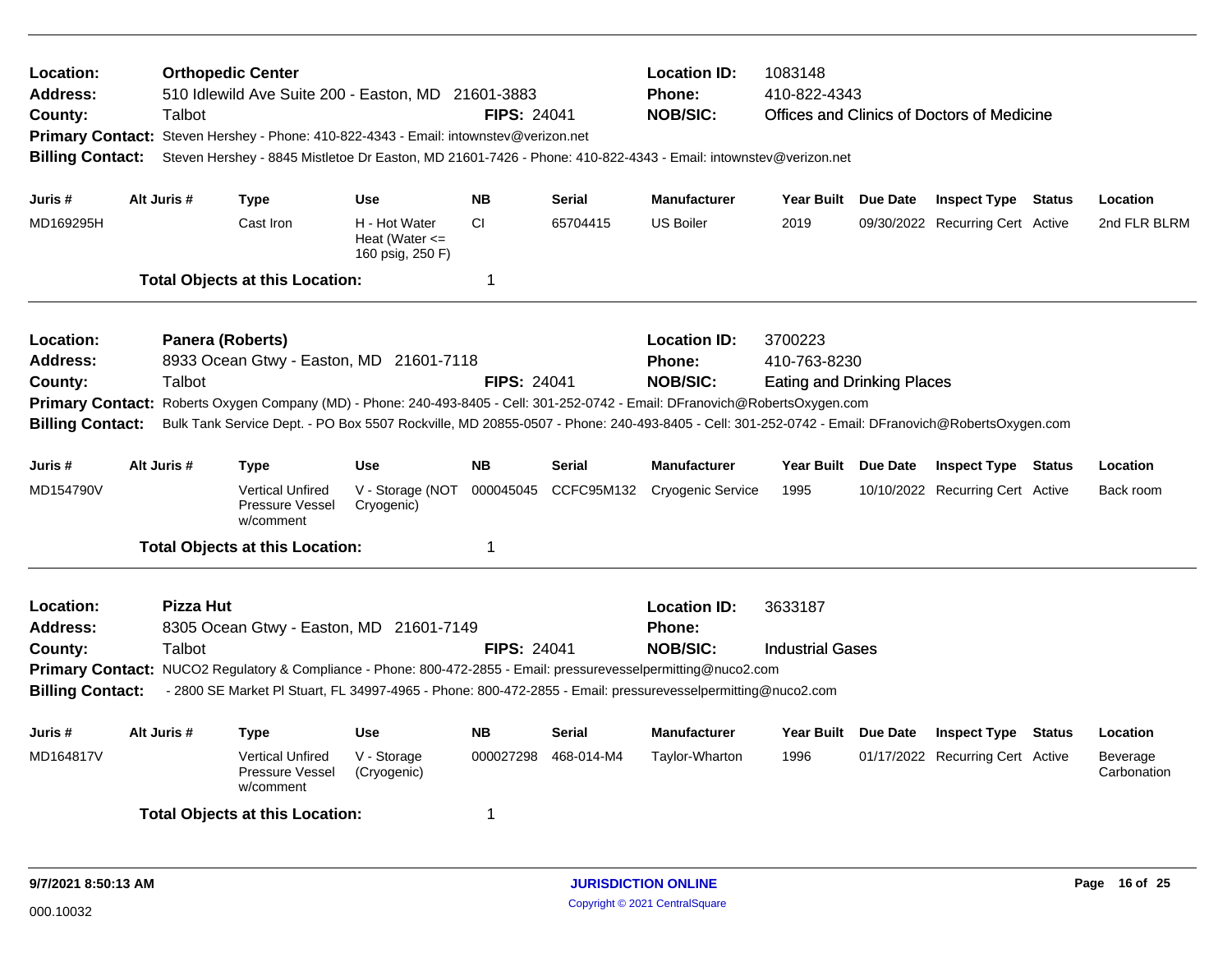| Location:<br><b>Address:</b>                                                                                                                                                                  |                                                                                                                                                                     |             | Plaza Jalisco (Arc3)<br>7813 Ocean Gtwy - Easton, MD 21601-8625                                                         |                                                         |                    |                            | <b>Location ID:</b><br>Phone: | 3905506                           |  |                                  |               |                                    |
|-----------------------------------------------------------------------------------------------------------------------------------------------------------------------------------------------|---------------------------------------------------------------------------------------------------------------------------------------------------------------------|-------------|-------------------------------------------------------------------------------------------------------------------------|---------------------------------------------------------|--------------------|----------------------------|-------------------------------|-----------------------------------|--|----------------------------------|---------------|------------------------------------|
| County:                                                                                                                                                                                       |                                                                                                                                                                     | Talbot      |                                                                                                                         |                                                         | <b>FIPS: 24041</b> |                            | <b>NOB/SIC:</b>               | <b>Eating and Drinking Places</b> |  |                                  |               |                                    |
| Primary Contact: Plaza Jalisco (Arc3)                                                                                                                                                         |                                                                                                                                                                     |             |                                                                                                                         |                                                         |                    |                            |                               |                                   |  |                                  |               |                                    |
| <b>Billing Contact:</b>                                                                                                                                                                       |                                                                                                                                                                     |             | Charlie Patterson - PO Box 26269 Richmond, VA 23260-6269 - Phone: 804-644-4521 - Email: charlie.patterson@arc3gases.com |                                                         |                    |                            |                               |                                   |  |                                  |               |                                    |
| Juris #                                                                                                                                                                                       |                                                                                                                                                                     | Alt Juris # | <b>Type</b>                                                                                                             | <b>Use</b>                                              | <b>NB</b>          | Serial                     | <b>Manufacturer</b>           | Year Built Due Date               |  | <b>Inspect Type</b>              | Status        | Location                           |
| MD162139V                                                                                                                                                                                     |                                                                                                                                                                     |             | <b>Vertical Unfired</b><br>Pressure Vessel<br>w/comment                                                                 | V - Storage (NOT<br>Cryogenic)                          | 000018056          | 468-036-K3                 | Taylor-Wharton                | 1994                              |  | 09/03/2022 Recurring Cert Active |               | Kitchen                            |
|                                                                                                                                                                                               |                                                                                                                                                                     |             | <b>Total Objects at this Location:</b>                                                                                  |                                                         | 1                  |                            |                               |                                   |  |                                  |               |                                    |
| Location:                                                                                                                                                                                     |                                                                                                                                                                     |             | <b>Rathell Farm Equipment</b>                                                                                           |                                                         |                    |                            | <b>Location ID:</b>           | 722424                            |  |                                  |               |                                    |
| <b>Address:</b>                                                                                                                                                                               |                                                                                                                                                                     |             | 12682 Old Skipton Rd - Cordova, MD 21625-2718                                                                           |                                                         |                    |                            | <b>Phone:</b>                 |                                   |  |                                  |               |                                    |
| County:                                                                                                                                                                                       |                                                                                                                                                                     | Talbot      |                                                                                                                         |                                                         | <b>FIPS: 24041</b> |                            | <b>NOB/SIC:</b>               | <b>Food Products Machinery</b>    |  |                                  |               |                                    |
|                                                                                                                                                                                               | Primary Contact: Phil Dietz - Phone: 410-822-1988<br><b>Billing Contact:</b><br>Charles Rathell - 12682 Old Skipton Rd Cordova, MD 21625-2718 - Phone: 301-530-6956 |             |                                                                                                                         |                                                         |                    |                            |                               |                                   |  |                                  |               |                                    |
|                                                                                                                                                                                               |                                                                                                                                                                     |             |                                                                                                                         |                                                         |                    |                            |                               |                                   |  |                                  |               |                                    |
| Juris #                                                                                                                                                                                       | Alt Juris #<br><b>Type</b><br><b>Use</b>                                                                                                                            |             |                                                                                                                         |                                                         | <b>NB</b>          | Serial                     | <b>Manufacturer</b>           | Year Built Due Date               |  | <b>Inspect Type</b>              | <b>Status</b> | Location                           |
| MD119134H                                                                                                                                                                                     | 12682                                                                                                                                                               |             | Cast Iron                                                                                                               | H - Hot Water<br>Heat (Water $\leq$<br>160 psig, 250 F) | <b>CI</b>          | 201067647                  | EKI                           | 2001                              |  | 07/29/2021 Recurring Cert Active |               | Bottom of<br><b>Upstairs Steps</b> |
| MD119135H                                                                                                                                                                                     | 12682                                                                                                                                                               |             | Cast Iron                                                                                                               | H - Hot Water<br>Heat (Water $\leq$<br>160 psig, 250 F) | <sub>CI</sub>      | 201067642                  | EKI                           | 2001                              |  | 07/29/2021 Recurring Cert Active |               | Bottom of<br><b>Upstairs Steps</b> |
|                                                                                                                                                                                               |                                                                                                                                                                     |             | <b>Total Objects at this Location:</b>                                                                                  |                                                         | $\overline{c}$     |                            |                               |                                   |  |                                  |               |                                    |
| Location:                                                                                                                                                                                     |                                                                                                                                                                     |             | <b>Rusticana Pizza (Arc3)</b>                                                                                           |                                                         |                    |                            | <b>Location ID:</b>           | 3706436                           |  |                                  |               |                                    |
| <b>Address:</b>                                                                                                                                                                               |                                                                                                                                                                     |             | 219 Marlboro Ave Ste 33 - Easton, MD 21601-2720                                                                         |                                                         |                    |                            | <b>Phone:</b>                 | 410-820-7422                      |  |                                  |               |                                    |
| County:                                                                                                                                                                                       |                                                                                                                                                                     | Talbot      |                                                                                                                         |                                                         | <b>FIPS: 24041</b> |                            | <b>NOB/SIC:</b>               | <b>Eating and Drinking Places</b> |  |                                  |               |                                    |
|                                                                                                                                                                                               |                                                                                                                                                                     |             |                                                                                                                         |                                                         |                    |                            |                               |                                   |  |                                  |               |                                    |
| Primary Contact: Rusticana Pizza (Arc3)<br><b>Billing Contact:</b><br>Charlie Patterson - PO Box 26269 Richmond, VA 23260-6269 - Phone: 804-644-4521 - Email: charlie.patterson@arc3gases.com |                                                                                                                                                                     |             |                                                                                                                         |                                                         |                    |                            |                               |                                   |  |                                  |               |                                    |
| Juris #                                                                                                                                                                                       |                                                                                                                                                                     | Alt Juris # | <b>Type</b>                                                                                                             | <b>Use</b>                                              | NΒ                 | <b>Serial</b>              | <b>Manufacturer</b>           | Year Built Due Date               |  | <b>Inspect Type Status</b>       |               | Location                           |
| MD154795V                                                                                                                                                                                     |                                                                                                                                                                     |             | <b>Vertical Unfired</b><br><b>Pressure Vessel</b><br>w/comment                                                          | V - Storage<br>(Cryogenic)                              | 000131474          | <b>CSUR01G158</b>          | <b>CHART</b>                  | 2001                              |  | 07/12/2022 Recurring Cert Active |               | Out back                           |
| 9/7/2021 8:50:13 AM                                                                                                                                                                           |                                                                                                                                                                     |             |                                                                                                                         |                                                         |                    | <b>JURISDICTION ONLINE</b> |                               |                                   |  |                                  | Page 17 of 25 |                                    |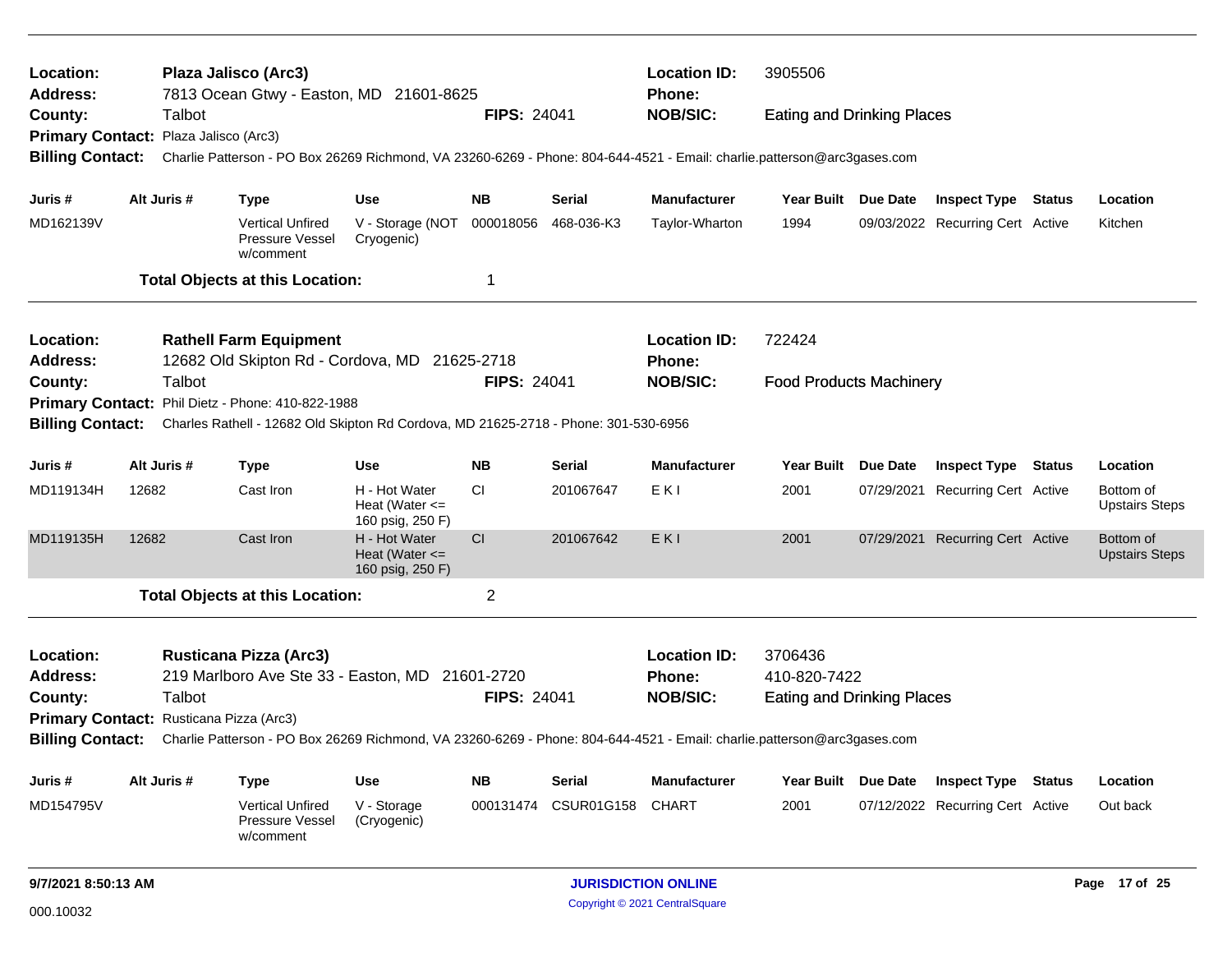| Location:<br>Address:<br>County:                           |     | Talbot      | <b>Rusticana Pizza (Arc3)</b><br>810 Dover Rd - Easton, MD 21601-4015                                                   |                                                         | <b>FIPS: 24041</b> |                   | <b>Location ID:</b><br><b>Phone:</b><br><b>NOB/SIC:</b> | 3700932<br>410-820-5110           |                                  |               |                                     |
|------------------------------------------------------------|-----|-------------|-------------------------------------------------------------------------------------------------------------------------|---------------------------------------------------------|--------------------|-------------------|---------------------------------------------------------|-----------------------------------|----------------------------------|---------------|-------------------------------------|
| Primary Contact: Anthony Genova<br><b>Billing Contact:</b> |     |             | Charlie Patterson - PO Box 26269 Richmond, VA 23260-6269 - Phone: 804-644-4521 - Email: charlie.patterson@arc3gases.com |                                                         |                    |                   |                                                         |                                   |                                  |               |                                     |
| Juris #                                                    |     | Alt Juris # | <b>Type</b>                                                                                                             | <b>Use</b>                                              | <b>NB</b>          | Serial            | <b>Manufacturer</b>                                     | Year Built Due Date               | <b>Inspect Type</b>              | <b>Status</b> | Location                            |
| MD154241V                                                  |     |             | <b>Vertical Unfired</b><br>Pressure Vessel<br>w/comment                                                                 | V - Storage<br>(Cryogenic)                              | 000148480          | <b>CSJK03F152</b> | <b>CHART</b>                                            | 2003                              | 06/17/2022 Recurring Cert Active |               | Outside                             |
|                                                            |     |             | <b>Total Objects at this Location:</b>                                                                                  |                                                         | 1                  |                   |                                                         |                                   |                                  |               |                                     |
| Location:<br>Address:                                      |     |             | <b>Rusticana Pizzano (Arc3)</b><br>1013 S Talbot St - Saint Michaels, MD 21663-2637                                     |                                                         |                    |                   | <b>Location ID:</b><br><b>Phone:</b>                    | 3905508                           |                                  |               |                                     |
| County:                                                    |     | Talbot      |                                                                                                                         |                                                         | <b>FIPS: 24041</b> |                   | <b>NOB/SIC:</b>                                         | <b>Eating and Drinking Places</b> |                                  |               |                                     |
| <b>Primary Contact:</b>                                    |     |             | Rusticana Pizzano (Arc3)                                                                                                |                                                         |                    |                   |                                                         |                                   |                                  |               |                                     |
| <b>Billing Contact:</b>                                    |     |             | Charlie Patterson - PO Box 26269 Richmond, VA 23260-6269 - Phone: 804-644-4521 - Email: charlie.patterson@arc3gases.com |                                                         |                    |                   |                                                         |                                   |                                  |               |                                     |
| Juris #                                                    |     | Alt Juris # | <b>Type</b>                                                                                                             | <b>Use</b>                                              | <b>NB</b>          | <b>Serial</b>     | <b>Manufacturer</b>                                     | Year Built Due Date               | <b>Inspect Type Status</b>       |               | Location                            |
| MD167144V                                                  |     |             | <b>Vertical Unfired</b><br>Pressure Vessel<br>w/comment                                                                 | V - Storage<br>(Cryogenic)                              | 000198153          | CCCAE08J108 CHART |                                                         | 2008                              | 07/02/2022 Recurring Cert Active |               | Out back                            |
|                                                            |     |             | <b>Total Objects at this Location:</b>                                                                                  |                                                         | 1                  |                   |                                                         |                                   |                                  |               |                                     |
| Location:                                                  |     |             | <b>Safe Harbor Oxford</b>                                                                                               |                                                         |                    |                   | <b>Location ID:</b>                                     | 720493                            |                                  |               |                                     |
| Address:                                                   |     |             | 402 E Strand - Oxford, MD 21654                                                                                         |                                                         |                    |                   | <b>Phone:</b>                                           | 410-226-5101                      |                                  |               |                                     |
| County:                                                    |     | Talbot      |                                                                                                                         |                                                         | <b>FIPS: 24041</b> |                   | <b>NOB/SIC:</b>                                         | Marinas                           |                                  |               |                                     |
|                                                            |     |             | Primary Contact: Graham Norbury - Phone: 410-226-5101 - Email: oxford@shmarinas.com                                     |                                                         |                    |                   |                                                         |                                   |                                  |               |                                     |
| <b>Billing Contact:</b>                                    |     |             | Amy Moran - PO Box 340 Oxford, MD 21654-0340 - Phone: 410-226-5101                                                      |                                                         |                    |                   |                                                         |                                   |                                  |               |                                     |
| Juris #                                                    |     | Alt Juris # | <b>Type</b>                                                                                                             | Use                                                     | <b>NB</b>          | Serial            | <b>Manufacturer</b>                                     | Year Built Due Date               | <b>Inspect Type Status</b>       |               | Location                            |
| MD121466H                                                  |     |             | Cast Iron                                                                                                               | H - Hot Water<br>Heat (Water $\leq$<br>160 psig, 250 F) | <b>CI</b>          | 209399            | Peerless                                                | 2003                              | 10/25/2022 Recurring Cert Active |               | Paint Bldg -<br><b>Outside Shed</b> |
| MD121467V                                                  | 402 |             | <b>Vertical Unfired</b><br><b>Pressure Vessel</b>                                                                       | V - Storage (NOT<br>Cryogenic)                          | 000312781          |                   | Manchester                                              | 2004                              | 10/25/2022 Recurring Cert Active |               | Paint Bldg -<br><b>Outside Shed</b> |
| 9/7/2021 8:50:13 AM                                        |     |             |                                                                                                                         |                                                         |                    |                   | <b>JURISDICTION ONLINE</b>                              |                                   |                                  |               | Page 18 of 25                       |
| 000.10032                                                  |     |             |                                                                                                                         |                                                         |                    |                   | Copyright © 2021 CentralSquare                          |                                   |                                  |               |                                     |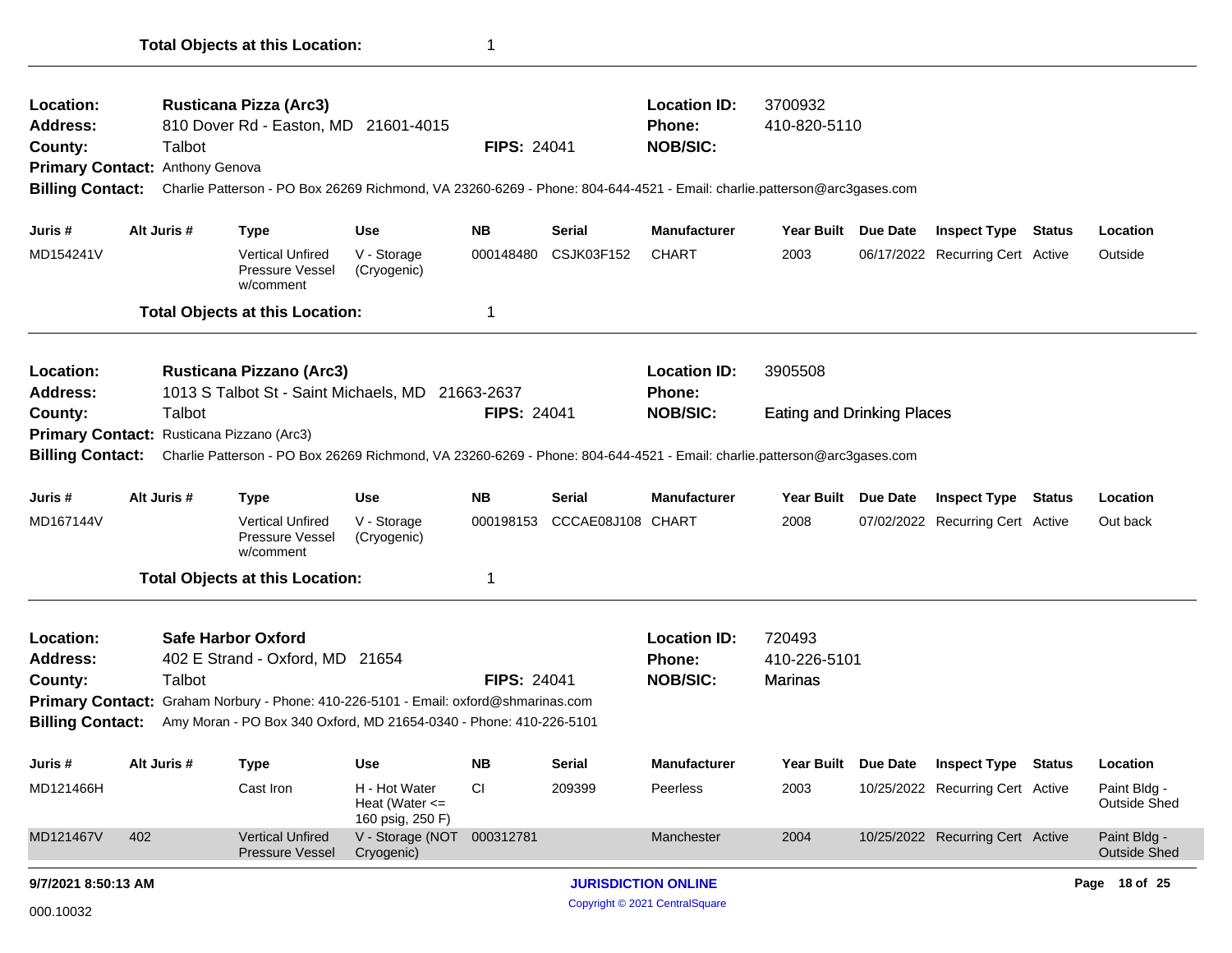| Juris #                 | Alt Juris #                              | <b>Type</b>                                                                                                               | <b>Use</b>                                                | <b>NB</b>          | <b>Serial</b> | <b>Manufacturer</b> | Year Built Due Date              |                 | <b>Inspect Type</b>                                     | <b>Status</b> | Location                             |
|-------------------------|------------------------------------------|---------------------------------------------------------------------------------------------------------------------------|-----------------------------------------------------------|--------------------|---------------|---------------------|----------------------------------|-----------------|---------------------------------------------------------|---------------|--------------------------------------|
|                         |                                          | w/comment                                                                                                                 |                                                           |                    |               |                     |                                  |                 |                                                         |               |                                      |
| MD136783H               |                                          | Cast Iron                                                                                                                 | H - Hot Water<br>Heat (Water $\leq$<br>160 psig, 250 F)   | <b>CI</b>          | 64806300      | Burnham             | 2005                             |                 | 10/25/2022 Recurring Cert Active                        |               | Main / Repair<br>Shop-Boiler<br>Room |
| MD164760V               |                                          | <b>Horizontal Unfired</b><br>Pressure Vessel<br>w/comment                                                                 | V - Storage (NOT<br>Cryogenic)                            | 000035391          | T05046        | <b>AIR COM</b>      | 2019                             |                 | 10/25/2022 Recurring Cert Active                        |               | Main/Repair<br>Shop                  |
|                         |                                          | <b>Total Objects at this Location:</b>                                                                                    |                                                           | 4                  |               |                     |                                  |                 |                                                         |               |                                      |
| Location:               |                                          | Saint Michaels Harbor Inn & Marina                                                                                        |                                                           |                    |               | <b>Location ID:</b> | 724075                           |                 |                                                         |               |                                      |
| <b>Address:</b>         |                                          | 101 N Harbor Rd - Saint Michaels, MD 21663-2910                                                                           |                                                           |                    |               | Phone:              |                                  |                 |                                                         |               |                                      |
| County:                 | Talbot                                   |                                                                                                                           |                                                           | <b>FIPS: 24041</b> |               | <b>NOB/SIC:</b>     |                                  |                 | Hotels, rooming houses, camps, and other lodging places |               |                                      |
|                         |                                          | Primary Contact: Dorian Cummings - Phone: 410 745 9001 X 168 - Email: dorian@harbourin.com                                |                                                           |                    |               |                     |                                  |                 |                                                         |               |                                      |
| <b>Billing Contact:</b> |                                          | Dorian Cummings - 101 N Harbor Rd Saint Michaels, MD 21663-2910 - Phone: 410 745 9001 X 168 - Email: dorian@harbourin.com |                                                           |                    |               |                     |                                  |                 |                                                         |               |                                      |
| Juris #                 | Alt Juris #                              | <b>Type</b>                                                                                                               | <b>Use</b>                                                | <b>NB</b>          | <b>Serial</b> | <b>Manufacturer</b> | <b>Year Built</b>                | <b>Due Date</b> | <b>Inspect Type</b>                                     | <b>Status</b> | Location                             |
| MD089366H               |                                          | <b>Horizontal Water</b><br>Tube                                                                                           | H - Hot Water<br>Supply (Water $\leq$<br>160 psig, 210 F) | 000046708          |               | Lochinvar           | 1986                             |                 | 05/20/2022 Recurring Cert Active                        |               | <b>Boiler Room</b>                   |
|                         |                                          | <b>Total Objects at this Location:</b>                                                                                    |                                                           | -1                 |               |                     |                                  |                 |                                                         |               |                                      |
| Location:               |                                          | Shore Stop - 228 (Arc3)                                                                                                   |                                                           |                    |               | <b>Location ID:</b> | 3884615                          |                 |                                                         |               |                                      |
| <b>Address:</b>         |                                          | 3721 Ocean Gtwy - Trappe, MD 21673-2019                                                                                   |                                                           |                    |               | <b>Phone:</b>       |                                  |                 |                                                         |               |                                      |
| County:                 | Talbot                                   |                                                                                                                           |                                                           | <b>FIPS: 24041</b> |               | <b>NOB/SIC:</b>     | <b>Gasoline Service Stations</b> |                 |                                                         |               |                                      |
|                         | Primary Contact: Shore Stop - 228 (Arc3) |                                                                                                                           |                                                           |                    |               |                     |                                  |                 |                                                         |               |                                      |
| <b>Billing Contact:</b> |                                          | Matt Ellen - PO Box 26269 Richmond, VA 23260-6269 - Phone: 804-644-4521                                                   |                                                           |                    |               |                     |                                  |                 |                                                         |               |                                      |
| Juris #                 | Alt Juris #                              | <b>Type</b>                                                                                                               | <b>Use</b>                                                | <b>NB</b>          | <b>Serial</b> | <b>Manufacturer</b> | <b>Year Built</b>                | <b>Due Date</b> | <b>Inspect Type</b>                                     | <b>Status</b> | Location                             |
| MD161051V               |                                          | <b>Vertical Unfired</b><br>Pressure Vessel<br>w/comment                                                                   | V - Storage<br>(Cryogenic)                                | 000306139          | 31732086      | <b>CHART</b>        | 2017                             |                 | 06/04/2022 Recurring Cert Active                        |               | Outside                              |
|                         |                                          | <b>Total Objects at this Location:</b>                                                                                    |                                                           | 1                  |               |                     |                                  |                 |                                                         |               |                                      |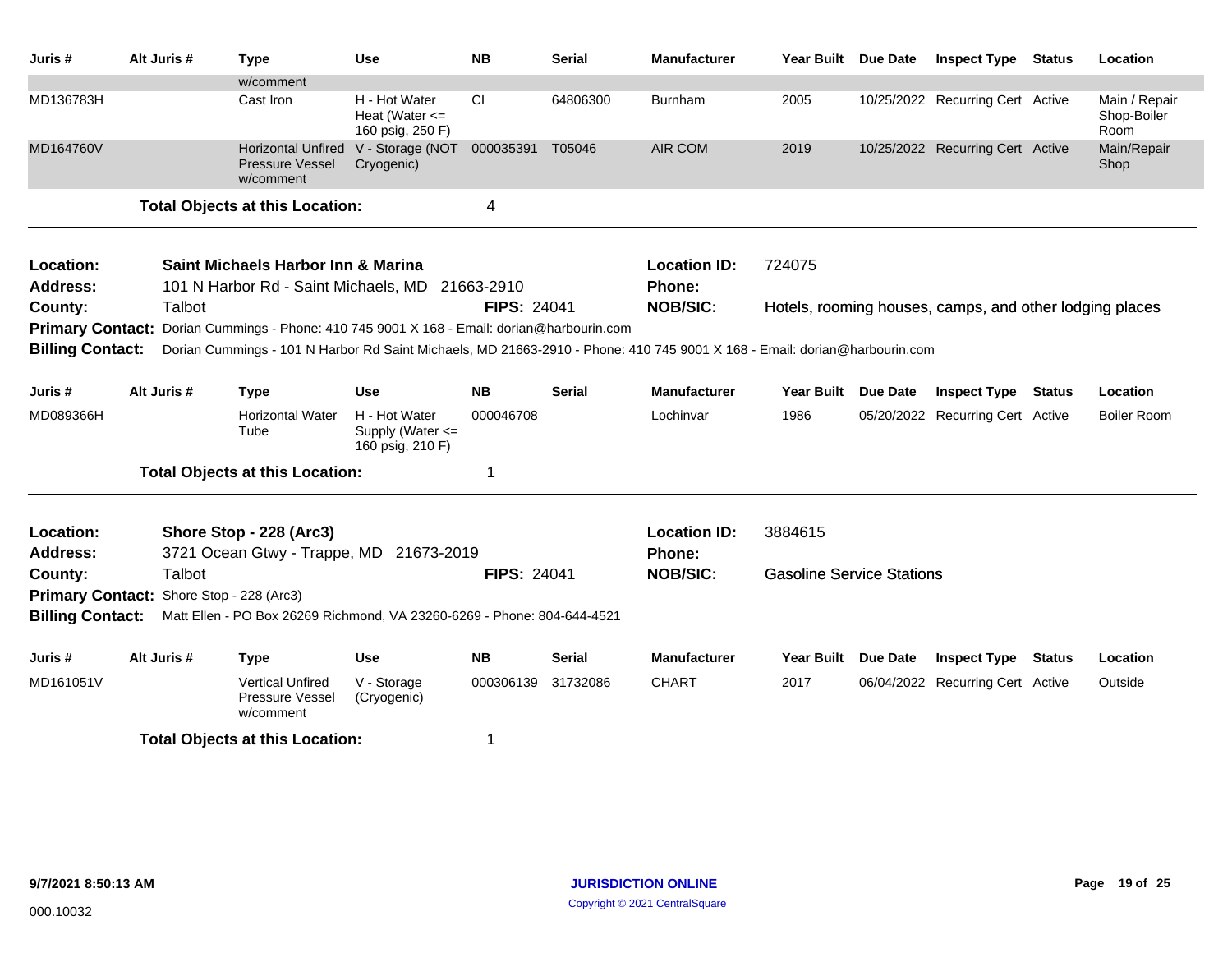| Location:<br><b>Address:</b><br>County:<br><b>Billing Contact:</b><br>Juris#                                                                                       |                                                                                                                                                    | Talbot      | <b>Spitfire USA Limited</b><br>29065 Corkran Rd - Easton, MD 21601-7063<br><b>FIPS: 24041</b><br>Primary Contact: Patrick McClure - Phone: 301-641-2992<br>Patrick McClure - 29065 Corkran Rd Easton, MD 21601-7063 - Phone: 301-641-2992 |                                                             |                    |                               |                               | <b>Location ID:</b><br>707288<br>Phone:<br>410-641-2992<br><b>NOB/SIC:</b><br>Miscellaneous manufacturing industries |          |                                          |  |                              |  |  |  |  |
|--------------------------------------------------------------------------------------------------------------------------------------------------------------------|----------------------------------------------------------------------------------------------------------------------------------------------------|-------------|-------------------------------------------------------------------------------------------------------------------------------------------------------------------------------------------------------------------------------------------|-------------------------------------------------------------|--------------------|-------------------------------|-------------------------------|----------------------------------------------------------------------------------------------------------------------|----------|------------------------------------------|--|------------------------------|--|--|--|--|
|                                                                                                                                                                    |                                                                                                                                                    | Alt Juris # | Type                                                                                                                                                                                                                                      | <b>Use</b>                                                  | <b>NB</b>          | <b>Serial</b>                 | <b>Manufacturer</b>           | Year Built Due Date                                                                                                  |          | <b>Inspect Type Status</b>               |  | Location                     |  |  |  |  |
| MD145127V                                                                                                                                                          |                                                                                                                                                    |             | <b>Vertical Unfired</b><br>Pressure Vessel<br>w/comment                                                                                                                                                                                   | V - Storage (NOT<br>Cryogenic)                              | 000123218          | 137988                        | Morganton                     | 2011                                                                                                                 |          | 07/08/2023 Recurring Cert Active         |  | Hanger Loft                  |  |  |  |  |
|                                                                                                                                                                    |                                                                                                                                                    |             | <b>Total Objects at this Location:</b>                                                                                                                                                                                                    |                                                             | 1                  |                               |                               |                                                                                                                      |          |                                          |  |                              |  |  |  |  |
| Location:<br><b>Spurry's Tire Service</b><br>8132 Elliott Rd - Easton, MD 21601-7130<br><b>Address:</b><br>Talbot<br><b>FIPS: 24041</b><br><b>Primary Contact:</b> |                                                                                                                                                    |             |                                                                                                                                                                                                                                           |                                                             |                    | <b>Location ID:</b><br>Phone: | 725588                        |                                                                                                                      |          |                                          |  |                              |  |  |  |  |
| County:                                                                                                                                                            |                                                                                                                                                    |             |                                                                                                                                                                                                                                           |                                                             |                    |                               | <b>NOB/SIC:</b>               |                                                                                                                      |          | Automotive repair, services, and parking |  |                              |  |  |  |  |
|                                                                                                                                                                    |                                                                                                                                                    |             | Spurry's Tire Service<br>Breht Spurry - PO Box 1566 Easton, MD 21601-8932 - Phone: 410-822-7384 - Email: spurrytirebrothers@gmail.com                                                                                                     |                                                             |                    |                               |                               |                                                                                                                      |          |                                          |  |                              |  |  |  |  |
| <b>Billing Contact:</b>                                                                                                                                            |                                                                                                                                                    |             |                                                                                                                                                                                                                                           |                                                             |                    |                               |                               |                                                                                                                      |          |                                          |  |                              |  |  |  |  |
| Juris #                                                                                                                                                            | Alt Juris #<br><b>NB</b><br>Type<br><b>Use</b>                                                                                                     |             |                                                                                                                                                                                                                                           |                                                             |                    | <b>Serial</b>                 | <b>Manufacturer</b>           | <b>Year Built</b>                                                                                                    | Due Date | <b>Inspect Type Status</b>               |  | Location                     |  |  |  |  |
| MD102552V                                                                                                                                                          |                                                                                                                                                    |             | Pressure Vessel<br>w/comment                                                                                                                                                                                                              | Horizontal Unfired V - Storage (NOT<br>Cryogenic)           | 00020772K          |                               | <b>Brunner</b>                | 1996                                                                                                                 |          | 05/05/2023 Recurring Cert Active         |  | Rear<br>Shop/storage<br>area |  |  |  |  |
| MD102553V                                                                                                                                                          |                                                                                                                                                    |             | Pressure Vessel<br>w/comment                                                                                                                                                                                                              | Horizontal Unfired V - Storage (NOT 000614446<br>Cryogenic) |                    |                               | Manchester                    | 1998                                                                                                                 |          | 05/05/2023 Recurring Cert Active         |  | Rear<br>Shop/storage<br>area |  |  |  |  |
|                                                                                                                                                                    |                                                                                                                                                    |             | <b>Total Objects at this Location:</b>                                                                                                                                                                                                    |                                                             | $\mathbf 2$        |                               |                               |                                                                                                                      |          |                                          |  |                              |  |  |  |  |
| Location:<br><b>Address:</b>                                                                                                                                       |                                                                                                                                                    |             | Subway - 4901 (Arc3)<br>210 Marlboro Ave - Easton, MD 21601-2765                                                                                                                                                                          |                                                             |                    |                               | <b>Location ID:</b><br>Phone: | 3905507                                                                                                              |          |                                          |  |                              |  |  |  |  |
| County:                                                                                                                                                            |                                                                                                                                                    | Talbot      |                                                                                                                                                                                                                                           |                                                             | <b>FIPS: 24041</b> |                               | <b>NOB/SIC:</b>               | <b>Eating and Drinking Places</b>                                                                                    |          |                                          |  |                              |  |  |  |  |
|                                                                                                                                                                    | Primary Contact: Subway - 4901 (Arc3)                                                                                                              |             |                                                                                                                                                                                                                                           |                                                             |                    |                               |                               |                                                                                                                      |          |                                          |  |                              |  |  |  |  |
|                                                                                                                                                                    | <b>Billing Contact:</b><br>Charlie Patterson - PO Box 26269 Richmond, VA 23260-6269 - Phone: 804-644-4521 - Email: charlie.patterson@arc3gases.com |             |                                                                                                                                                                                                                                           |                                                             |                    |                               |                               |                                                                                                                      |          |                                          |  |                              |  |  |  |  |
| Juris #                                                                                                                                                            |                                                                                                                                                    | Alt Juris # | <b>Type</b>                                                                                                                                                                                                                               | <b>Use</b>                                                  | <b>NB</b>          | Serial                        | <b>Manufacturer</b>           | Year Built Due Date                                                                                                  |          | <b>Inspect Type Status</b>               |  | Location                     |  |  |  |  |
| MD168707V                                                                                                                                                          |                                                                                                                                                    |             | <b>Vertical Unfired</b><br>Pressure Vessel<br>w/comment                                                                                                                                                                                   | V - Storage<br>(Cryogenic)                                  | 000301672 31719208 |                               | <b>CHART</b>                  | 2017                                                                                                                 |          | 03/16/2023 Recurring Cert Active         |  | Out back                     |  |  |  |  |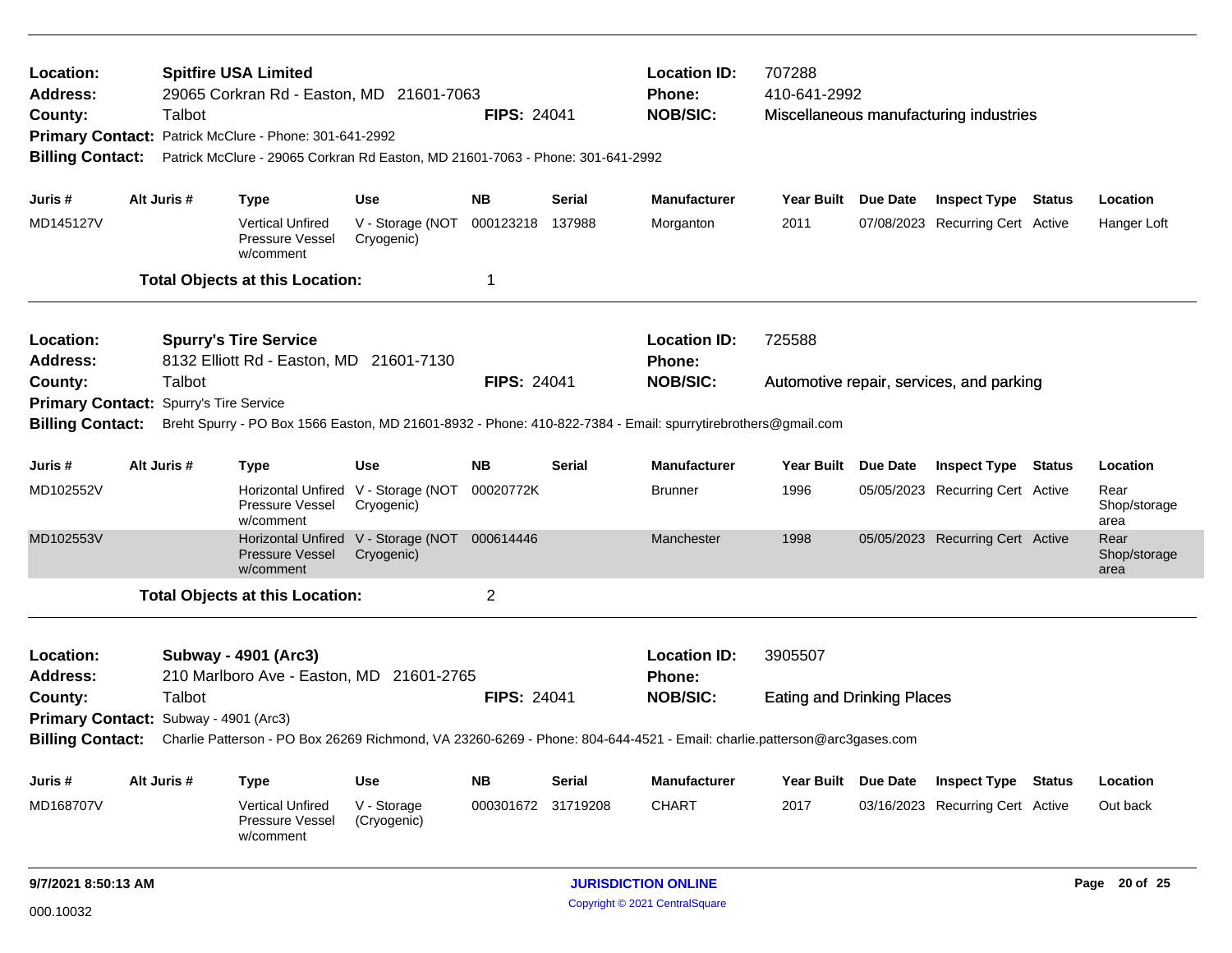| Location:<br><b>Address:</b>                                                                                                                                                                                                                                               |            |                                                                                                    | Subway - 62461 (Arc3)<br>1216 S Talbot St - Saint Michaels, MD 21663-2602                               |                                                   |                                                  |                            | <b>Location ID:</b><br>3905509<br><b>Phone:</b>                                                                         |                                   |                     |                                      |               |                 |
|----------------------------------------------------------------------------------------------------------------------------------------------------------------------------------------------------------------------------------------------------------------------------|------------|----------------------------------------------------------------------------------------------------|---------------------------------------------------------------------------------------------------------|---------------------------------------------------|--------------------------------------------------|----------------------------|-------------------------------------------------------------------------------------------------------------------------|-----------------------------------|---------------------|--------------------------------------|---------------|-----------------|
| County:                                                                                                                                                                                                                                                                    |            | Talbot                                                                                             |                                                                                                         |                                                   | <b>FIPS: 24041</b>                               |                            | <b>NOB/SIC:</b>                                                                                                         | <b>Eating and Drinking Places</b> |                     |                                      |               |                 |
|                                                                                                                                                                                                                                                                            |            |                                                                                                    | Primary Contact: Charlie Patterson - Phone: 804-644-4521 - Email: charlie.patterson@arc3gases.com       |                                                   |                                                  |                            |                                                                                                                         |                                   |                     |                                      |               |                 |
| <b>Billing Contact:</b>                                                                                                                                                                                                                                                    |            |                                                                                                    |                                                                                                         |                                                   |                                                  |                            | Charlie Patterson - PO Box 26269 Richmond, VA 23260-6269 - Phone: 804-644-4521 - Email: charlie.patterson@arc3gases.com |                                   |                     |                                      |               |                 |
| Juris #                                                                                                                                                                                                                                                                    |            | Alt Juris #                                                                                        | <b>Type</b>                                                                                             | Use                                               | <b>NB</b>                                        | Serial                     | <b>Manufacturer</b>                                                                                                     | Year Built Due Date               |                     | <b>Inspect Type Status</b>           |               | Location        |
| MD162136V                                                                                                                                                                                                                                                                  |            |                                                                                                    | <b>Vertical Unfired</b><br>Pressure Vessel<br>w/comment                                                 | V - Storage<br>(Cryogenic)                        | 000150784                                        | CSJP03L106                 | <b>CHART</b>                                                                                                            | 2003                              |                     | 09/03/2022 Recurring Cert Active     |               | Kitchen         |
|                                                                                                                                                                                                                                                                            |            |                                                                                                    | <b>Total Objects at this Location:</b>                                                                  |                                                   | 1                                                |                            |                                                                                                                         |                                   |                     |                                      |               |                 |
| <b>The Milestone</b><br>Location:<br>Address:<br>9630 Technology Drive - Easton, MD 21601-7027<br><b>FIPS: 24041</b><br>County:<br>Talbot<br>Primary Contact: The Milestone<br>- 9630 Technology Dr Easton, MD 21601-7027 - Phone: 410-822-0100<br><b>Billing Contact:</b> |            |                                                                                                    |                                                                                                         |                                                   |                                                  |                            | <b>Location ID:</b><br><b>Phone:</b><br><b>NOB/SIC:</b>                                                                 | 2109853<br>410-822-0100           |                     | Miscellaneous Personal Services, NEC |               |                 |
| Alt Juris #<br><b>NB</b><br><b>Use</b><br>Serial<br>Juris #<br>Type                                                                                                                                                                                                        |            |                                                                                                    |                                                                                                         |                                                   |                                                  | <b>Manufacturer</b>        | <b>Year Built</b>                                                                                                       | <b>Due Date</b>                   | <b>Inspect Type</b> | Status                               | Location      |                 |
| MD126509H                                                                                                                                                                                                                                                                  | <b>HWH</b> | <b>Water Heater</b><br>H - Hot Water<br>000109430<br>Supply (Water <=<br>(HLW)<br>160 psig, 250 F) |                                                                                                         |                                                   |                                                  |                            | A O Smith                                                                                                               | 2006                              | 08/25/2021          | Recurring Cert Active                |               | Outside Kitchen |
|                                                                                                                                                                                                                                                                            |            |                                                                                                    |                                                                                                         |                                                   | 1                                                |                            |                                                                                                                         |                                   |                     |                                      |               |                 |
| <b>Total Objects at this Location:</b><br>Location:<br>Todd Kerchner (Antique)/Tuckahoe Steam & Gas Assn<br><b>Address:</b><br>11472 Ocean Gtwy - Easton, MD 21601-6126<br>Talbot<br><b>FIPS: 24041</b><br>County:                                                         |            |                                                                                                    |                                                                                                         |                                                   | <b>Location ID:</b><br>Phone:<br><b>NOB/SIC:</b> | 3706425                    |                                                                                                                         |                                   |                     |                                      |               |                 |
|                                                                                                                                                                                                                                                                            |            |                                                                                                    | Primary Contact: Todd Kerchner - Phone: 443-496-2071                                                    |                                                   |                                                  |                            |                                                                                                                         |                                   |                     |                                      |               |                 |
|                                                                                                                                                                                                                                                                            |            |                                                                                                    | Billing Contact: Todd Kerchner - 1727 Perrys Corner Rd Grasonville, MD 21638-1140 - Phone: 443-496-2071 |                                                   |                                                  |                            |                                                                                                                         |                                   |                     |                                      |               |                 |
| Juris #                                                                                                                                                                                                                                                                    |            | Alt Juris #                                                                                        | <b>Type</b>                                                                                             | Use                                               | NΒ                                               | Serial                     | <b>Manufacturer</b>                                                                                                     | Year Built Due Date               |                     | <b>Inspect Type Status</b>           |               | Location        |
| MD154522                                                                                                                                                                                                                                                                   |            |                                                                                                    | <b>Horizontal Fire</b><br>Tube                                                                          | A - Antique<br>w/comment                          | Antique                                          | 98432                      | Baker                                                                                                                   | 1919                              |                     | 06/02/2022 Recurring Cert Active     |               | Show grounds    |
| MD169279                                                                                                                                                                                                                                                                   |            |                                                                                                    | <b>Horizontal Fire</b><br>Tube                                                                          | S - Power-Other<br>w/comment (Stm<br>$> 15$ psig) | 000000006                                        |                            | Baker Model - J.S.<br>Company                                                                                           | 2004                              |                     | 07/08/2022 Recurring Cert Active     |               | Portable Model  |
| 9/7/2021 8:50:13 AM                                                                                                                                                                                                                                                        |            |                                                                                                    |                                                                                                         |                                                   |                                                  | <b>JURISDICTION ONLINE</b> |                                                                                                                         |                                   |                     |                                      | Page 21 of 25 |                 |
| 000.10032                                                                                                                                                                                                                                                                  |            |                                                                                                    |                                                                                                         |                                                   |                                                  |                            | Copyright © 2021 CentralSquare                                                                                          |                                   |                     |                                      |               |                 |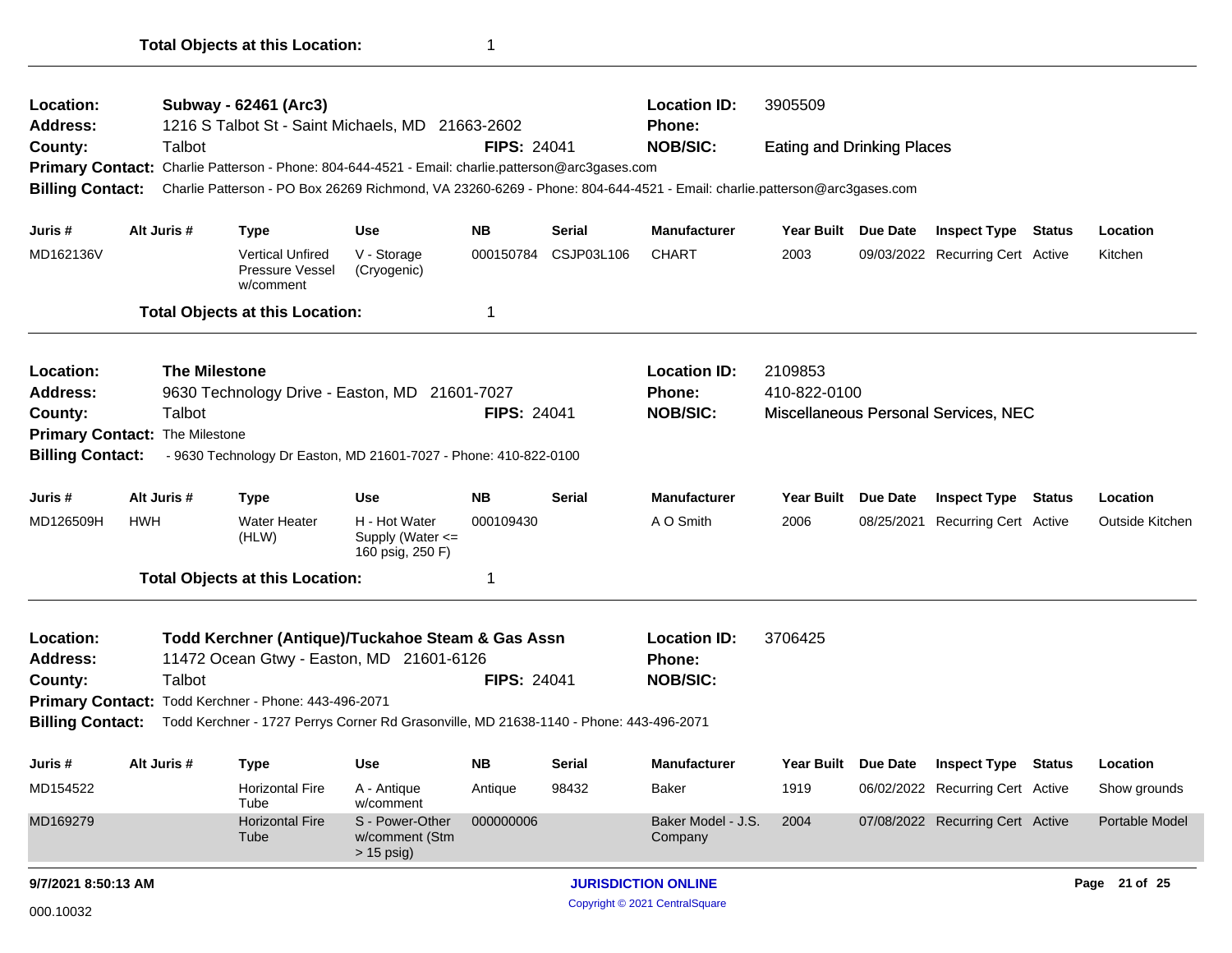| Location:       | <b>Tuckahoe Steam &amp; Gas Assn Main Grounds</b>                             |             | <b>Location ID:</b> | 727199                           |
|-----------------|-------------------------------------------------------------------------------|-------------|---------------------|----------------------------------|
| <b>Address:</b> | 11472 Ocean Gtwy - Easton, MD 21601-6126                                      |             | <b>Phone:</b>       | 410-822-2418                     |
| County:         | Talbot                                                                        | FIPS: 24041 | <b>NOB/SIC:</b>     | <b>Museums and Art Galleries</b> |
|                 | Primary Contact: Eric Harvey - Phone: 410-822-2418 - Email: eric@erharvey.com |             |                     |                                  |

**Billing Contact:** Show Manager - PO Box 636 11472 Ocean Gateway Easton, MD 21601-8911 - Phone: 410-822-9868 - Email: information@tuckahoesteam.org

| Juris #   | Alt Juris # | Type                                                           | <b>Use</b>                                        | <b>NB</b> | <b>Serial</b> | <b>Manufacturer</b>   | <b>Year Built</b> | Due Date   | <b>Inspect Type</b>              | Status | Location                               |
|-----------|-------------|----------------------------------------------------------------|---------------------------------------------------|-----------|---------------|-----------------------|-------------------|------------|----------------------------------|--------|----------------------------------------|
| MD004645  |             | <b>Horizontal Fire</b><br>Tube                                 | A - Antique<br>w/comment                          | Antique   | 11859         | Frick                 | 1913              |            | 06/07/2022 Recurring Cert Active |        | Yard                                   |
| MD013175  |             | <b>Horizontal Fire</b><br>Tube                                 | A - Antique<br>w/comment                          | Antique   | 13552         | Frick                 | 1915              |            | 06/29/2022 Recurring Cert Active |        | Showgrounds                            |
| MD013180  |             | <b>Horizontal Fire</b><br>Tube                                 | M - Model<br>w/comment                            | Model     |               | Armacost              | 1969              |            | 07/09/2022 Recurring Cert Active |        | Portable                               |
| MD013424  |             | <b>Horizontal Fire</b><br>Tube                                 | A - Antique<br>w/comment                          | Antique   |               | Huber                 | 1920              |            | 06/29/2022 Recurring Cert Active |        | Showgrounds                            |
| MD013428  |             | <b>Horizontal Fire</b><br>Tube                                 | A - Antique<br>w/comment                          | Antique   |               | Keck Gonnerman        | 1919              |            | 06/29/2022 Recurring Cert Active |        | Showgrounds                            |
| MD017203  |             | <b>Horizontal Fire</b><br>Tube                                 | A - Antique<br>w/comment                          | 000002042 | 35764         | Case                  | 1924              |            | 06/28/2022 Recurring Cert Active |        | Showgrounds                            |
| MD069267V |             | <b>Vertical Unfired</b><br><b>Pressure Vessel</b><br>w/comment | V - Storage (NOT<br>Cryogenic)                    | 000023221 |               | <b>Dresser</b>        | 1973              |            | 06/02/2023 Recurring Cert Active |        | Internal<br>combustion<br>outside shed |
| MD085244V | 11472       | <b>Horizontal Unfired</b><br>Pressure Vessel<br>w/comment      | V - Storage (NOT<br>Cryogenic)                    | 000001027 |               | Heine                 | 1935              | 06/04/2023 | <b>Recurring Cert Active</b>     |        | <b>Outside Gas</b><br>Bldg./Jamie Hall |
| MD105724V | 11472       | <b>Vertical Unfired</b><br><b>Pressure Vessel</b><br>w/comment | V - Storage (NOT<br>Cryogenic)                    | 000031543 |               | <b>Buckeye</b>        | 1987              | 06/04/2023 | <b>Recurring Cert Active</b>     |        | Steam<br>Bldg./Jamie Hall              |
| MD107584  | 11472       | <b>Horizontal Fire</b><br>Tube                                 | S - Power-Other<br>w/comment (Stm<br>$> 15$ psig) | 000044632 | 66439         | <b>Cleaver Brooks</b> | 1978              |            | 06/29/2022 Recurring Cert Active |        | Steam Bldg                             |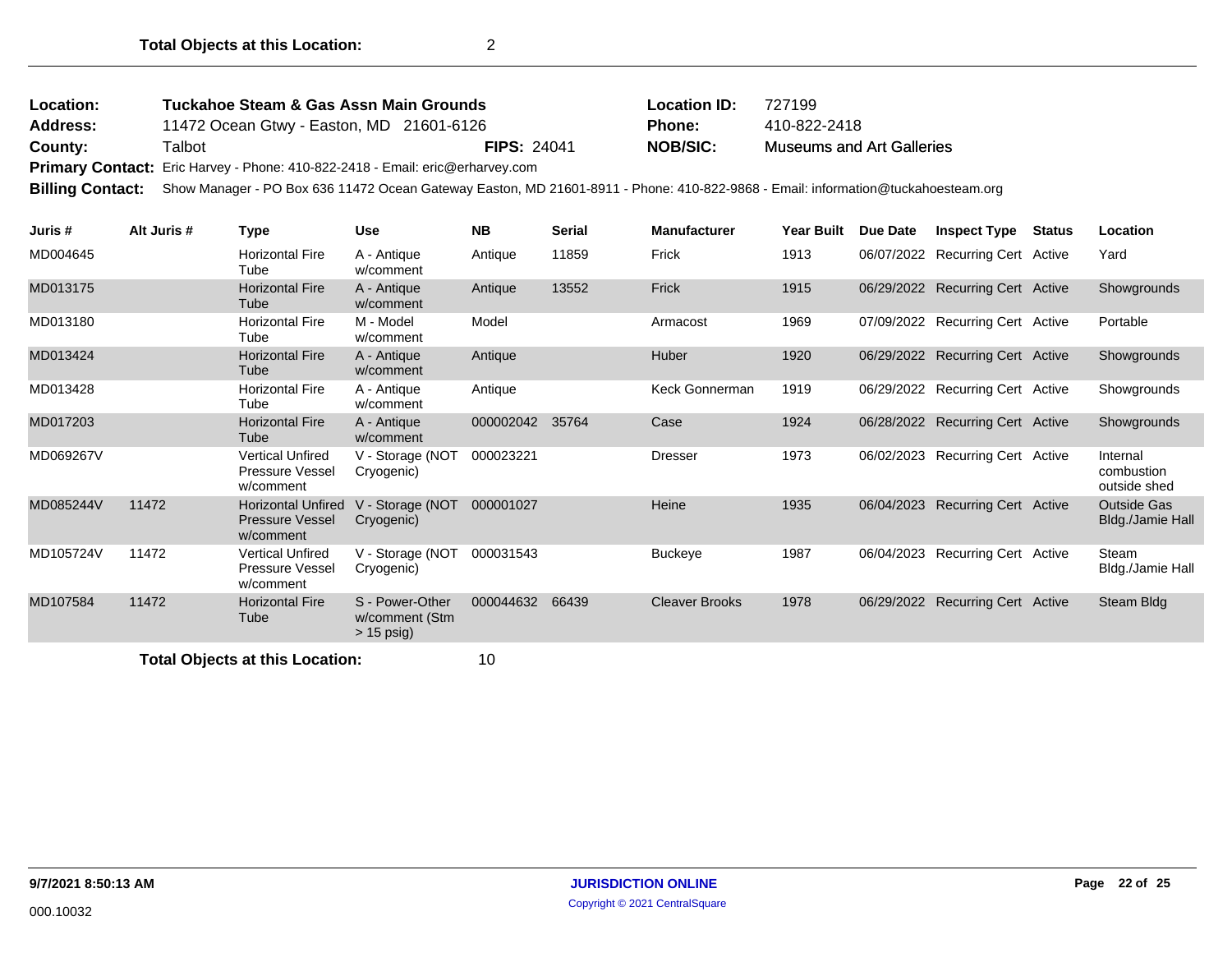| Location:<br><b>Address:</b>                 |                               | <b>Wal-Mart Store 1715</b><br>8155 Elliott Rd - Easton, MD 21601-7131                                                                           |                                                   |                    |                      | <b>Location ID:</b><br>3068011<br><b>Phone:</b> |                          |                 |                                  |        |          |
|----------------------------------------------|-------------------------------|-------------------------------------------------------------------------------------------------------------------------------------------------|---------------------------------------------------|--------------------|----------------------|-------------------------------------------------|--------------------------|-----------------|----------------------------------|--------|----------|
| County:                                      | Talbot                        |                                                                                                                                                 |                                                   | <b>FIPS: 24041</b> |                      | <b>NOB/SIC:</b>                                 | <b>Department Stores</b> |                 |                                  |        |          |
|                                              |                               | Primary Contact: APTIM (MD) - Phone: 877-829-5505 - Email: walmartepmsupport@aptim.com                                                          |                                                   |                    |                      |                                                 |                          |                 |                                  |        |          |
| <b>Billing Contact:</b>                      |                               | Licensing Department - 8725 Rosehill Rd Ste 450 Lenexa, KS 66215-4611 - Phone: 877-829-5505 - Email: walmartepmsupport@aptim.com                |                                                   |                    |                      |                                                 |                          |                 |                                  |        |          |
| Juris #                                      | Alt Juris #                   | Type                                                                                                                                            | <b>Use</b>                                        | <b>NB</b>          | <b>Serial</b>        | <b>Manufacturer</b>                             | Year Built Due Date      |                 | <b>Inspect Type Status</b>       |        | Location |
| MD140815V                                    |                               | Pressure Vessel<br>w/comment                                                                                                                    | Horizontal Unfired V - Storage (NOT<br>Cryogenic) | 000028683          |                      | <b>HENRY</b>                                    | 2009                     |                 | 02/08/2022 Recurring Cert Active |        | Roof     |
|                                              |                               | <b>Total Objects at this Location:</b>                                                                                                          |                                                   | $\overline{1}$     |                      |                                                 |                          |                 |                                  |        |          |
| Location:                                    |                               | Wawa - 589 (Robert's)                                                                                                                           |                                                   |                    |                      | <b>Location ID:</b>                             | 3700933                  |                 |                                  |        |          |
| Address:                                     |                               | 8118 Ocean Gtwy - Easton, MD 21601-8630                                                                                                         |                                                   |                    |                      | <b>Phone:</b>                                   | 410-819-3830             |                 |                                  |        |          |
| County:                                      | Talbot                        |                                                                                                                                                 |                                                   | <b>FIPS: 24041</b> |                      | <b>NOB/SIC:</b>                                 |                          |                 |                                  |        |          |
|                                              |                               | Primary Contact: Roberts Oxygen Company (MD) - Phone: 240-493-8405 - Cell: 301-252-0742 - Email: DFranovich@RobertsOxygen.com                   |                                                   |                    |                      |                                                 |                          |                 |                                  |        |          |
| <b>Billing Contact:</b>                      |                               | Bulk Tank Service Dept. - PO Box 5507 Rockville, MD 20855-0507 - Phone: 240-493-8405 - Cell: 301-252-0742 - Email: DFranovich@RobertsOxygen.com |                                                   |                    |                      |                                                 |                          |                 |                                  |        |          |
| Juris #                                      | Alt Juris #                   | Type                                                                                                                                            | <b>Use</b>                                        | <b>NB</b>          | <b>Serial</b>        | <b>Manufacturer</b>                             | Year Built Due Date      |                 | <b>Inspect Type Status</b>       |        | Location |
| MD167651V                                    |                               | <b>Vertical Unfired</b><br>Pressure Vessel<br>w/comment                                                                                         | V - Storage<br>(Cryogenic)                        | 000093609          |                      | 868-002-HH14 Taylor-Wharton                     | 2011                     |                 | 07/16/2022 Recurring Cert Active |        | Outside  |
|                                              |                               | <b>Total Objects at this Location:</b>                                                                                                          |                                                   | $\mathbf 1$        |                      |                                                 |                          |                 |                                  |        |          |
| <b>Location:</b>                             |                               | <b>Wendy's (Roberts)</b>                                                                                                                        |                                                   |                    |                      | <b>Location ID:</b>                             | 3700941                  |                 |                                  |        |          |
| <b>Address:</b>                              |                               | 8275 Ocean Gtwy - Easton, MD 21601-7147                                                                                                         |                                                   |                    |                      | Phone:                                          | 410-820-7066             |                 |                                  |        |          |
| County:                                      | Talbot                        |                                                                                                                                                 |                                                   | <b>FIPS: 24041</b> |                      | <b>NOB/SIC:</b>                                 |                          |                 |                                  |        |          |
|                                              | <b>Primary Contact: DAVCO</b> |                                                                                                                                                 |                                                   |                    |                      |                                                 |                          |                 |                                  |        |          |
| <b>Billing Contact:</b>                      |                               | - 8275 Ocean Gtwy Easton, MD 21601-7147                                                                                                         |                                                   |                    |                      |                                                 |                          |                 |                                  |        |          |
| Juris #                                      | Alt Juris #                   | Type                                                                                                                                            | Use                                               | <b>NB</b>          | <b>Serial</b>        | <b>Manufacturer</b>                             | <b>Year Built</b>        | <b>Due Date</b> | <b>Inspect Type</b>              | Status | Location |
| MD154233V                                    |                               | <b>Vertical Unfired</b><br>Pressure Vessel<br>w/comment                                                                                         | V - Storage<br>(Cryogenic)                        |                    | 000011315 468-089-HB | Taylor-Wharton                                  | 1992                     |                 | 06/16/2022 Recurring Cert Active |        | Outside  |
| -1<br><b>Total Objects at this Location:</b> |                               |                                                                                                                                                 |                                                   |                    |                      |                                                 |                          |                 |                                  |        |          |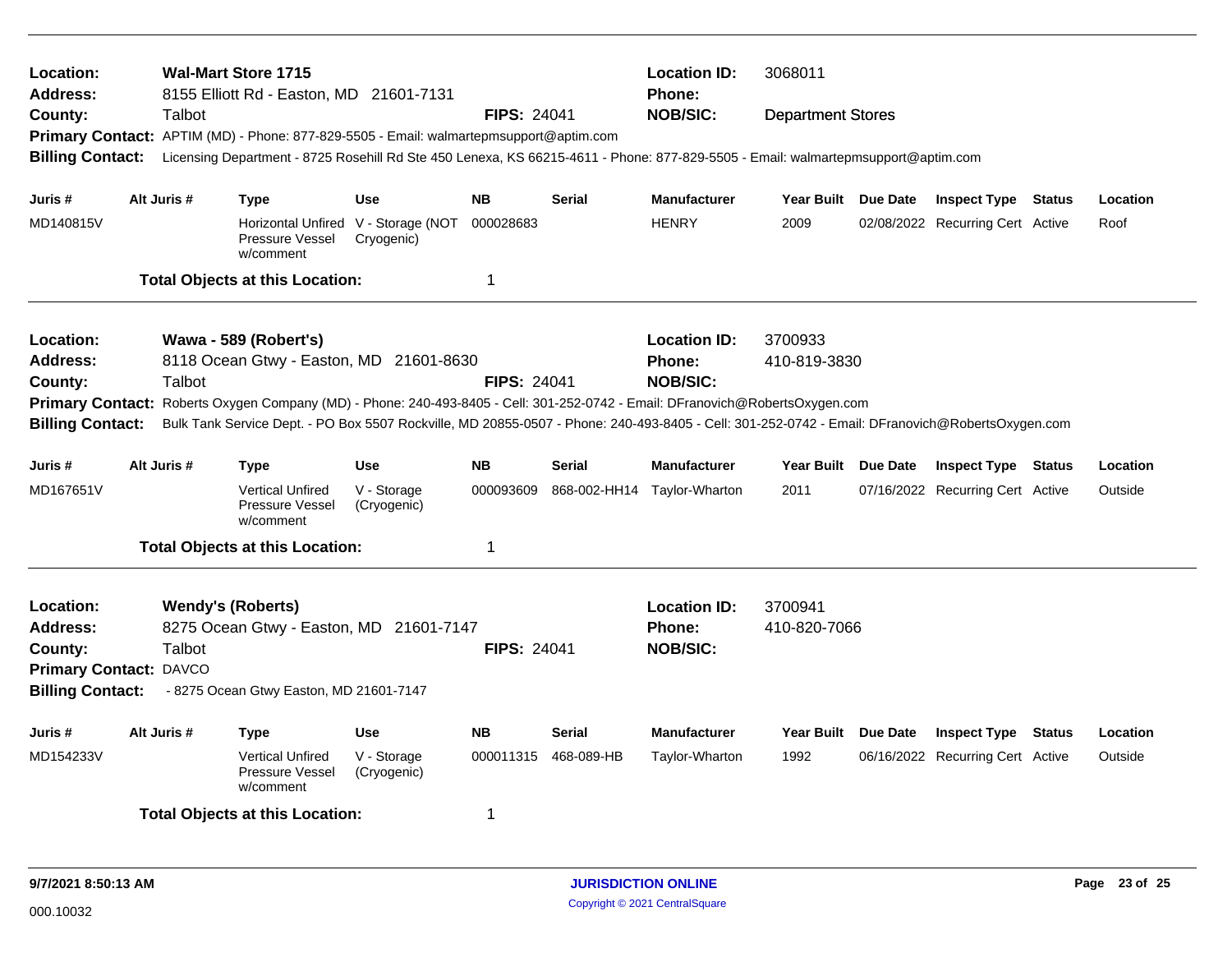| Location:<br><b>Wet Dog Car Wash</b><br><b>Address:</b><br>29328 Matthewstown Rd - Easton, MD 21601-7112<br>Talbot<br>County:<br>Wet Dog Car Wash<br><b>Primary Contact:</b><br><b>Billing Contact:</b><br>David Donovan - 29328 Matthewstown Rd Easton, MD 21601-7112 - Phone: 410-820-6568 |                                                                                                                                                                                                                                                             |                                                                                                                                               |                                                           | <b>FIPS: 24041</b> |               | <b>Location ID:</b><br>Phone:<br><b>NOB/SIC:</b> | 2321712<br>410-820-6568<br>Carwashes                      |                 |                                  |        |                    |
|----------------------------------------------------------------------------------------------------------------------------------------------------------------------------------------------------------------------------------------------------------------------------------------------|-------------------------------------------------------------------------------------------------------------------------------------------------------------------------------------------------------------------------------------------------------------|-----------------------------------------------------------------------------------------------------------------------------------------------|-----------------------------------------------------------|--------------------|---------------|--------------------------------------------------|-----------------------------------------------------------|-----------------|----------------------------------|--------|--------------------|
| Juris #                                                                                                                                                                                                                                                                                      | Alt Juris #                                                                                                                                                                                                                                                 | <b>Type</b>                                                                                                                                   | Use                                                       | <b>NB</b>          | Serial        | <b>Manufacturer</b>                              | Year Built                                                | Due Date        | <b>Inspect Type Status</b>       |        | Location           |
| MD156621V                                                                                                                                                                                                                                                                                    |                                                                                                                                                                                                                                                             | Pressure Vessel<br>w/comment                                                                                                                  | Horizontal Unfired V - Storage (NOT<br>Cryogenic)         | 000600578          | 658125        | Morganton                                        | 2016                                                      |                 | 04/12/2023 Recurring Cert Active |        | Mechanical<br>Room |
|                                                                                                                                                                                                                                                                                              |                                                                                                                                                                                                                                                             | <b>Total Objects at this Location:</b>                                                                                                        |                                                           | -1                 |               |                                                  |                                                           |                 |                                  |        |                    |
| Location:<br><b>Address:</b>                                                                                                                                                                                                                                                                 | William Cep Engine (Model) (Antique)/Tuckahoe<br>11569 Old Cordova Rd - Cordova, MD 21625-2609                                                                                                                                                              |                                                                                                                                               |                                                           |                    |               | <b>Location ID:</b><br>Phone:                    | 729144                                                    |                 |                                  |        |                    |
| County:<br><b>Billing Contact:</b>                                                                                                                                                                                                                                                           | Talbot                                                                                                                                                                                                                                                      | Primary Contact: William Cep (BPV) - Phone: 4108225027<br>William Cep (BPV) - 11569 Old Cordova Rd Cordova, MD 21625-2609 - Phone: 4108225027 |                                                           | <b>FIPS: 24041</b> |               | <b>NOB/SIC:</b>                                  | <b>Museums and Art Galleries</b>                          |                 |                                  |        |                    |
| Juris #                                                                                                                                                                                                                                                                                      | Alt Juris #                                                                                                                                                                                                                                                 | <b>Type</b>                                                                                                                                   | <b>Use</b>                                                | <b>NB</b>          | <b>Serial</b> | <b>Manufacturer</b>                              | <b>Year Built</b>                                         | <b>Due Date</b> | <b>Inspect Type Status</b>       |        | Location           |
| MD003642                                                                                                                                                                                                                                                                                     |                                                                                                                                                                                                                                                             | <b>Horizontal Fire</b><br>Tube                                                                                                                | M - Model<br>w/comment                                    | Model              |               | Hans Olsen                                       | 1981                                                      |                 | 06/29/2022 Recurring Cert Active |        | Shed               |
|                                                                                                                                                                                                                                                                                              |                                                                                                                                                                                                                                                             | <b>Total Objects at this Location:</b>                                                                                                        |                                                           | -1                 |               |                                                  |                                                           |                 |                                  |        |                    |
| Location:<br><b>Address:</b><br>County:<br><b>Billing Contact:</b>                                                                                                                                                                                                                           | YMCA of Talbot Co.<br>202 Peach Blossom Road - Easton, MD<br>21601-2545<br>Talbot<br><b>FIPS: 24041</b><br>Primary Contact: Cedric A. Samuels - Phone: 410-822-0566<br>Cedric A. Samuels - 202 Peach Blossom Ln Easton, MD 21601-2545 - Phone: 410-822-0566 |                                                                                                                                               |                                                           |                    |               | <b>Location ID:</b><br>Phone:<br><b>NOB/SIC:</b> | 726293<br>410-822-0566<br>Health and Allied Services, NEC |                 |                                  |        |                    |
| Juris #                                                                                                                                                                                                                                                                                      | Alt Juris #                                                                                                                                                                                                                                                 | <b>Type</b>                                                                                                                                   | <b>Use</b>                                                | <b>NB</b>          | Serial        | <b>Manufacturer</b>                              | Year Built                                                | Due Date        | <b>Inspect Type</b>              | Status | Location           |
| MD167665H                                                                                                                                                                                                                                                                                    |                                                                                                                                                                                                                                                             | Water Heater<br>(HLW)                                                                                                                         | H - Hot Water<br>Supply (Water $\leq$<br>160 psig, 210 F) | 00263961           | 263961        | A O Smith                                        | 2019                                                      |                 | 08/19/2022 Recurring Cert Active |        | <b>BLRM</b>        |
|                                                                                                                                                                                                                                                                                              |                                                                                                                                                                                                                                                             | <b>Total Objects at this Location:</b>                                                                                                        |                                                           |                    |               |                                                  |                                                           |                 |                                  |        |                    |
| <b>Total Objects</b><br><b>Total Locations</b>                                                                                                                                                                                                                                               |                                                                                                                                                                                                                                                             | 93<br>64                                                                                                                                      |                                                           |                    |               |                                                  |                                                           |                 |                                  |        |                    |
| 9/7/2021 8:50:13 AM                                                                                                                                                                                                                                                                          |                                                                                                                                                                                                                                                             |                                                                                                                                               |                                                           |                    |               | <b>JURISDICTION ONLINE</b>                       |                                                           |                 |                                  |        | Page 24 of 25      |
| 000.10032                                                                                                                                                                                                                                                                                    |                                                                                                                                                                                                                                                             |                                                                                                                                               |                                                           |                    |               | Copyright © 2021 CentralSquare                   |                                                           |                 |                                  |        |                    |